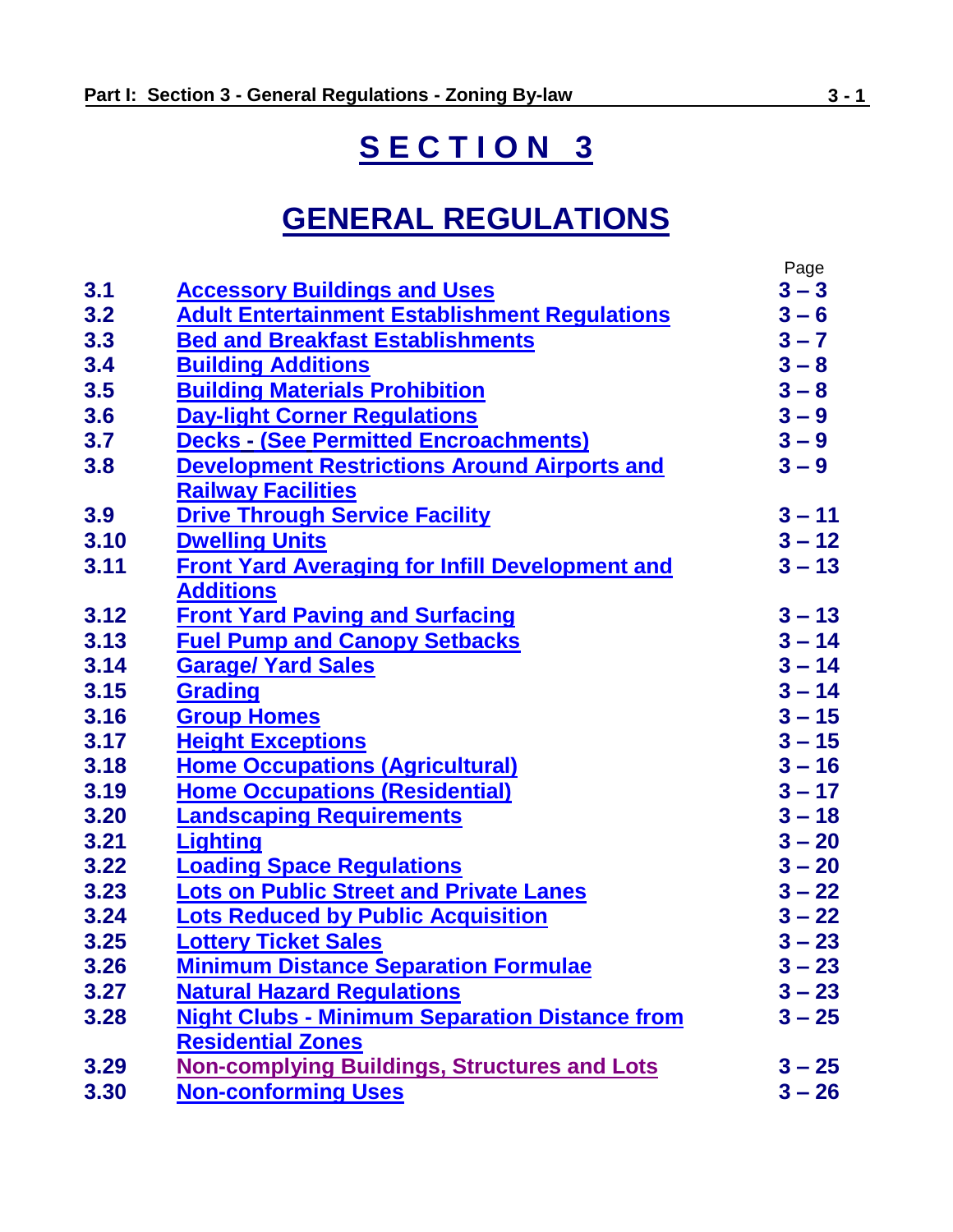|      |                                                      | Page     |
|------|------------------------------------------------------|----------|
| 3.31 | <b>Number of Buildings on a Lot</b>                  | $3 - 27$ |
| 3.32 | <b>Nutrient Management</b>                           | $3 - 27$ |
| 3.33 | <b>One or More Permitted Uses</b>                    | $3 - 28$ |
| 3.34 | <b>Open Storage</b>                                  | $3 - 28$ |
| 3.35 | <b>Open Storage of Recreation Vehicles, Trailers</b> | $3 - 29$ |
|      | and Boats                                            |          |
| 3.36 | <b>Outdoor Patio Areas</b>                           | $3 - 30$ |
| 3.37 | <b>Parking Regulations</b>                           | $3 - 30$ |
| 3.38 | <b>Permitted Encroachments</b>                       | $3 - 44$ |
| 3.39 | <b>Separation from Sewage Lagoons</b>                | $3 - 46$ |
| 3.40 | <b>Shoreline Regulations</b>                         | $3 - 46$ |
| 3.41 | <b>Special Building Setbacks</b>                     | $3 - 51$ |
| 3.42 | <b>Stacking Spaces</b>                               | $3 - 51$ |
| 3.43 | <b>Temporary Buildings and Structures</b>            | $3 - 52$ |
| 3.44 | <b>Temporary Use By-laws under Section 39 of the</b> | $3 - 53$ |
|      | <b>Planning Act</b>                                  |          |
| 3.45 | <b>Through Lot Regulations</b>                       | $3 - 53$ |
| 3.46 | <b>Uses Permitted in All Zones</b>                   | $3 - 53$ |
| 3.47 | <b>Uses Prohibited</b>                               | $3 - 55$ |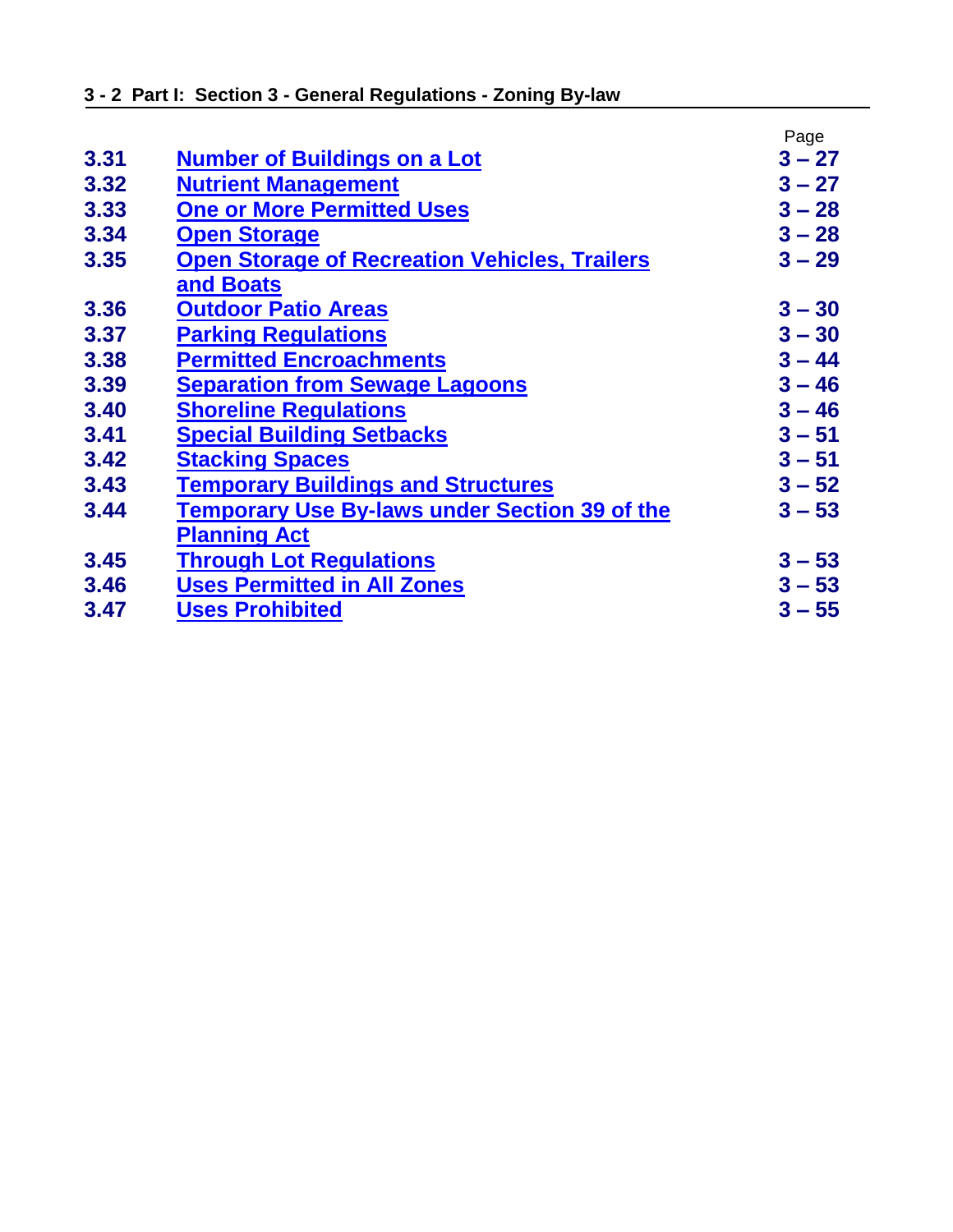### <span id="page-2-0"></span>**3.1 Accessory Buildings and Uses**

### **(1) Accessory Buildings And Uses Permitted In All Zones**

Where this By-law permits a lot to be used or a building or structure to be erected or used for a purpose, that purpose shall include any building, structure or use accessory thereto, except that no accessory dwelling unit shall be permitted in any zone other than a zone in which such a use is specifically listed as a permitted use. No accessory building or use shall be established on any lot until the main building or use to which it is accessory, is established.

### **(2) Accessory Buildings And Uses in Residential Zones**

Unless otherwise specifically provided for in this By-law, no person shall erect or maintain an accessory building in any Residential Zone, except a Rural Residential Zone and, except in accordance with the following provisions:

- (a) Accessory buildings shall only be located in the side and rear yards of any lot as defined by this By-law, except that:
	- i) where such lot is located on the north side of Lakeshore Road in Lots 28 to 50 inclusive in the Front Concession, an accessory building may be located in the front yard provided such building is located not closer than **12.0m** to the front lot line and **1.2m** to the side lot line and provided no accessory building shall be erected closer to a flanking street than the side yard setback from the flanking street required for the main dwelling to which it is accessory.
	- ii) where such lot is located on the north side of: Beach Lane (east of Colborne), Beach Lane (west of Colborne), Beacon Court, Braemar Lane, Bruce Street (between Mulberry Street and Hansard Lane), 450-462 Charlesworth Lane, Coronation Lane, Haight Lane, Hansard Lane, Hillcrest Drive, Hillcrest-Nisbet Drive, Huronview Trail, Lake Huron Parkway, 544-584 Lakeshore Road, Lakeview Trail, Passingham Drive, Sunset Boulevard, Tudor Close West, and Tyrie Drive East, an accessory building may be located in the front yard (street side) provided such building is located not closer than **6m** to the front lot line and **1.2m** to the side lot line and provided no accessory building shall be erected closer to a flanking street than the side yard setback from the flanking street required for the main dwelling to which it is accessory. *(135/2006)*
- (b) In any rear yard, a free standing garage, carport or other accessory building shall have a minimum building setback of **0.6m**, not including eave projections which shall have a minimum setback of **0.3m**, except that no accessory building shall be erected closer to a flanking street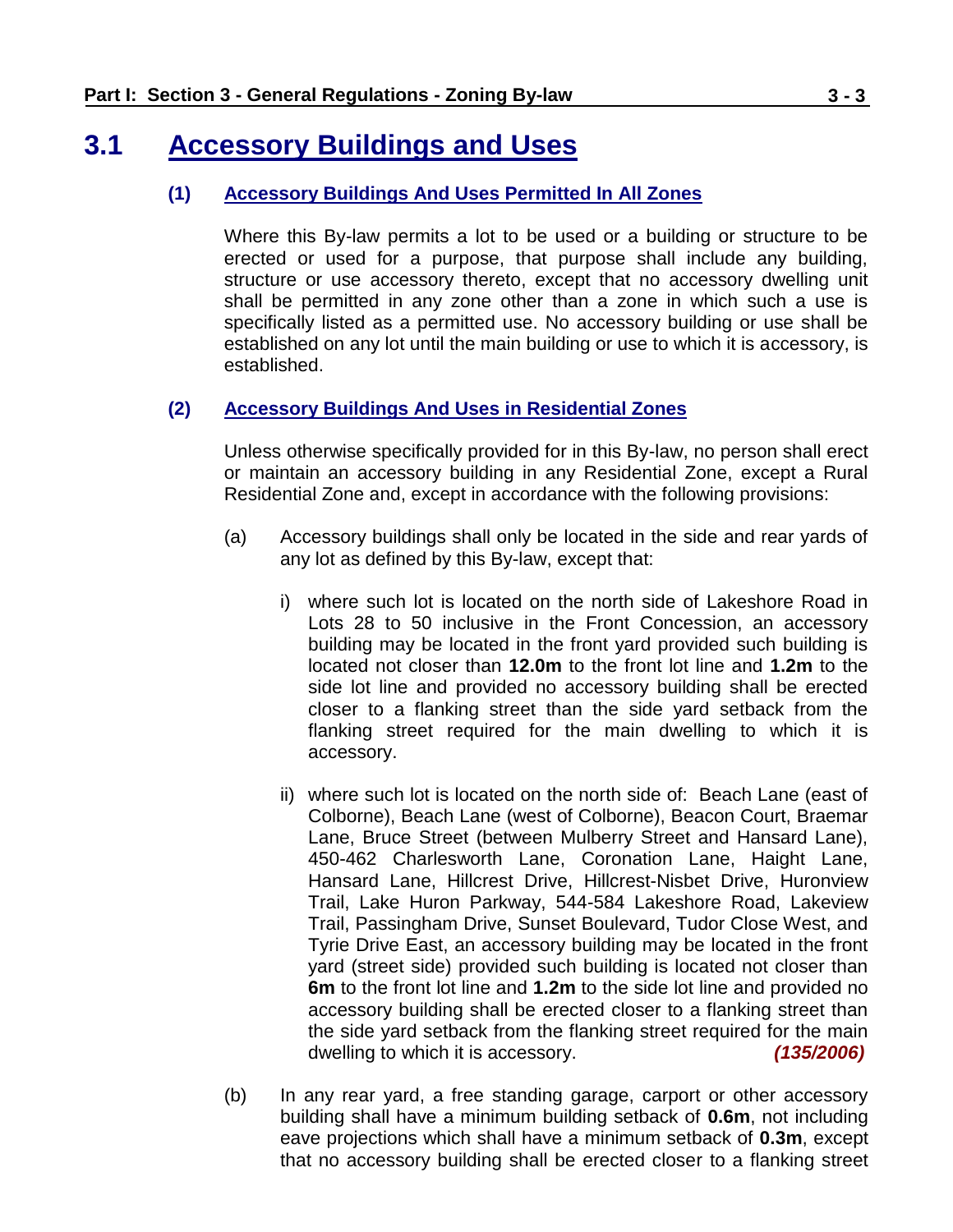### **3 - 4 Part I: Section 3 - General Regulations - Zoning By-law**

than the side yard setback from the flanking street required for the main dwelling to which it is accessory and provided that where the vehicular entrance to an accessory garage or carport faces a municipal street, a minimum side yard of **6.0m** shall be required.

- (c) In any side yard, a free standing garage, carport or other accessory building shall provide minimum side and rear yard setbacks as if the accessory building was attached to and formed part of the main building to which it is accessory, except that:
	- i) Nothing in this By-law shall prevent rear yard additions to a main dwelling after the date of adoption of this By-law, which will have the effect of placing in whole or in part, an existing accessory building into the required side yard setback. The resulting side yard setback for the accessory building shall be deemed to comply with this By-law.
- (d) For any accessory building, the maximum height shall be **1** storey and not more than **5.0m** from grade, provided, however, that for any accessory building having a flat roof, the maximum building height shall be **1** storey and not more than **3.5m** from grade. For the purpose of this clause, grade shall mean the average elevation of the finished surface of the ground adjacent to the accessory building.
- (e) Where the side lot line of a corner lot is substantially a continuation of the front lot line of an adjoining lot and no public lane at least **6.0m** wide separates such lots, no accessory building shall be located on such corner lot nearer to such side lot line than the minimum depth of the required front yard on such adjoining lot, nor nearer than **1.2m** to the side lot line of the adjoining lot.
- (f) i) In any Residential Zone the maximum combined lot coverage for all accessory buildings shall be **10%** of the lot, except portable classrooms accessory to schools; *(99/2021)*
	- ii) The maximum lot coverage for dwellings in residential zones does not include accessory buildings. *(135/2006)*
- (g) Any accessory building shall have a minimum clearance of **1.0m** from a dwelling located on the same lot.
- (h) Where a wall of a garage faces a street and is located closer than **6.0m** there from, no provision for vehicular entry shall be permitted along the said wall.
- (i) On any through lot, an accessory building shall have a minimum setback from the rear lot line equal to the minimum front yard depth required for the main building on the lot.
- (j) In any Residential Zone the maximum floor area for any attached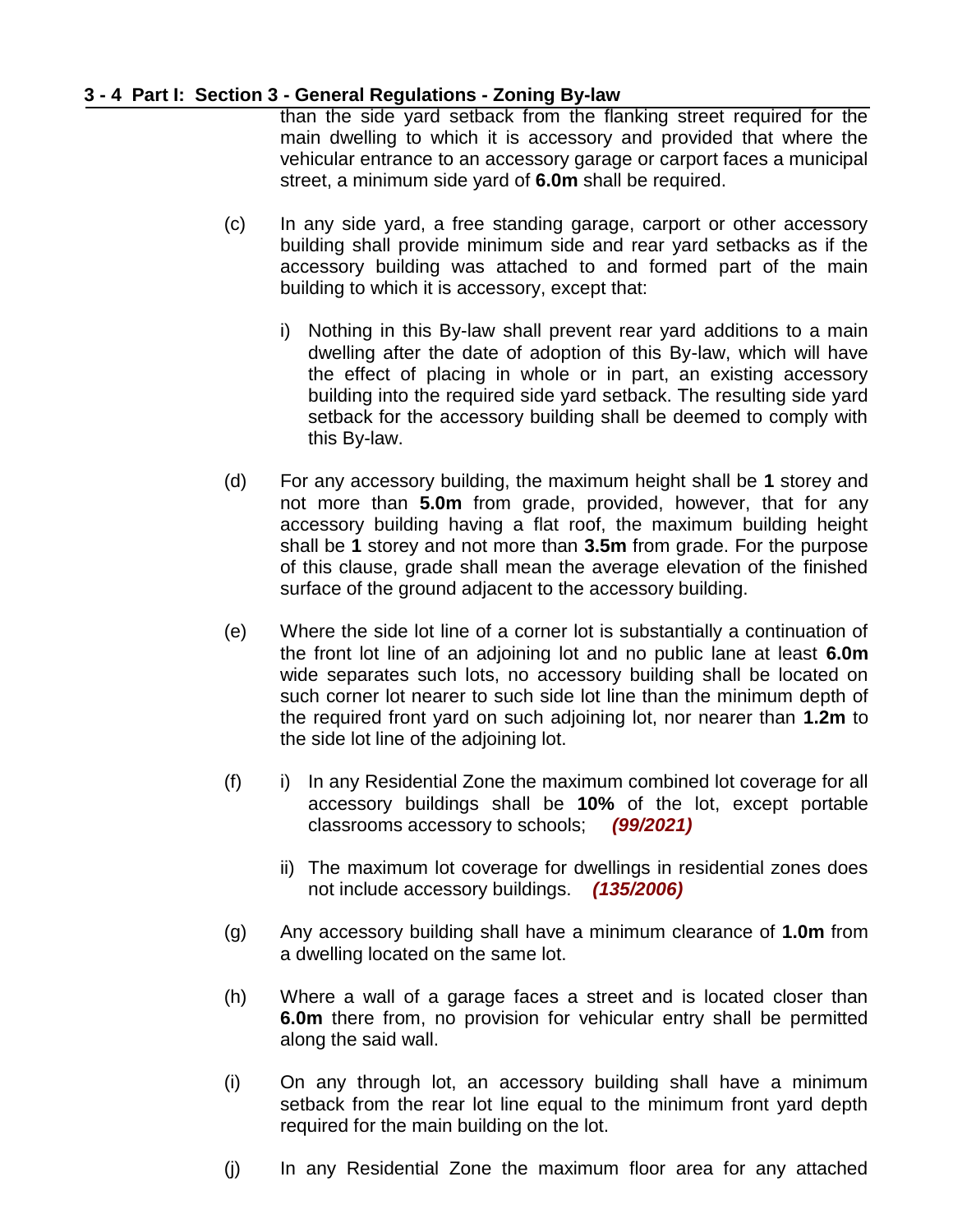garage or carport shall be **90.0m<sup>2</sup>** .

(k) No accessory building shall be established or used as a dwelling unit except for a manse.

### **(3) Accessory Buildings And Uses in All other Zones**

- (a) Accessory buildings may be located in any side and rear yards of any lot as defined by this By-law, except that nothing shall prevent the erection of:
	- i) a kiosk for a parking lot anywhere in a front yard or exterior side yard in a Commercial, Institutional or Industrial Zone;
	- ii) a gatehouse, anywhere in a front yard or an exterior side yard in an Industrial Zone; and
	- iii) a partially enclosed shelter for use by children while waiting for a school bus, anywhere in a front yard or an exterior side yard in a Rural Zone.
- (b) In any rear yard, an accessory building shall have a minimum building setback of **0.6m**, not including eave projections which shall have a minimum setback of **0.3m**.
- (c) In any exterior or interior side yard, no accessory building shall be erected closer to the flanking street or interior side lot line than the side yard setback from the flanking street or interior side lot line required for the main building to which it is accessory. *(139/2002)*
- (d) The total lot coverage of all accessory buildings or structures on a lot in all zones (other than Industrial Zones) shall not exceed **10 %** of the lot area except that, for a residential lot in all RR1 Zones or RU1 Zones the maximum lot coverage for all accessory buildings shall be **5%** of the lot. *(3/2003)*
- (e) The maximum height for all accessory buildings shall be as follows:

i) **8.0m** in all Rural Residential (RR), Commercial and Institutional Zones;

*(135/2006)*

- ii) **10.0m** in other Non-Residential Zones.
- (f) A maximum of **2** horses may be kept as pets in a Rural Residential Zone subject to the following:
	- i) a minimum lot size of **0.8ha**;
	- ii) the horses shall be owned by the person or persons residing in the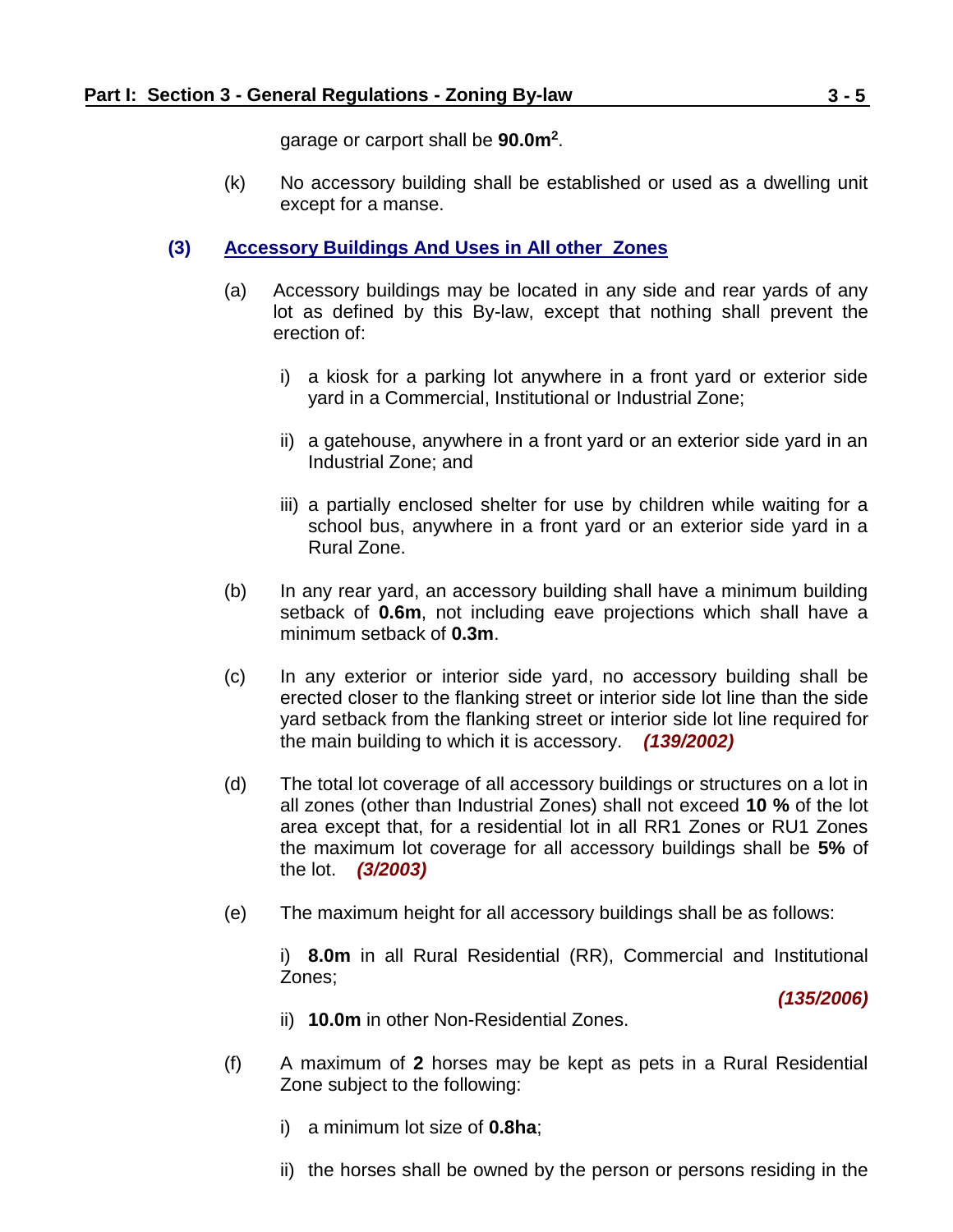dwelling on the lot; and

iii) compliance with the minimum distance separation requirements for livestock facilities.

### **(4) Shipping Containers** *(131/2016)*

- (1) The following regulations apply to the storage or use of shipping containers:
- (a) The permanent placement of Shipping Containers as accessory uses and buildings shall be permitted in the following Zones only:

Light Industrial 1 Zone (LI1), Light Industrial 2 Zone (LI2), Heavy Industrial 1 Zone (HI1), Heavy Industrial 2 Zone (HI2), Resource Extraction 1 Zone (RE1), Major Transportation 1 (MT1), and, Waterfront 1 Zone (W1) where the main permitted use is for Boat and Ship Repair Establishments, Boat Storage Yards, Existing Terminal Grain Elevator, Rail or Water Transportation Terminals, Storage and Shipment of Goods, Warehousing, and Water Transportation Terminals.

- (b) Shipping Containers shall be used for storage purposes only and shall be accessory to the main permitted use on the property.
- (c) Shipping Containers shall be located in interior side yards and rear yards only.
- (d) In any rear yard, a Shipping Container shall have a minimum building setback of 0.6m.
- (e) In any interior side yard, no Shipping Container shall be erected closer to the side lot line than the side yard setback required for the main building to which it is accessory.
- (f) The total lot coverage of shipping containers in Industrial Zones shall not exceed 10% of the lot area. The total maximum combined lot coverage for all accessory buildings, structures and shipping containers on a lot in the RE1, MT1, and W1 Zones shall not exceed 10% of the lot area.
- (g) Shipping containers shall not be stacked.
- (h) Shipping containers shall not be located in any yard abutting a Residential Zone.

### <span id="page-5-0"></span>**3.2 Adult Entertainment Establishment Regulations**

Notwithstanding any other provision of this By-law respecting permitted uses, an Adult Entertainment Establishment shall not be permitted, either as a main use or an accessory use in any of the following zones: UR1, UR2, UR3, UR4, UR5, SR1, PRC1, RR1, D1, CC1, GC2, GC3, HC1, COC1, OC1,LC1, RE1, MT1, RU1, I1, OS1,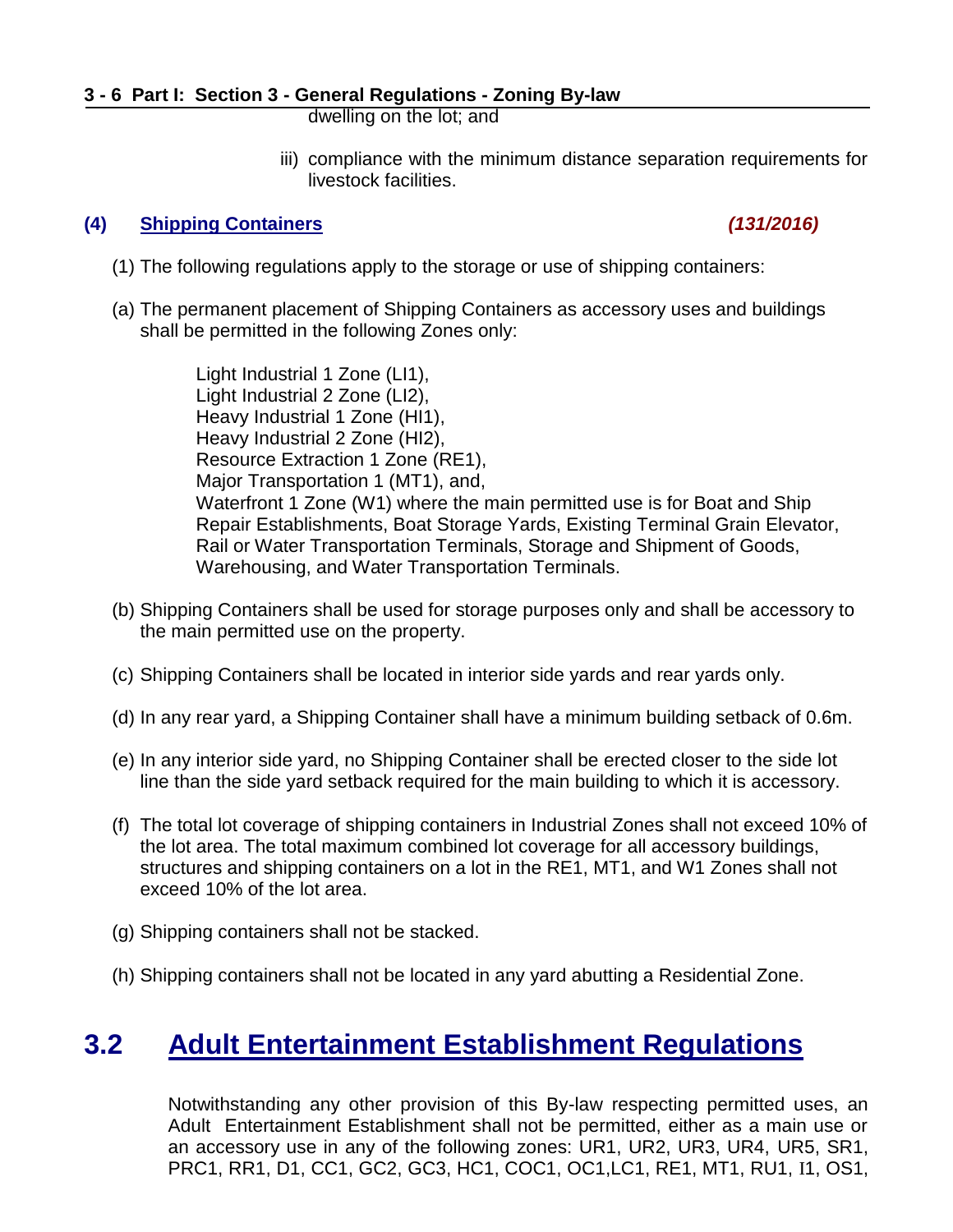EPA1, HZD1 and WI. Adult Entertainment Establishment uses will be considered on the basis of individual site rezoning applications in areas zoned GC1, LI1, LI2, HI1 and HI2 subject to the following regulations:

- (1) Any building erected or altered for use as an Adult Entertainment Establishment use shall not be located on a lot that abuts Vidal Street, Exmouth Street, Mitton Street, Christina Street, London Road/Line, Indian Road, Murphy Road, Wellington Street or Front Street;
- (2) An Adult Entertainment Establishment shall not be permitted on any lot which has a lot line which is located within **120.0m** of any Residential Zone or Open Space Zone; and
- (3) An Adult Entertainment Establishment shall not be permitted on any lot which has a lot line which is located within **320.0m** of any other lot occupied by an existing Adult Entertainment Establishment use.

# <span id="page-6-0"></span>**3.3 Bed and Breakfast Establishments**

A Bed and Breakfast Establishment shall be permitted in every zone that permits single detached residential dwellings, and shall be conducted in accordance with all of the following provisions and standards.

- (1) A minimum separation distance of **100.0m** is required between existing and/or proposed Bed and Breakfast uses, fronting on the same street, in the "UR" and "SR" Zones.
- (2) No more than **3** guest rooms shall be used to accommodate the traveling and vacationing public and guest rooms shall not occupy more than **25%** of the gross floor area of the dwelling unit.
- (3) The Bed and Breakfast Establishment shall be conducted only by a person or persons residing in the dwelling unit.
- (4) No external alterations to the dwelling unit to accommodate the bed and breakfast use shall be permitted.
- (5) The Bed and Breakfast Establishment shall not generate excessive noise which would cause a disturbance to the surrounding residential properties.
- (6) The Bed and Breakfast Establishment shall not generate volumes of vehicular traffic which would cause a disruption of normal activities of adjacent residential properties.
- (7) No food or drink shall be offered for sale to persons except registered guests of the Bed and Breakfast Establishment.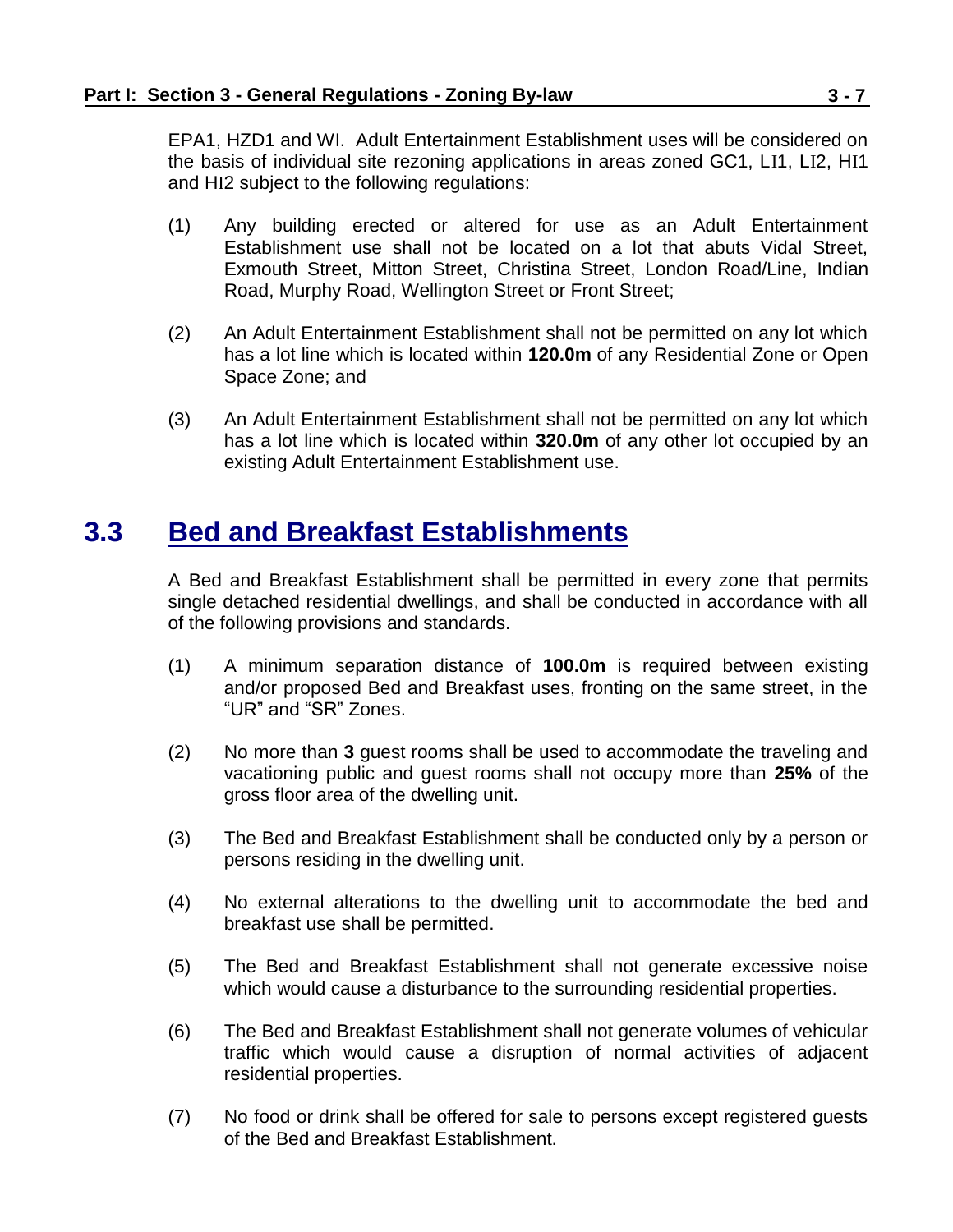#### **3 - 8 Part I: Section 3 - General Regulations - Zoning By-law**

- (8) A Bed and Breakfast Establishment in a Non-Residential Zone shall be permitted to display a sign in accordance with the City's Sign By-law.
- (9) Notwithstanding the City of Sarnia Sign By-law, as amended, a Bed and Breakfast Establishment located within a Residential Zone can post an information or advertising sign relating to the Establishment subject to the following regulations:
	- (a) the sign shall be a facia sign. A facia sign is defined as an on-premises sign attached to the exterior wall of a building and projecting not more than **0.15m** therefrom and with the sign face parallel to the wall of the building or structure;
	- (b) the maximum sign face area shall be **0.2m<sup>2</sup>** ;
	- (c) there shall be a maximum of **1** sign per Bed and Breakfast Establishment; and
	- (d) animation, neon and flashing illumination are prohibited.
- (10) On-site parking shall be provided at **1** space for the dwelling unit and **1** space for each guest room. Tandem parking spaces shall be permitted.
- (11) Prior to the establishment of any Bed and Breakfast use, the occupant shall obtain a "Bed and Breakfast Permit" from the City.

### <span id="page-7-0"></span>**3.4 Building Additions**

- (1) Where the erection of **1** or more additional storeys is proposed on a building and where the existing yards appurtenant to such building would not conform to the requirements of this By-law subsequent to such erection, no such erection shall be permitted except where:
	- (a) the addition is located so as to comply with the yard requirements of this By-law commencing at the level of the base of such addition; and
	- (b) the addition complies in all other respects with the provisions of this By-law.

# **3.5 Building Materials Prohibition**

<span id="page-7-1"></span>None of the following building materials shall be used for the exterior vertical facing on any wall of any building or structure within the zoned area:

- (1) building paper, tar paper, unfinished or untreated chipboard, poplar wood; and
- (2) except in the case of a non-residential building or structure in a Rural or Industrial Zone, plain corrugated iron and unfinished galvanized sheet metal.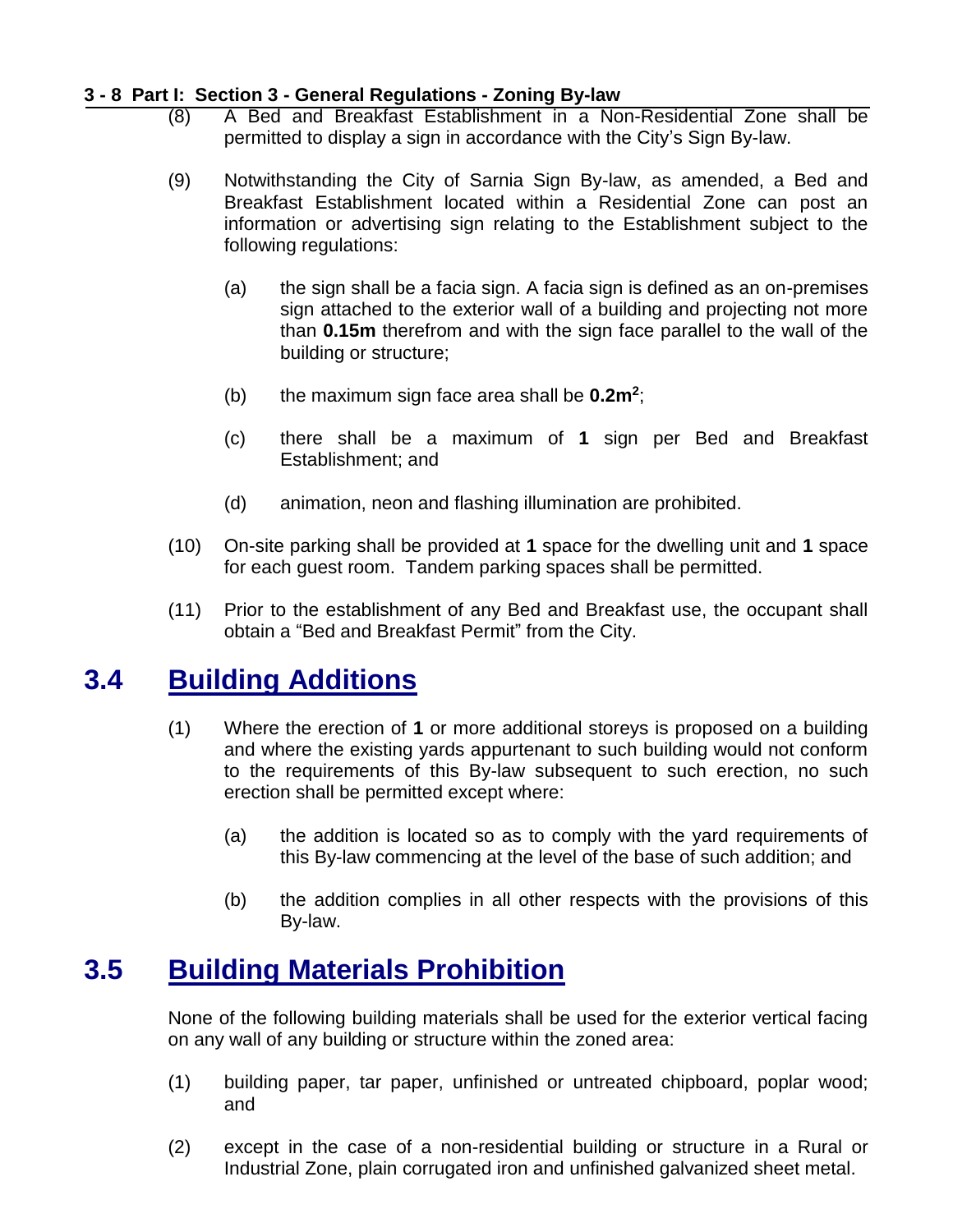### <span id="page-8-0"></span>**3.6 Day -Light Corner Regulations**

On a corner lot, no structure or fence shall be erected and no hedge, shrubs or foliage shall be allowed to grow beyond a height of greater than **0.75m** above established grade within a distance of **5.0m** from the intersecting street lines, except in a "RU" Zone, no field crops shall be allowed to grow beyond a height of greater than **0.75m** above established grade within a distance of **15.0m** from the intersecting street lines.

### <span id="page-8-1"></span>**3.7 Decks - (See [Permitted Encroachments\)](#page-43-0)**

# <span id="page-8-2"></span>**3.8 Development Restrictions Around Airports and Railway Facilities**

- **(1) Airports**
	- (a) New residential development and other sensitive land uses are not permitted above the **30 NEF** contour as illustrated in Zoning Map Parts 6, 16, 17, 18, 25, 26, 34, 35 and 52.
	- (b) Redevelopment of existing residential uses and other sensitive land uses or infilling of residential and other sensitive land uses may be considered above the **30 NEF** contour if it can be demonstrated by the proponent that there will be no negative impact on the long-term function of the airport.

#### **(2) Railway Facilities**

- (a) New residential development and other sensitive land uses which require a rezoning will not be permitted within **300.0m** of a rail yard.
- (b) All new residential development and other sensitive land uses located between **300.0m** and **1000.0m** from a rail yard which require a rezoning will be required to undertake a noise study to the satisfaction of the City, the Ministry of the Environment and the appropriate railway to support its feasibility of development and if feasible, shall undertake appropriate measures to mitigate any adverse effects from noise that were identified.
- (c) All proposed development within **300.0m** of a railway corridor may be required to undertake noise studies, to the satisfaction of the City and the Ministry of the Environment in consultation with the appropriate railway, and shall undertake appropriate measures to mitigate any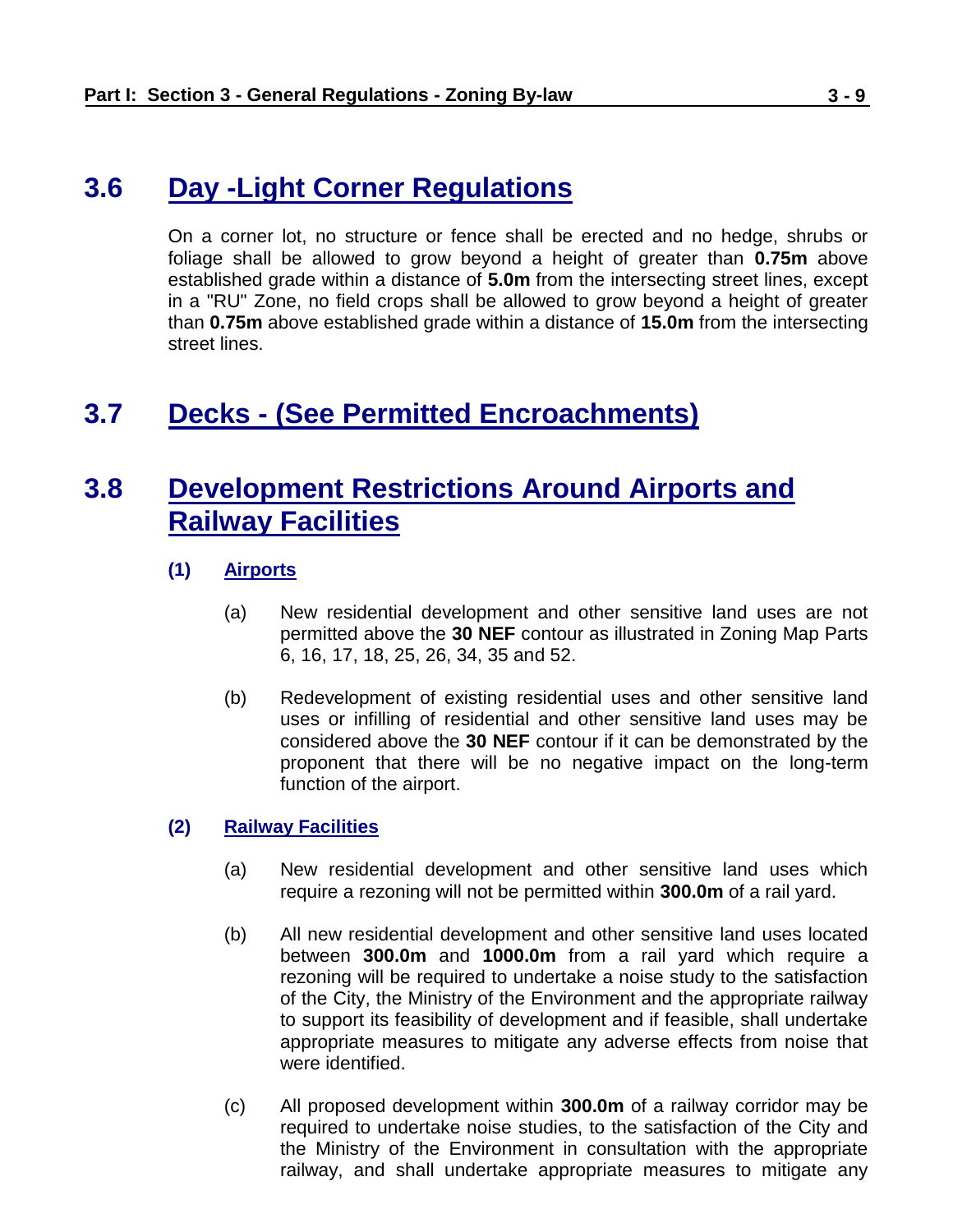#### **3 - 10 Part I: Section 3 - General Regulations - Zoning By-law**

adverse effects from noise that were identified.

- (d) All proposed development within **75.0m** of a railway corridor may be required to undertake vibration studies, to the satisfaction of the City and the Ministry of the Environment in consultation with the appropriate railway, and shall undertake appropriate measures to mitigate any adverse effects from vibration that were identified.
- (e) All proposed development adjacent to either a rail yard or a railway corridor shall ensure that appropriate safety measures such as setbacks, berms and security fencing are provided, to the satisfaction of the City in consultation with the appropriate railway.
- (f) The following standards shall apply to development proposed on lots abutting either the Canadian National Railways rail yard or their main line, known as the Strathroy Subdivision Line:
	- i) The minimum building setback for residential, institutional, commercial (i.e. office, retail, services, restaurants, shopping centres, warehouse retail outlets, and other places of public assembly) and recreational facilities (i.e. parks, outdoor assembly, arenas) is **30.0m** in conjunction with a **2.5m** high berm. In the absence of a safety berm, a **120.0m** setback is required.
	- ii) The minimum building setback for manufacturing, assembly and repair uses (including workshops, automobile repair and service shops) is **15.0m** in conjunction with a **2.0m** high earthen berm. In the absence of a safety berm, a **60.0m** setback is required.
	- iii) The minimum building setback for heavy industrial uses (including warehouses) is **15.0m**. No safety berm is required.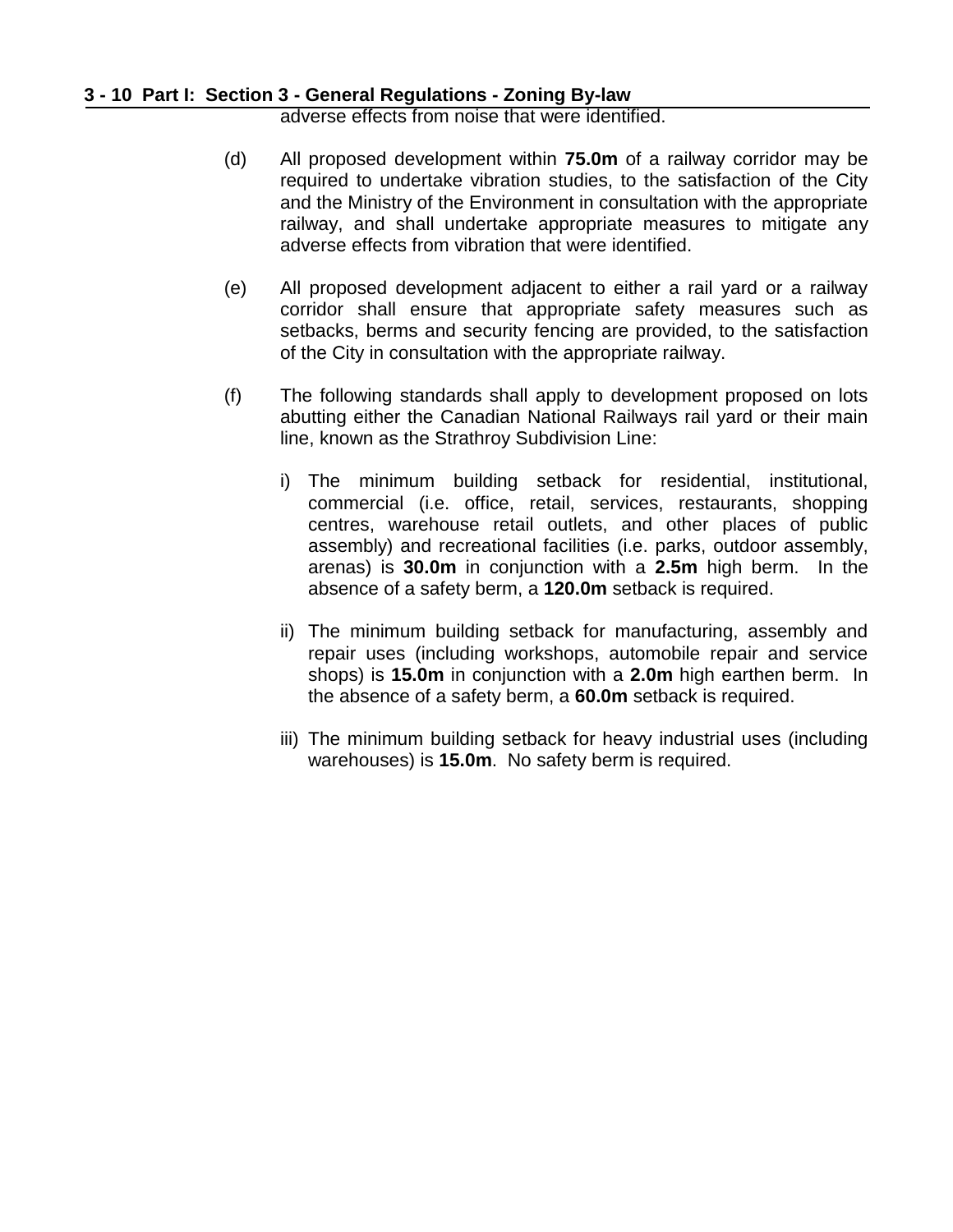### <span id="page-10-0"></span>**3.9 Drive Through Service Facility**

- (1) No drive-through service facility defined herein shall be permitted in any yard adjacent to a Residential Zone.
- (2) Any stacking lane associated with a drive-through service facility defined herein shall be set back a minimum distance of **11.5m** from any Residential Zone.
- (3) A drive-through service facility shall be permitted in any yard adjacent to a residential use which is located within a Non-residential Zone subject to the following:
	- (a) the stacking lane shall be setback a minimum of **3.0m** from the property line of the residential use;
	- (b) a minimum **3.0m** wide landscaped strip shall be provided along the boundary between the drive-through service facility and the adjacent residential use; and
	- (c) noise attenuation, which may be located within the landscaped strip, shall be provided between the drive-through service facility and the adjacent residential use to the satisfaction of the City.
- (4) A restaurant with a drive-through service shall have on the same lot therewith a minimum of **6** stacking spaces in advance of the drive-through window or any other structure which is designed to serve patrons within a motor vehicle.

# <span id="page-10-1"></span>**3.10 Dwelling Units**

### **(1) Location Within Non-residential Buildings**

Where a dwelling unit is located within or attached to a non-residential building, such building and dwelling unit shall comply with the yard requirements of this By-law which apply to the said non-residential building provided that any wall containing a window of a habitable room shall be located not less than 2.0m from any side lot line.

### **(2) Location Within Basements**

No part of any dwelling unit shall be located within a basement or cellar of a non-residential building.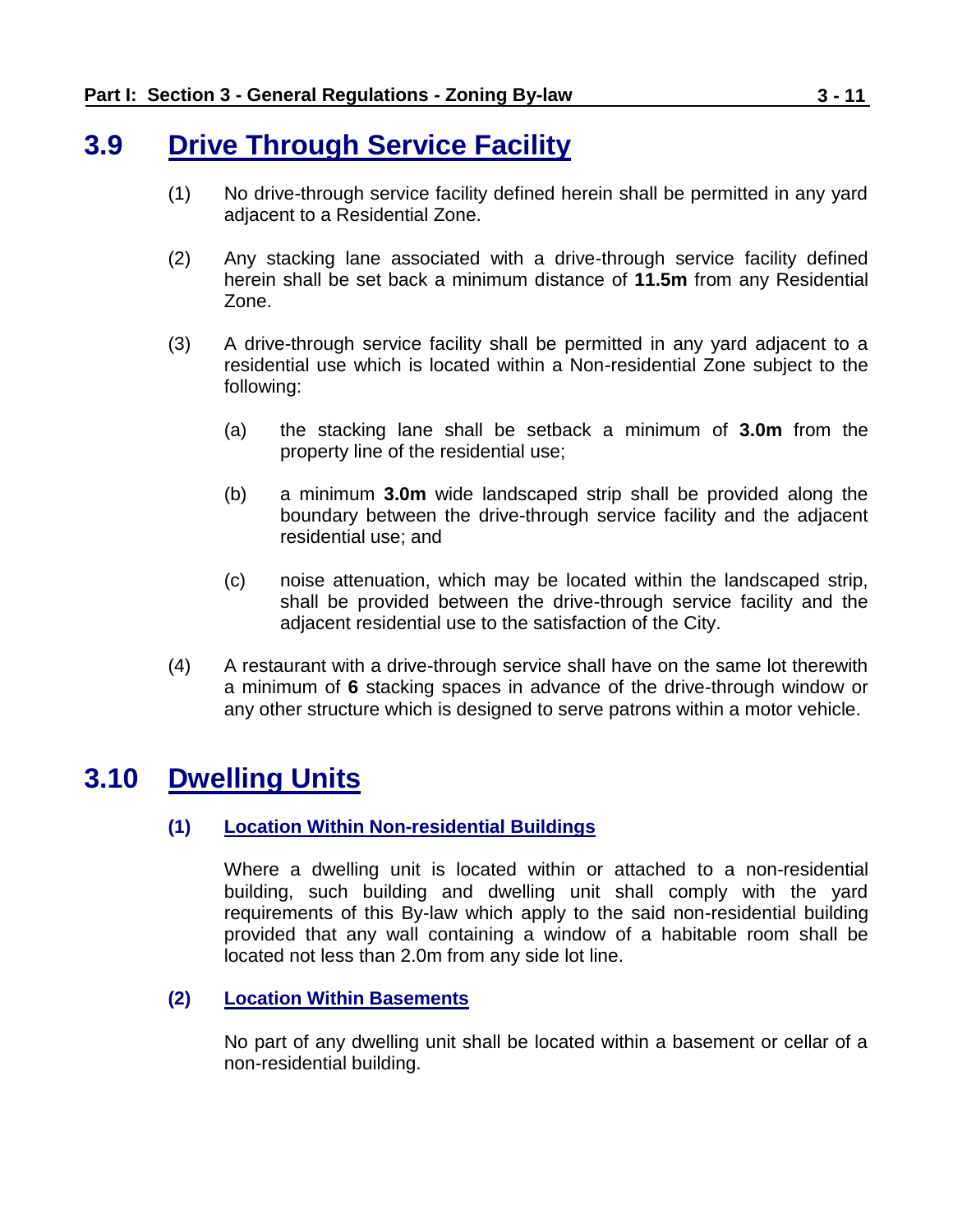### **(3) Dwelling Units Per Lot**

There shall be a maximum of only **1** dwelling unit per lot, except:

- (a) in the case of a lot which lawfully contained more than **1** dwelling unit on the date of passing of this By-law, in which case the maximum number of dwelling units permitted on that lot shall be the number of existing dwelling units on the lot; and
- (b) in a zone where more than **1** dwelling unit per lot is specifically permitted.
- (c) in a single detached dwelling, semi-detached dwelling, multiple attached dwelling or street multiple attached dwelling and subject to the regulations in Section 3.10(4) and 3.37 of this by-law.

### **(4) Dwelling Unit, Secondary** *(48/2017)*

Notwithstanding Subsection 3.10(3), a maximum of one secondary dwelling unit may be permitted in any single detached, semi-detached, multiple attached or street multiple attached dwelling unit located in any UR2, UR3, UR4 or UR5 Zone and a secondary dwelling unit may be permitted in a single detached dwelling located in any UR1, SR1, RR1 and RU1 Zone in accordance with the following regulations: *(17/2017) (177/2019) (71/2020)*

- 1. A secondary dwelling unit shall not be located in any area classified as `Natural Hazards', as shown on Zoning Map Parts 1-11, 15-19, 22-26, 31-38, 42, 46-52, 61-65, 70-72 and 74-83;
- 2. Secondary dwelling units shall have a minimum gross floor area of **35m<sup>2</sup>** ;
- 3. The minimum lot frontage, lot area and landscape open space provided for a secondary dwelling unit shall be the minimum lot frontage, lot area and landscaped open space required for the main dwelling, which shall include legal non-complying lot areas, lot frontages and landscaped open space in Section 3.29(1)(c) of this Bylaw;
- 4. Any additions to a dwelling that contains a secondary dwelling unit shall provide the minimum setbacks required for the main dwelling of the lot;
- 5. Secondary dwelling units shall conform to all applicable Ontario Building Code and Ontario Fire Code regulations and shall require a building permit;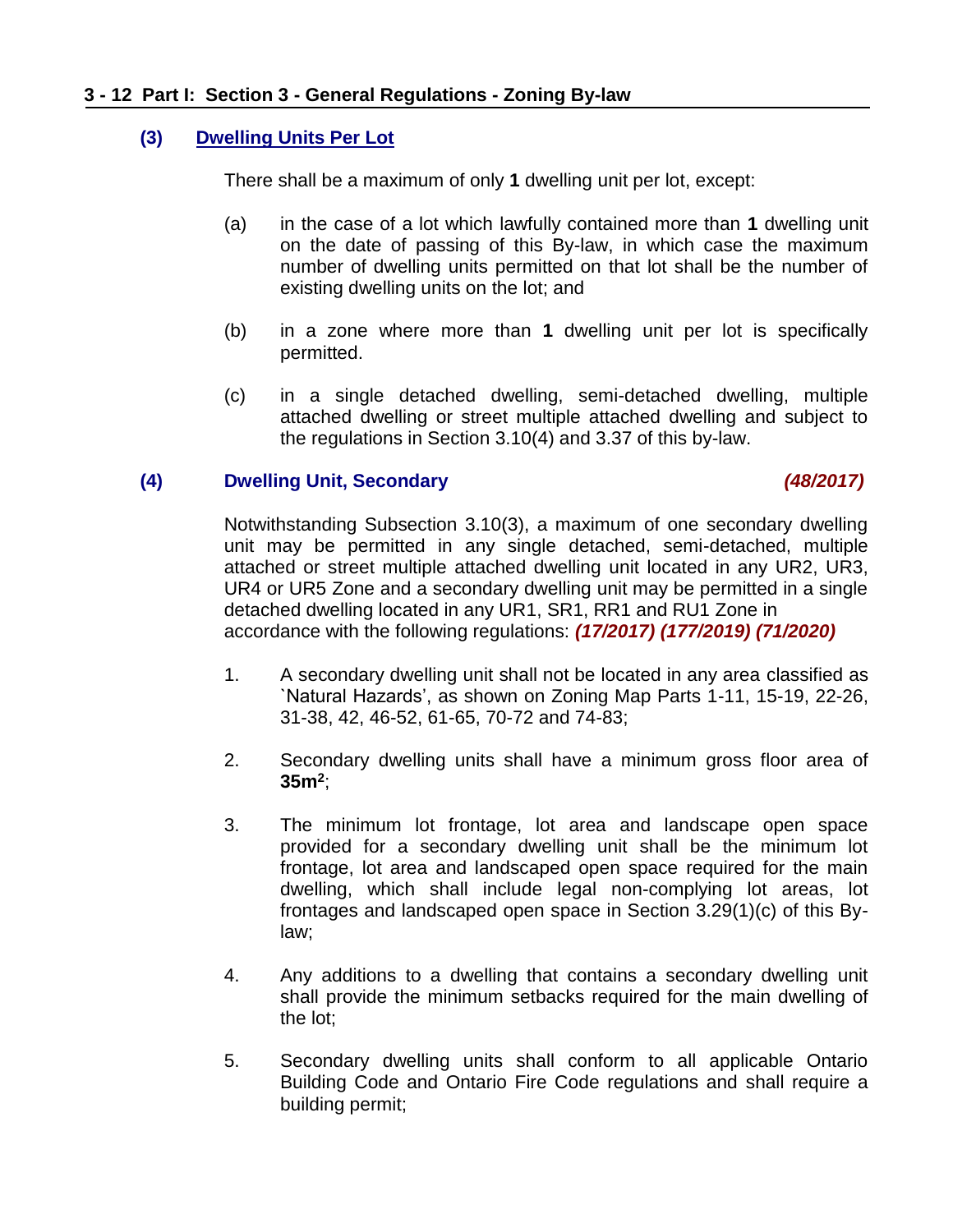- 6. In any single detached dwelling in a UR1 zone, the gross floor area of the secondary dwelling unit shall not be greater than 40% of the combined habitable room floor area of the primary dwelling unit and the secondary dwelling unit, with the exception that a secondary dwelling unit may occupy an entire basement; and *(70/2017)*
- 7. In any single detached dwelling in a UR1 zone no exterior alterations shall be permitted to the front or exterior side yard elevations of a primary dwelling to provide for entrance to a secondary dwelling unit. *(70/2017)*

# <span id="page-12-0"></span>**3.11 Front Yard Averaging for Infill Development and Additions**

- (1) On a lot within a UR1, UR2 and SR1 Zone, that does not abut Lake Huron, the required front yard depth shall be increased or reduced on the following basis:
	- (a) Where a vacant interior lot abuts lots on which the dwellings have setbacks from the front lot line of either a lesser or greater depth than that required by this By-law, the minimum setback from the front lot line for any dwelling to be erected on the said vacant interior lot shall be equal to the average of the setbacks from the front lot line of the dwellings on the abutting lots.
	- (b) Where a front yard addition is proposed to a dwelling on a lot which abuts lots on which the dwellings have setbacks from the front lot line either a lessor or greater depth than that required by this By-law, the minimum setback from the front lot line for such addition to the dwelling shall be equal to the average of the setbacks from the front lot line of the abutting dwellings.

# <span id="page-12-1"></span>**3.12 Front Yard Paving and Surfacing**

<span id="page-12-2"></span>For any single detached dwelling, semi-detached dwelling, duplex dwelling, double duplex dwelling, row dwelling unit or multiple dwelling containing a maximum of **4** dwelling units, not more than **50%** of the total surface area of the required front yard shall be covered with any one of or combination of the following: paving block, brick, concrete, asphalt, construction grade aggregate or any similar material.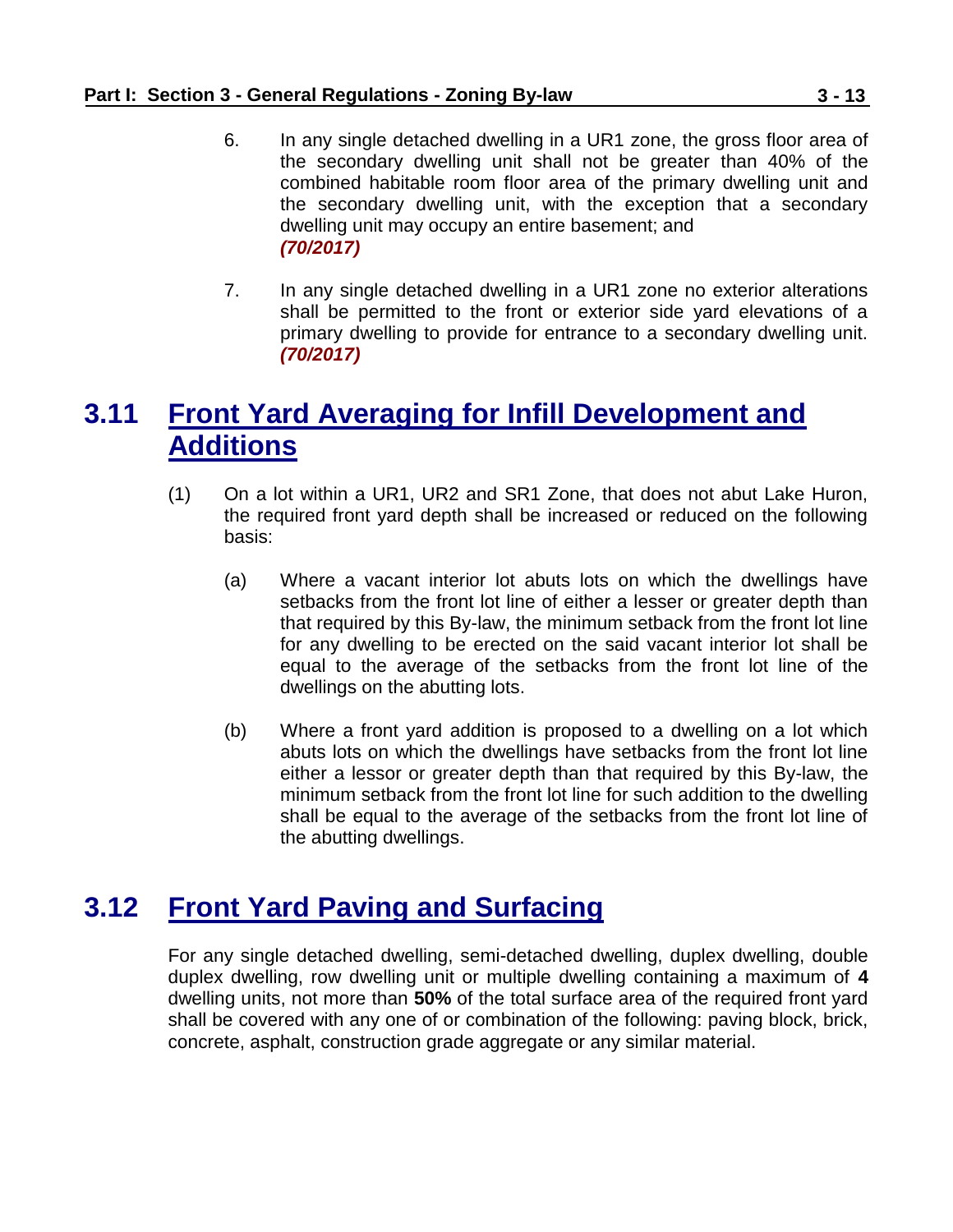# **3.13 Fuel Pump and Canopy Setbacks**

Notwithstanding any zone requirements to the contrary, fuel pumps or dispensers and canopies associated with automobile service stations or gas bars in any zone shall be subject to the following regulations:

- (1) Front Yard Depth (Minimum)
	- (a) Fuel pumps and dispenser stands **6.0m**
	- (b) Canopies **3.0m**
- (2) Exterior Side Yard (Minimum)
	- (a) Fuel pumps and dispenser stands **6.0m**
	- (b) Canopies **3.0m**
- (3) Interior Side Yard (Minimum)
	- (a) Fuel pumps and dispenser stands **3.0m** (b) Canopies **3.0m**
- 

### <span id="page-13-0"></span>**3.14 Garage/Yard Sales**

Where this By-law provides that land may be used for a dwelling, the permitted accessory use shall include a garage/yard sale provided that:

- (1) no person shall conduct more than **2** garage/yard sales per calendar year at **1** location; and
- (2) no garage/yard sale shall exceed **2** days in duration.

### <span id="page-13-1"></span>**3.15 Grading**

#### **(1) Excavations**

No person shall make any excavations or remove any topsoil, earth, sand or gravel from any lot, in conjunction with any construction work, unless the permission of either the Building Inspector or City Engineer or a building permit with respect to such construction work has first been obtained, and except in accordance with any requirements of the Corporation with respect to retention of topsoil, grading and finished elevations.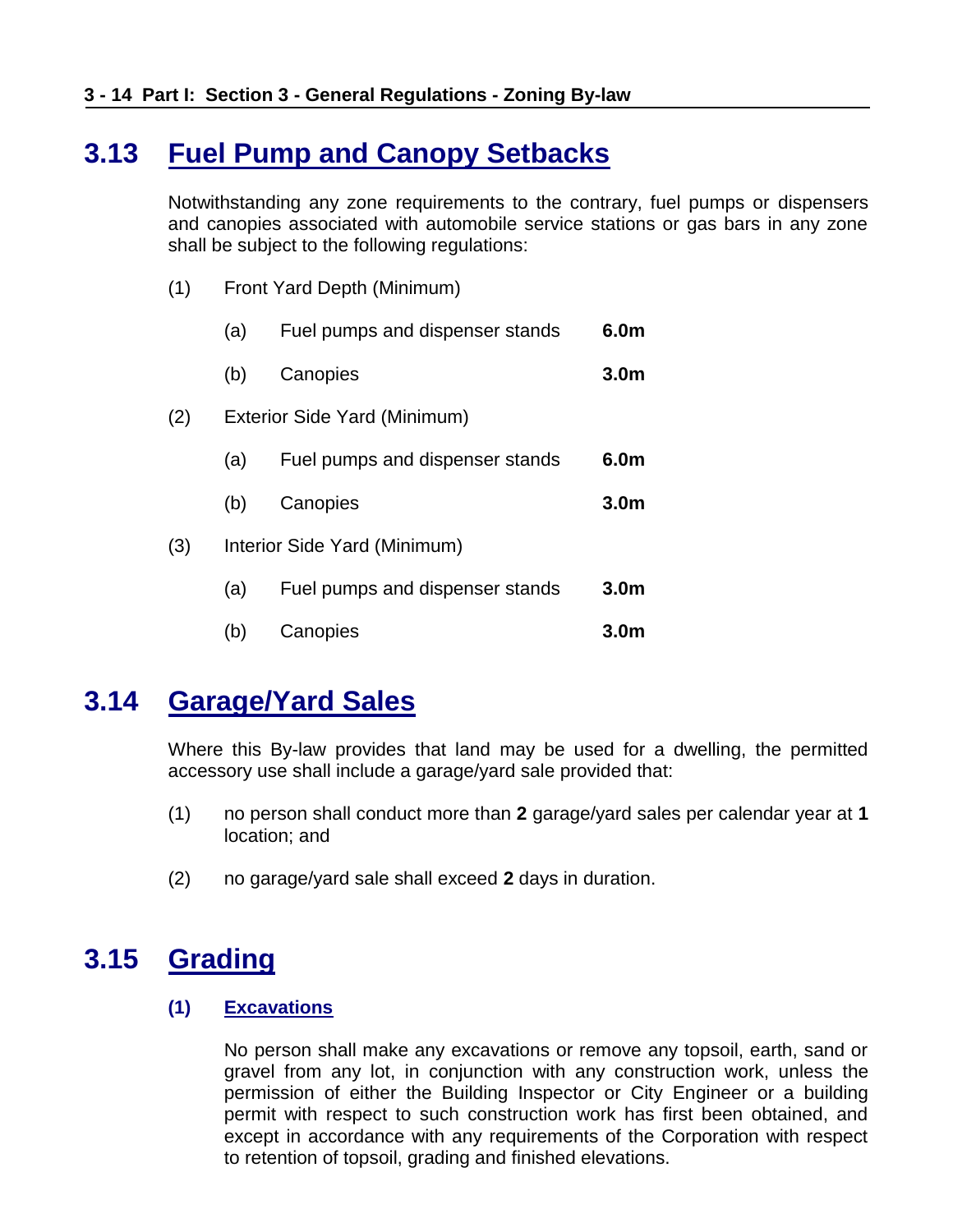### **(2) Dumping**

Unless such activity is accessory to a permitted use, no person shall dump or otherwise deposit or store any topsoil, earth, sand, gravel or fill on any lot unless permission has first been obtained from the Building Inspector or City Engineer.

### **(3) Exemption For Agricultural Uses**

Nothing in this Subsection shall apply to restrict any activity normally associated with a permitted agricultural use, except in the case of construction work for which a building permit is required in accordance with the Ontario Building Code.

### <span id="page-14-0"></span>**3.16 Group Homes**

#### *(41/2010)*

Notwithstanding any other provisions of this By-law, to the contrary, a group home may be permitted in any dwelling unit where dwellings are permitted provided that:

- (1) the group home shall occupy the whole of the dwelling unit, and
- (2) the group home shall comply with the applicable zone regulations for the type of dwelling which the group home occupies.
- (3) parking for the group home shall be provided at the rate specified in Section 3.37 of this By-law.

### <span id="page-14-1"></span>**3.17 Height Exceptions**

- (1) The height provisions of this By-law shall not apply to restrict the height of any of the following structures; except as shown on Schedule "C":
	- an antenna;
	- $\bullet$  a barn:
	- grain elevators, dryers and storage;
	- a chimney;
	- a clock tower:
	- an elevator or stairway penthouse;
	- a flag pole; any tower, including transmission towers;
	- an ornamental structure:
	- silo:
	- steeple;
	- structure containing heating, cooling or other mechanized equipment pertaining to a building;
	- a windmill:
	- a structure for crushing, washing, screening or processing relating to an asphalt, aggregate, concrete or cement plant; or
	- any feature similar to the above.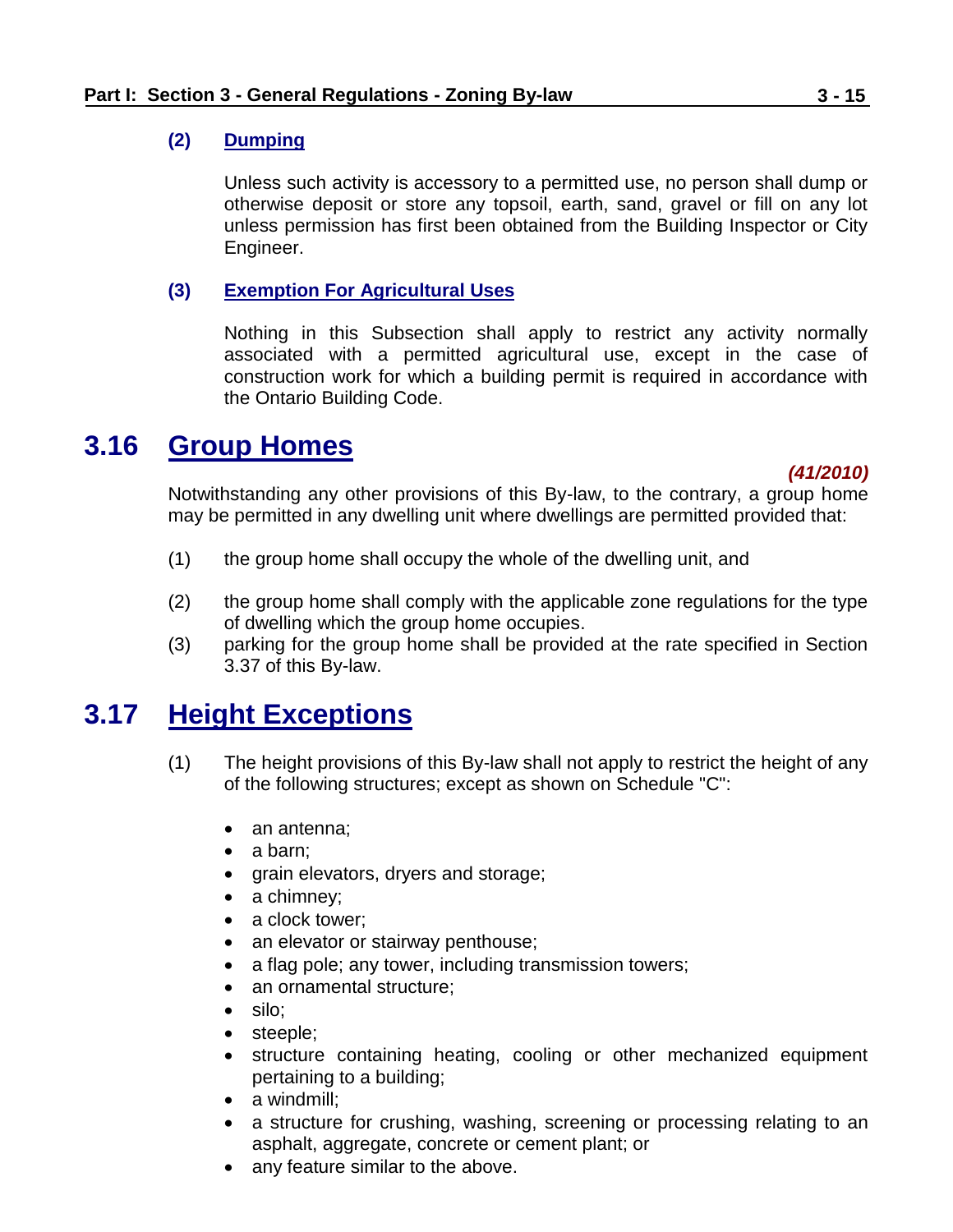### **3 - 16 Part I: Section 3 - General Regulations - Zoning By-law**

- (2) The maximum height of any land, building, structure or object or any addition to any existing building or structure or object located in the area shown as the "Outer Surface" on Schedule "C", shall be **45.0m** and shall be subject to any other provisions of the Zoning Regulations respecting the Sarnia Chris Hadfield Airport made by the Governor in Council pursuant to Section 4.4 of the Aeronautics Act, S.C. 1985, Chapter 28.
	- (a) Lands located within the "Approach and Transitional Surfaces" of the landing strips of the Sarnia Chris Hadfield Airport shall be subject to the Zoning Regulations respecting Sarnia Airport made by the Governor in Council pursuant to Section 5.4 of the Aeronautics Act, S. C. 1985, Chapter 28; and
	- (b) All development or redevelopment proposals on lands described in this section shall be subject to the approval by the management authority of the Sarnia Chris Hadfield Airport.

# <span id="page-15-0"></span>**3.18 Home Occupations (Agricultural)**

An agricultural home occupation may be allowed accessory to an agricultural use and only by a resident of the farm dwelling unit, in accordance with the following provisions:

- (1) no agricultural home occupation shall be conducted on a lot with an area of less than **4.0 ha**;
- (2) the agricultural home occupation shall be clearly secondary to the main agricultural use and the activity shall be fully contained within an existing agricultural building or in a new building grouped with existing agricultural buildings; any building or structure associated with an agricultural home occupation shall be of a design and style that will allow for the ease of conversion to an agricultural use if the secondary use should cease;
- (3) no agricultural home occupation shall be noxious or offensive by reason of the hours of operation or the emission of: noise, electrical interference, vibration, smoke, dust or other particulate matter, odorous matter, heat, humidity, glare, refuse, or other objectionable emission;
- (4) no agricultural home occupation shall create a safety hazard for the existing residential and agricultural activities on the property and must be appropriate for rural servicing;
- (5) there shall be no open storage of materials, or equipment which are used for, or result from the agricultural home occupation;
- (6) the agricultural home occupation shall not occupy more than **90.0m<sup>2</sup>** of gross floor area; and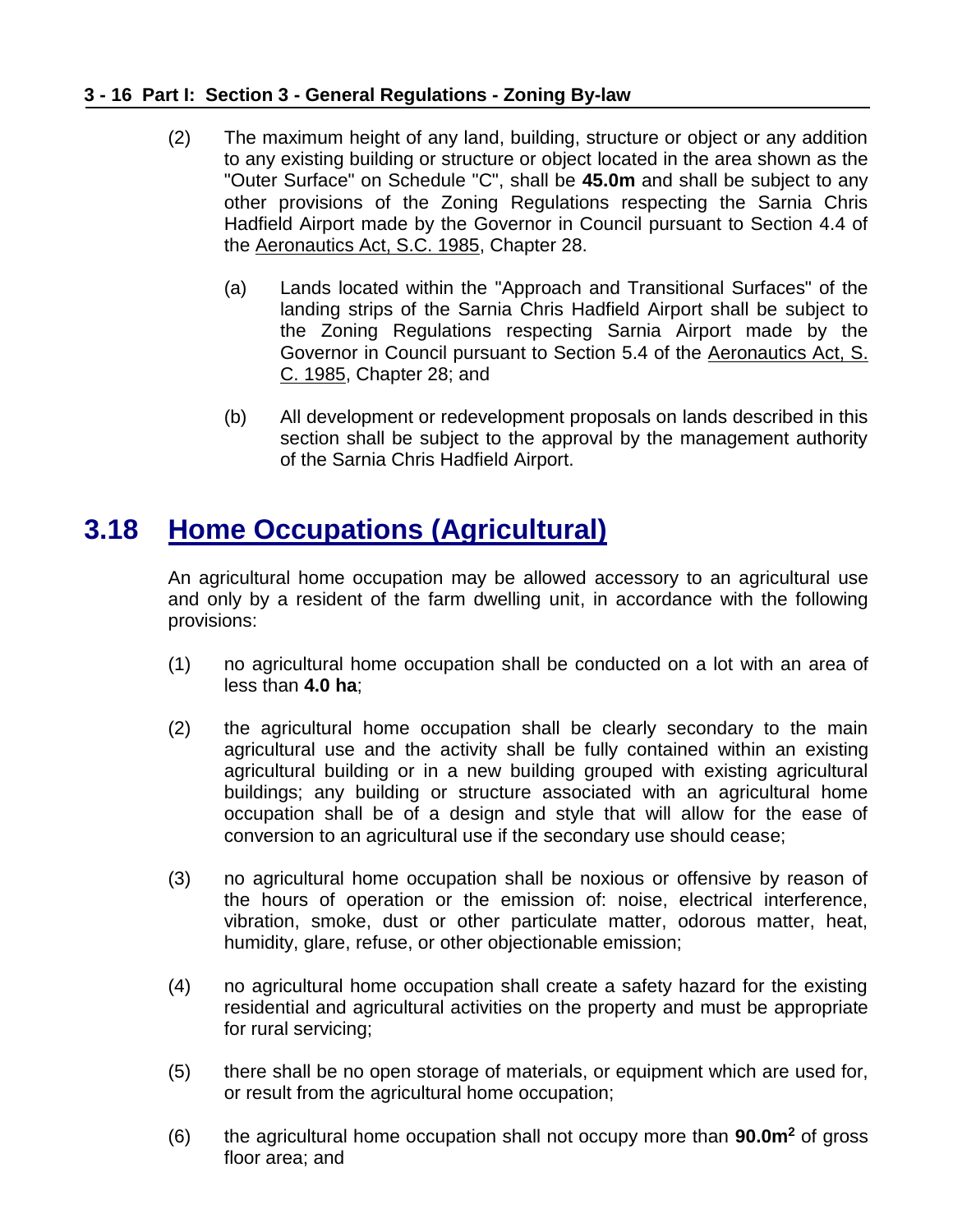(7) prior to the establishment of any agricultural home occupation use, the occupant shall obtain an "Agricultural Home Occupation Permit" from the City.

Residential home occupations are permitted on the same lot as agricultural home occupations, and shall be conducted in accordance with the provisions and standards stated in Section 3.19.

# <span id="page-16-0"></span>**3.19 Home Occupations (Residential)**

A home occupation shall be permitted in all permitted dwelling units and permitted accessory structures, and shall be conducted in accordance with all of the following provisions and standards:

- (1) The home occupation shall be conducted only by a person or persons residing in the dwelling unit except that there may be **1** non-resident employee or volunteer on the premises. The premises shall not be used to assemble or rally persons for transportation of either goods or materials or such persons to a work site.
- (2) The sale or rental of goods produced on the premises is permitted. The sale or rental of goods which are not produced on the premises shall be limited to those which are accessory or related to the home occupation use. An example is a music teacher selling sheet music to a student.
- (4) External alterations to the dwelling unit to accommodate the home occupation shall not be permitted.
- (5) There shall be no exterior advertising of the home occupation or the display of goods or merchandise visible from the outside of the dwelling unit which provides evidence of the use conducted therein except that notwithstanding the City of Sarnia Sign By-law, as amended, where a Home Occupation Permit has been issued, the holder of the permit can post a sign which includes only the name of the business and the address relating to the Home Occupation subject to the following regulations:
	- (a) the sign shall be a facia sign. A facia sign is defined as an on-premises sign attached to the exterior wall of a building and projecting not more than **0.15m** therefrom and with the sign face parallel to the wall of the building or structure;
	- (b) the maximum sign face area shall be **0.2m<sup>2</sup>** ;
	- (c) there shall be a maximum of **1** sign per dwelling unit; and
	- (d) animation, neon and flashing illumination are prohibited.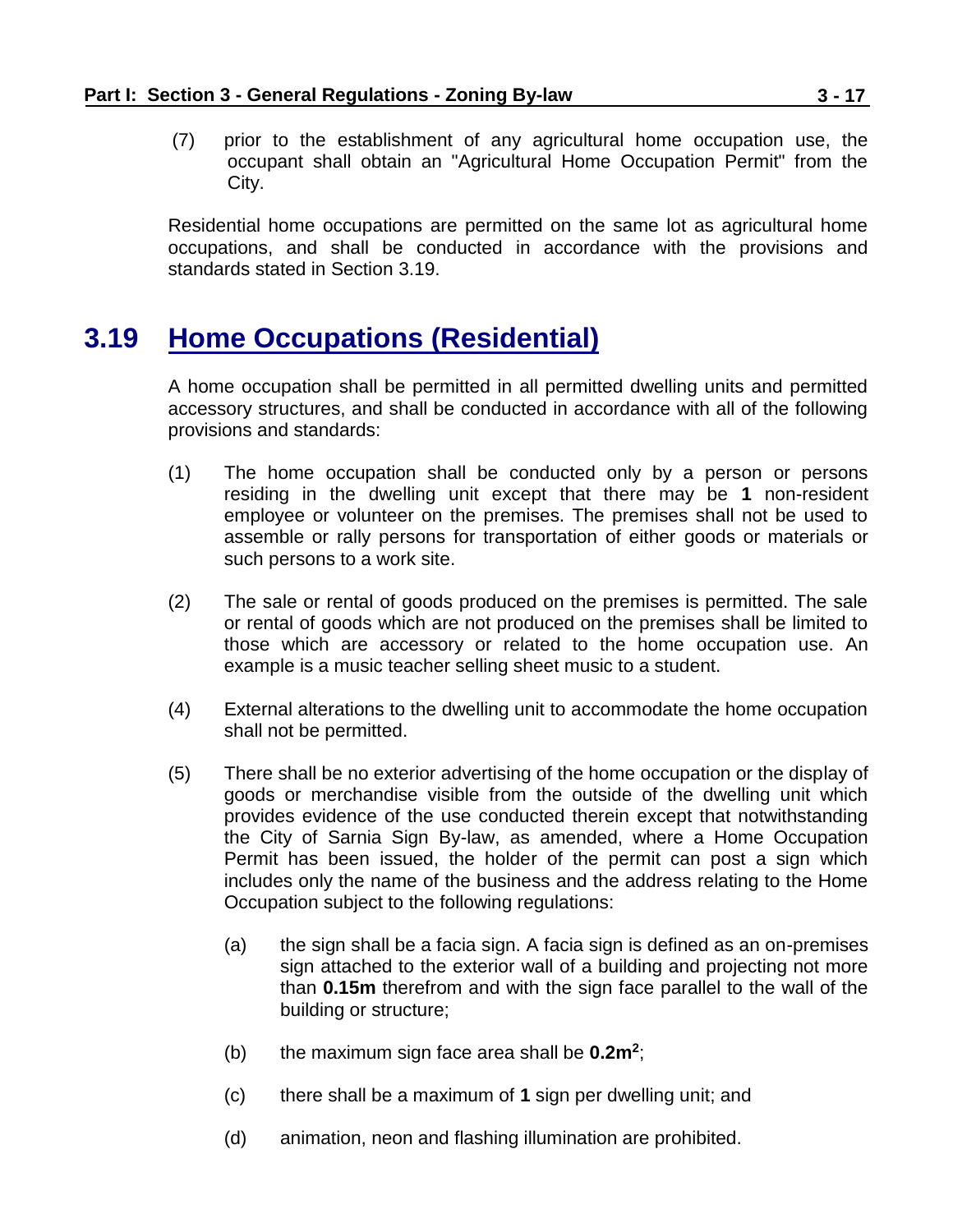### **3 - 18 Part I: Section 3 - General Regulations - Zoning By-law**

- (5) The home occupation shall not be noxious or offensive by reason of the hours of operation or the emission of: noise, electrical interference, vibration, smoke, dust or other particulate matter, odorous matter, heat, humidity, glare, refuse, or other objectionable emission.
- (6) The home occupation shall not permit on the property the parking or storage of vehicles with a curb weight in excess of **3,000.0kg** and no delivery of materials to the property shall be permitted from a vehicle with a curb weight in excess of **5,000.0kg**.
- (7) The home occupation shall not constitute activities which are either incompatible with or disruptive to the adjacent residential area.
- (8) The home occupation shall not generate a volume of pedestrian or vehicular traffic or on-street parking which would cause a disruption of normal activities of adjacent residential properties.
- (9) The home occupation shall not create a safety hazard for the existing residential activities on the lot, or in the area.
- (10) The home occupation shall not have outdoor storage of materials, containers or finished products.
- (11) No more than **25%** of the total floor area of the dwelling unit and accessory buildings, including basement or cellar area shall be used for home occupations.
- (12) Prior to the establishment of any home occupation use, the occupant shall obtain a 'Home Occupation Permit' from the City.

### <span id="page-17-0"></span>**3.20 Landscaping Requirements**

### **(1) Landscaped Open Space**

Landscaped open space shall be provided in accordance with the zone provisions set out herein for each zone and the following general provisions:

- (a) Any part of a lot which is not occupied by buildings, structures, parking areas, loading spaces, driveways, excavations or permitted outdoor storage areas shall be maintained as landscaped open space, except that this provision shall not apply to any agricultural use.
- (b) Where landscaped open space of any kind, including a planting strip, is required adjacent to any lot line or elsewhere on a lot, nothing in this By-law shall apply to prevent such landscaped open space from being traversed by pedestrian walkways or permitted driveways, provided that the minimum angle of intersection between a driveway and a required planting strip shall be **60 degrees**.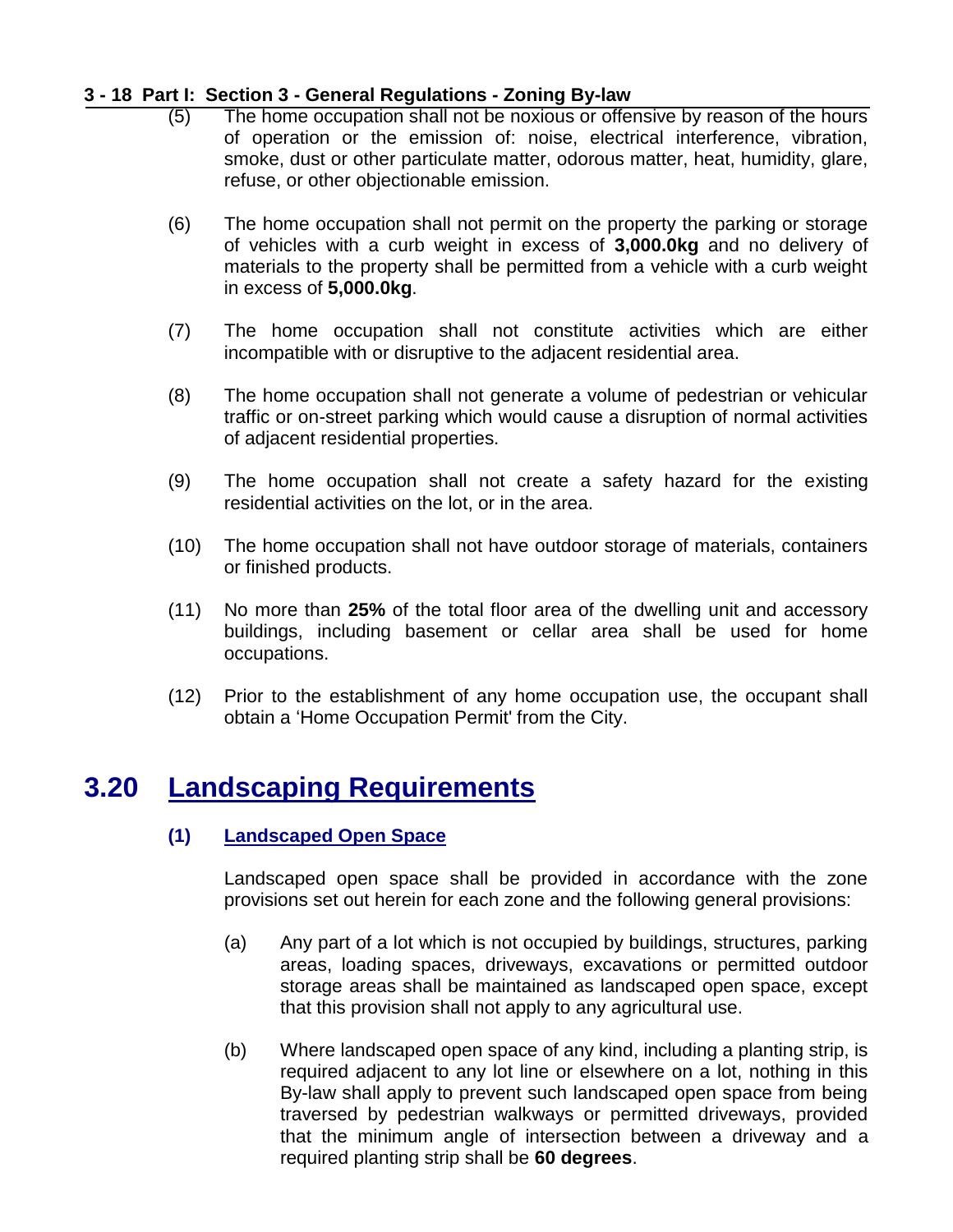- (c) No part of any driveway, parking area, loading space, stoop, roof-top terrace, balcony, swimming pool or space enclosed within a building, other than a landscaped area located above an underground parking area, shall be considered part of the landscaped open space on a lot.
- (d) Landscaped open space shall consist of grass, flowers, trees, shrubs, paths, walkways, patios, balconies, roof terraces, or any amenity such as a swimming pool, body of water, games court, or children's play area, located at or above ground level.

### **(2) Planting Strips**

- (a) Where the lot line of a lot containing a non-residential use and located in a Commercial, Institutional or Industrial Zone abuts a lot in a Residential Zone, or abuts a street, then that part of the lot containing such non-residential use directly adjoining the said lot line shall be used for no purpose other than a planting strip having a minimum width of **3m**, measured perpendicularly to the said lot line.
- (b) Where a fence, a wall, a row of trees or a hedgerow is provided as part of a planting strip required by this By-law, such fence, wall, row of trees or hedgerow shall be designated to have an ultimate height of not less than **1.5m** above the elevation of the ground at the nearest lot line, except that within a day-light corner the maximum height of any such landscaping materials shall be **0.75m**.
- (c) Notwithstanding anything contained in this By-law, if a lot that is used for non-residential purposes, abuts a lot that is used primarily for residential purposes, such lot that is proposed to be used for nonresidential purposes shall provide a planting strip not less than **3.0m** in width along the full extent of the common boundary of the lots. For the purpose of this By-law a use is considered to be primarily residential, if at least **50%** of the total floor area of the building on the lot is used for residential purposes.
- (d) Where, in any yard or any zone, a parking area which is required to provide for more than four off-street parking spaces adjoins a street, then a strip of landscaped open space shall be provided along the lot line adjoining the street and the said landscaped open space shall be continuous except for aisles or driveways required for access to the parking area and shall be a minimum of **3.0m** in width along the said lot line.
- (e) Where any yard in any Industrial Zone adjoins the designated street line of Highway No. 402, then a continuous strip of landscaped open space shall be provided along the whole of the lot line adjoining the said street line, and said landscaped open space shall be a minimum of **15.0m** in depth.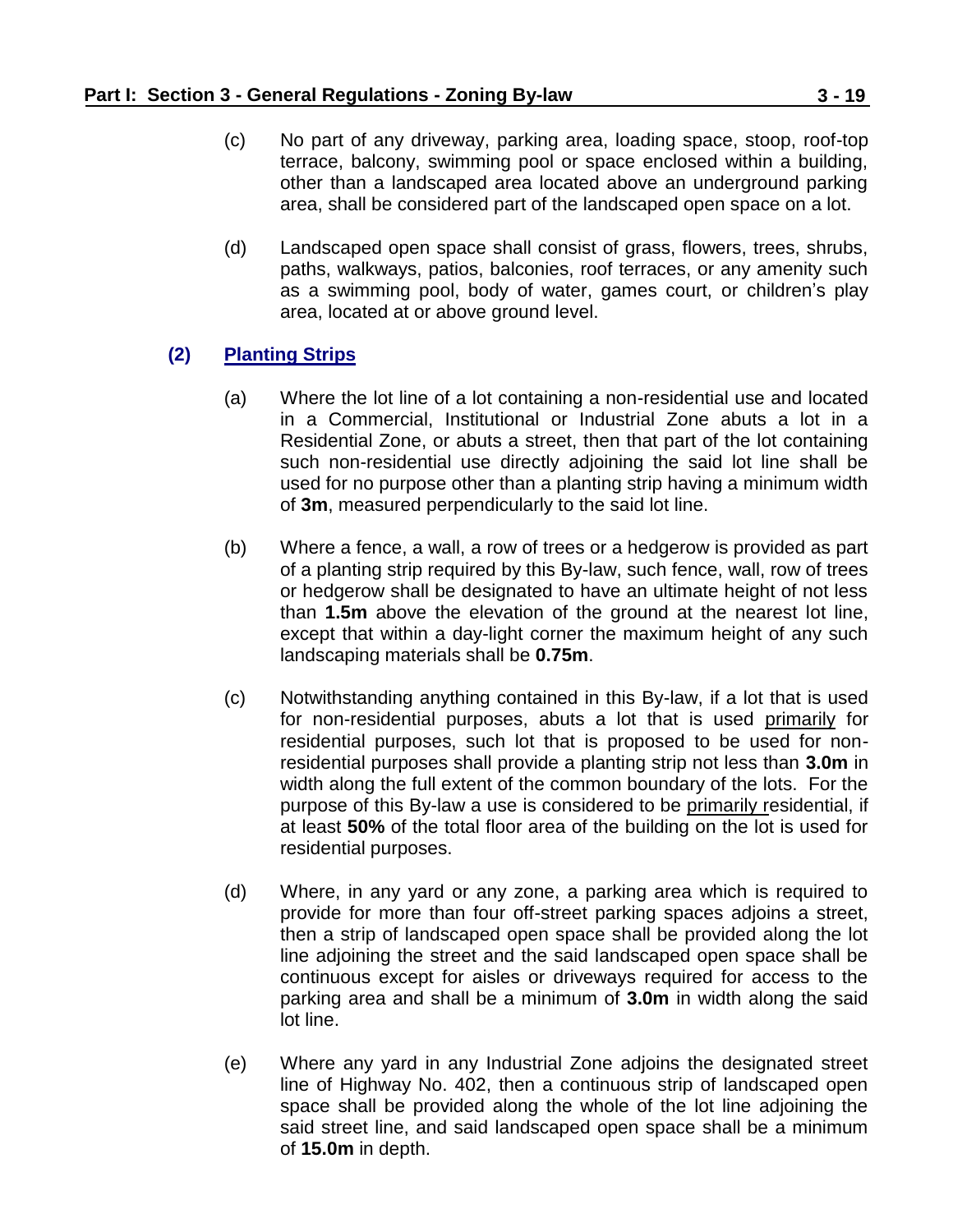#### **3 - 20 Part I: Section 3 - General Regulations - Zoning By-law**

- (f) In a Light Industrial Zone, a **3.0m** wide landscaped strip shall be provided along the front lot line of all lots except that a **6.0m** wide landscaped strip shall be provided along the front lot line for lots fronting onto Confederation Street, east of Murphy Road.
- (g) Any landscaped open space, including planting thereon required to be provided in this By-law for any use shall be maintained in a healthy growing condition or shall otherwise be replaced.
- (h) Where, in any yard in any zone, a parking area which is required to provide for more than **4** off-street parking spaces adjoins a lot in a Residential Zone, or where any lot in any Commercial or Industrial Zone abuts a lot in any Residential Zone, then a continuous strip of landscaped open space of a minimum width of **3m** shall be provided along the lot line of the said yard or lot.

# <span id="page-19-0"></span>**3.21 Lighting**

Lighting fixtures designed to provide exterior illumination on any lot shall be installed with the light directed or deflected away from adjacent lots and streets and in such a manner as to not confuse or distract persons driving vehicles on such streets.

# <span id="page-19-1"></span>**3.22 Loading Space Regulations**

### **(1) Loading Spaces Required**

The owner or occupant of any lot, building or structure used or erected for any purpose involving the receiving, shipping, loading or unloading of goods, wares, merchandise or raw materials, other than an agricultural use, shall provide and maintain, on the same lot, facilities comprising **1** or more loading spaces in accordance with the provisions of this subsection.

### **(2) Number of Loading Spaces Required**

The minimum number of loading spaces required on a lot shall be based on the total gross floor area of all buildings or parts of buildings on the lot which are devoted to those uses for which loading spaces are required by Clause (1) of this Subsection, in accordance with the following:

| <b>LAND USE</b>                                        |                                                     | <b>LOADING SPACES REQUIRED</b>                                                                                 |  |
|--------------------------------------------------------|-----------------------------------------------------|----------------------------------------------------------------------------------------------------------------|--|
| <b>Apartment Dwelling and a Multiple Use Apartment</b> |                                                     |                                                                                                                |  |
| All Non-Residential                                    | Up to $250m^2$                                      | 0                                                                                                              |  |
| <b>Uses</b><br>(Gross Floor Area m5)                   | 250m <sup>2</sup> but less than 2,000m <sup>2</sup> |                                                                                                                |  |
|                                                        | 2,000 $m2$ but less than 4,000 $m2$                 |                                                                                                                |  |
|                                                        | Over 4,000m <sup>2</sup>                            | 3 plus 1 additional space for each<br>10,000m <sup>2</sup> or part thereof in excess of<br>4.000m <sup>2</sup> |  |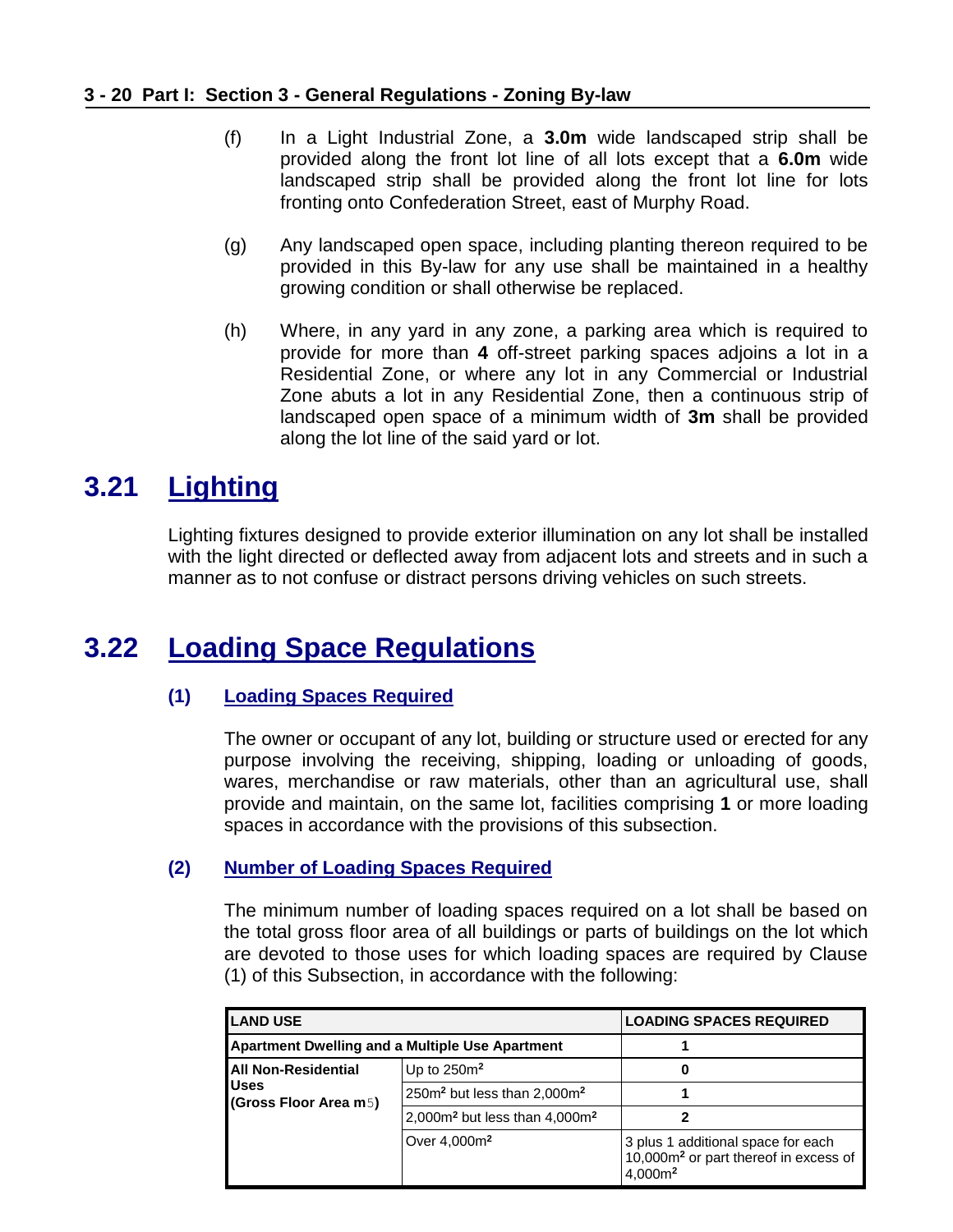#### **(3) Dimensions of Loading Spaces**

A loading space required hereby shall have minimum dimensions of **3.5m** by **9.0m** and a minimum vertical clearance of **4.5m**.

### **(4) Location of Loading Spaces**

Required loading spaces shall be provided on the same lot occupied by the building or structure for which the said loading spaces are required, and shall not form a part of any street or lane, and shall not be located in the required front yard or a required side yard that abuts a street.

### **(5) Access to Loading Spaces**

Access to loading spaces shall be provided by means of **1** or more unobstructed driveways which:

- (a) have a minimum unobstructed width of at least **3.5m**, regardless of the direction of traffic flow thereupon, and provide sufficient space to permit the maneuvering of vehicles on the lot so as not to obstruct or otherwise cause a hazard on adjacent streets;
- (b) are contained within the lot on which such loading spaces are located and lead either to a street or to a lane; and
- (c) comply in all other respects with the requirements for driveways providing access to parking areas and spaces set out in this By-law.

#### **(6) Surface and Drainage of Loading Spaces and Driveways**

- (a) All loading spaces and driveways providing access thereto shall be provided and maintained with a stable surface, treated so as to prevent the raising of dust or loose particles, and including, but not so as to limit the generality of the foregoing, the following surfacing materials:
	- i) any asphalt, concrete or other hard-surfaced material, except that any loading spaces and driveways located within the rear yard of a lot in an LI1, LI2, HI1, or HI2 Zone that is screened from adjacent streets through the erection of a solid fence having a minimum height of **2.5m**, may be provided with and maintained with a surface material comprised of crushed stone or gravel.
- (b) All loading spaces and driveways providing access thereto shall be drained so as to prevent the pooling of surface water on them or the flow of surface water onto adjacent lots.

### **(7) Addition To Existing Use**

When a building or structure has insufficient loading spaces on the date of passing of this By-law to comply with the requirements herein, this By-law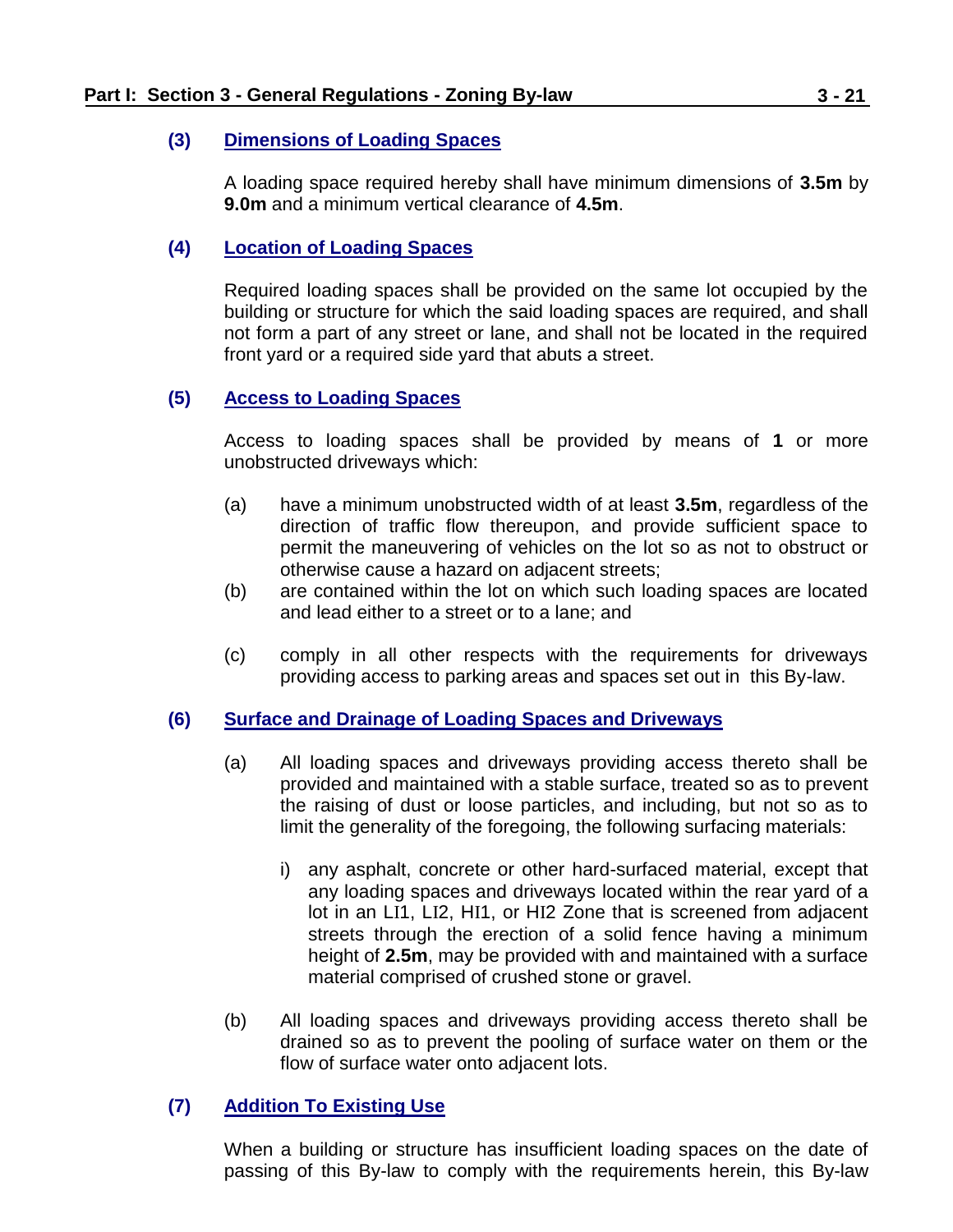#### **3 - 22 Part I: Section 3 - General Regulations - Zoning By-law**

shall not be interpreted to require that the deficiency be made up prior to the construction of any addition. Any additional loading spaces required by this By-law for such addition must be provided in accordance with all provisions hereof respecting loading spaces.

### <span id="page-21-0"></span>**3.23 Lots on Public Streets and Private Lanes**

No lot shall be used and no building shall be erected or used on a lot unless the lot abuts or fronts on either a public street or a private lane existing on the date of adoption of this By-law. The required setback for buildings from private lanes shall be the same as those required for public streets.

(1) Notwithstanding the above clause, any existing lots located in Lots 3 to 8 (inclusive), Lots 10 to 17 (inclusive) and Lots 20 to 26 (inclusive), in Concession 9 (Front Concession) shall be deemed to have frontage onto Lakeshore Road for building permit purposes. The existing width of the said lots adjacent and parallel to the former Canadian National Railway right-ofway, now known as the Howard Watson Nature Trail, shall be deemed to be the frontage of the lots.

# <span id="page-21-1"></span>**3.24 Lots Reduced by Public Acquisition**

Where the area of a lot is reduced by means of an acquisition of part of the lot by any authority having the Power of Expropriation, and where such acquisition causes the lot as reduced, or any building or structure existing lawfully on the lot on the date of such acquisition, to have a lot area, lot frontage, lot coverage, parking, area of landscaped open space, front yard depth, side yard width or rear yard depth that does not conform to the requirements hereof for the zone in which such lot is located, then nothing in this By-law shall apply to prevent the continued use of the lot as reduced as if no such acquisition had taken place, provided that:

- (a) no further change is made in the dimensions, area or any other characteristics of the lot as reduced, subsequent to the date of such acquisition, that would increase the extent of the said non-compliance; and
- (b) no building or structure or addition thereto is erected on the lot as reduced, subsequent to the date of such acquisition, except in accordance with the provisions hereof of the zone in which such lot is located.

<span id="page-21-2"></span>In the case of a road widening dedication from a lot with an existing building and vacant lands taken for Road Widenings under Site Plan Agreements, the land that has been dedicated may be included in any calculation for the purpose of determining lot area, lot coverage, parking, landscaped open space, and the location of any permitted building or structure relative to the required front, side or rear yards, provided any building or structure is located wholly within the boundary of the land remaining after the dedication. *(135/2006)*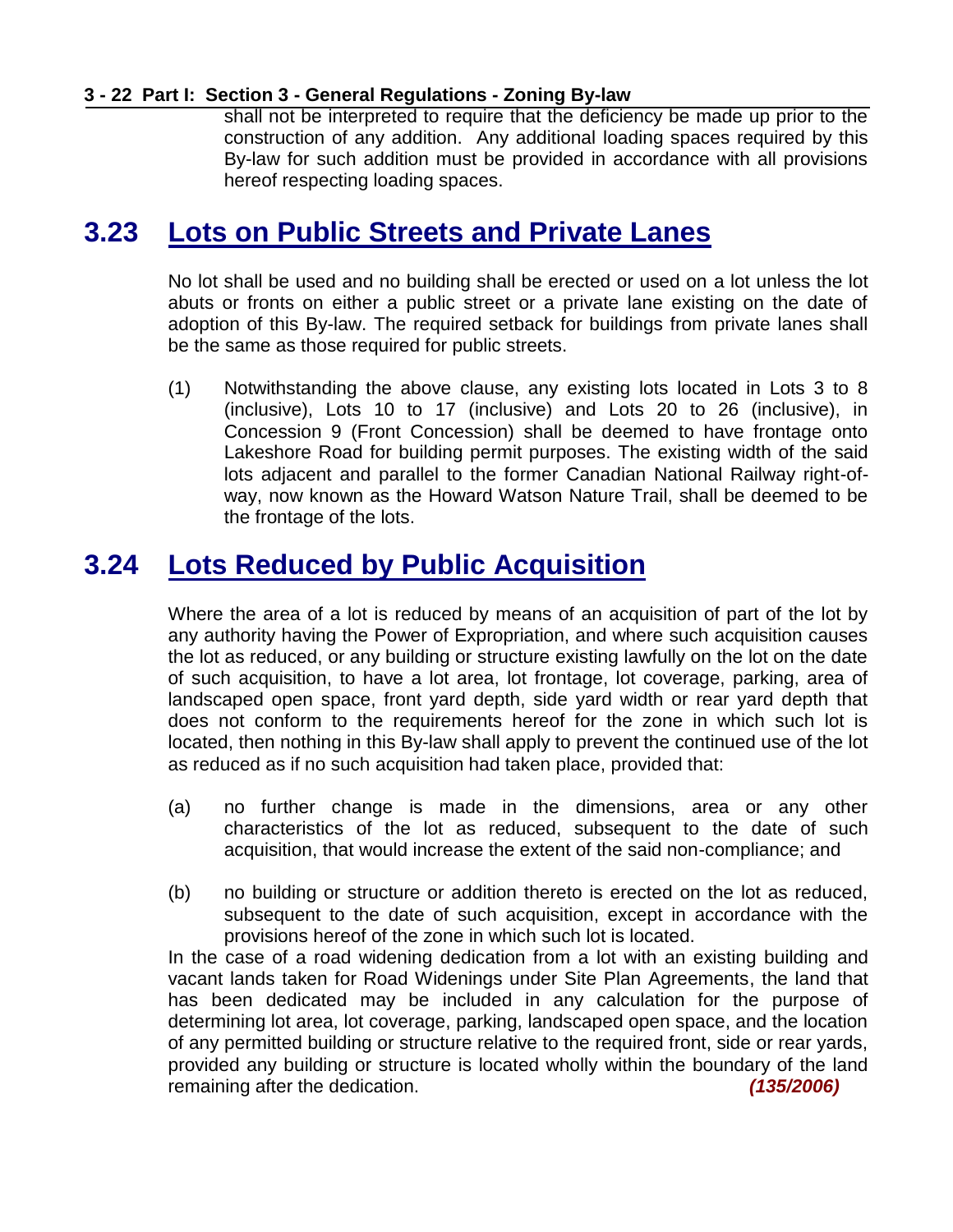### **3.25 Lottery Ticket Sales**

Notwithstanding the provisions of Section 2 "Definitions" of this By-law, nothing in this By-law shall apply to prevent the use of any building or part thereof for the purpose of selling lottery tickets where such use is regulated by either the Ontario Lottery Corporation or the Alcohol and Gaming Control Commission.

### **3.26 Minimum Distance Separation Formulae**

### <span id="page-22-0"></span>**(1) Non-Farm Uses**

Notwithstanding any other yard or setback provisions of this By-law to the contrary, no non-farm use shall be established, erected or altered unless it complies with the Minimum Distance Separation (MDS) Formula I calculation. (For Information on the MDS formulae refer to Appendices "A").

### **(2) Farm Uses**

Notwithstanding any other yard or setback provisions of this By-law to the contrary, no livestock facility shall be erected or expanded in any "Rural" Zone, unless it complies with the Minimum Distance Separation (MDS) Formula II calculation. (For Information on the MDS formulae refer to Appendices "A").

### <span id="page-22-1"></span>**3.27 Natural Hazard Regulations**

### **(1) General Provisions**

Lands within the City characterized by the existence of potential natural hazards such as riverine and shoreline floodplains and erosion have been identified by the St. Clair Region Conservation Authority and are shown in shading as an overlay on the Zoning Map Parts. These areas represent potentially hazardous areas as defined by provincial policy.

Prior to permitting development within the shaded areas, the St. Clair Region Conservation Authority shall be consulted for input and approval. Development may be prohibited or require supporting technical information based on the degree of flooding or erosion hazard. Development includes building, construction, filling and any site alteration.

#### **(2) Perch Creek Natural Hazard Policies**

The regulatory flood standard for the Perch Creek watershed is the **100** year flood level.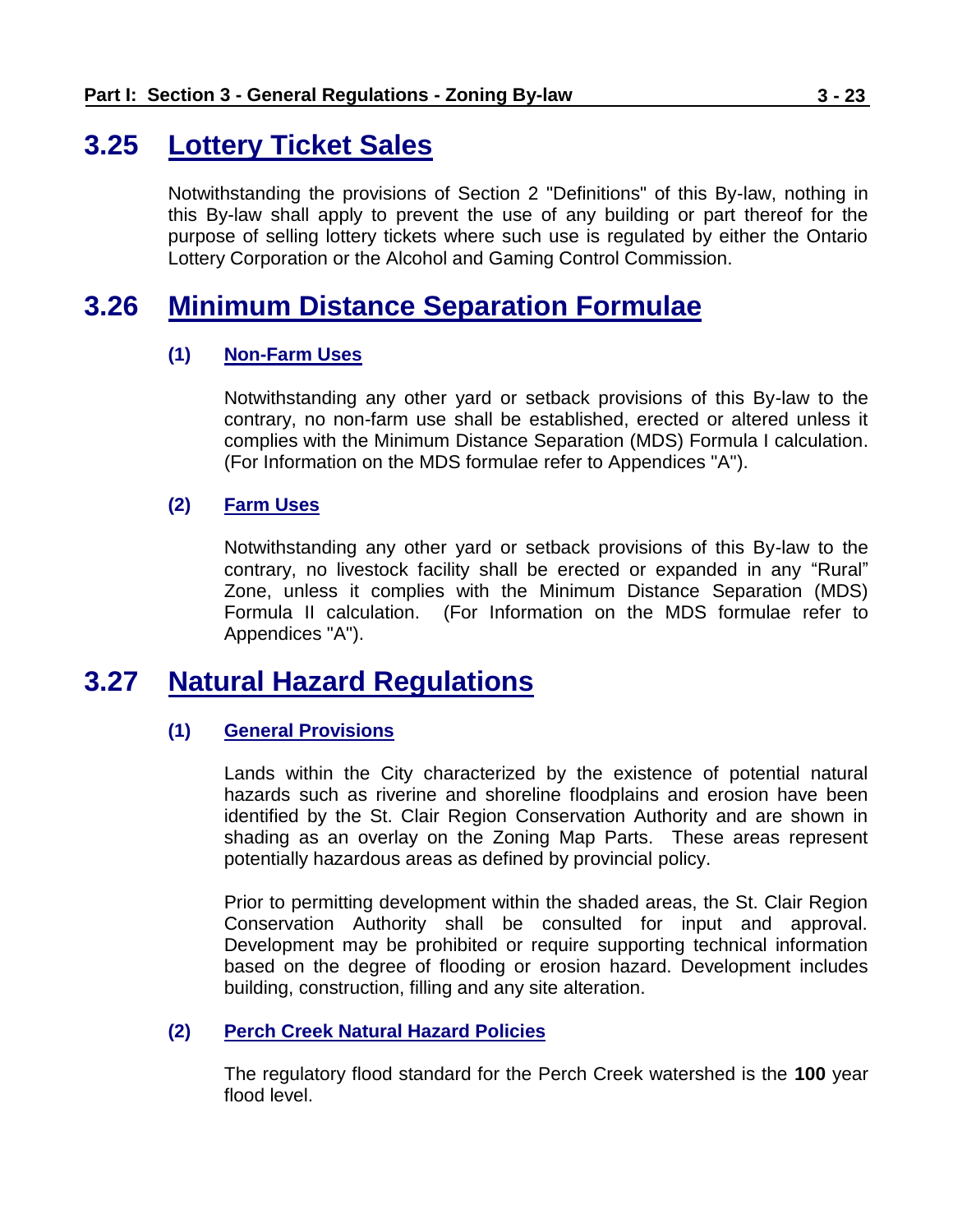#### **3 - 24 Part I: Section 3 - General Regulations - Zoning By-law**

Except where identified by further study, no development other than that used or intended for flood or erosion control purposes, is permitted below the **100** year flood elevation of Perch Creek.

(a) Development Area 1 (See Zoning Map Parts 15 and 24)

A Two Zone floodplain approach divides the floodplain into a more hazardous portion (floodway) and a less hazardous portion (floodfringe).

The Two Zone floodplain analysis conducted for the floodplain lands north of Highway 402 by Totten Sims Hubicki Associates, 1993 identified Development Area 1 as floodfringe and established floodproofing requirements and minimum building opening requirements. The elevations are as follows: a minimum building opening floodproofing elevation of **179.3m** (CGD) and road/laneway access to be a minimum elevation of no less than **179.1m** (CGD).

(b) Development Area 2 (see Zoning Map Parts 49, 50, 63, 64 and 72)

Due to the lack of 1:2000 scale mapping, detailed survey plans and drawings will be required prior to proposing development in close proximity to the 1:100 year floodline limit in Development Area 2. Detailed mapping and delineation of the floodline will be required. The St. Clair Region Conservation Authority's Regulation applies to any lands subject to flooding under the 1:100 storm event.

All remaining lands outside Development Areas 1 and 2 that may be subject to flooding and erosion within the Perch Creek watershed are subject to the General Provisions section as described in Section 3.27(1).

#### **(3) Cow Creek and St. Clair River Tributaries Natural Hazard Policies**

The regulatory flood standard for the Cow Creek and St. Clair River Tributaries watersheds is the 1954 Hurricane Hazel Storm event.

Except where identified by further study, no development other than that used or intended for flood or erosion control purposes, is permitted below the Hurricane Hazel floodline elevation.

(a) North of Lakeshore Road (County Road No. 7) (see Zoning Map Part 10)

A Two Zone floodplain policy exists for the Cow Creek floodplain area north of Lakeshore Road. The Two Zone concept includes a floodway area and floodfringe area (those lands that encroach to a maximum depth of 0.3m into the floodplain). Generally, development is prohibited within the floodway area and development within the floodfringe area must be floodproofed to the Regulatory floodline elevation.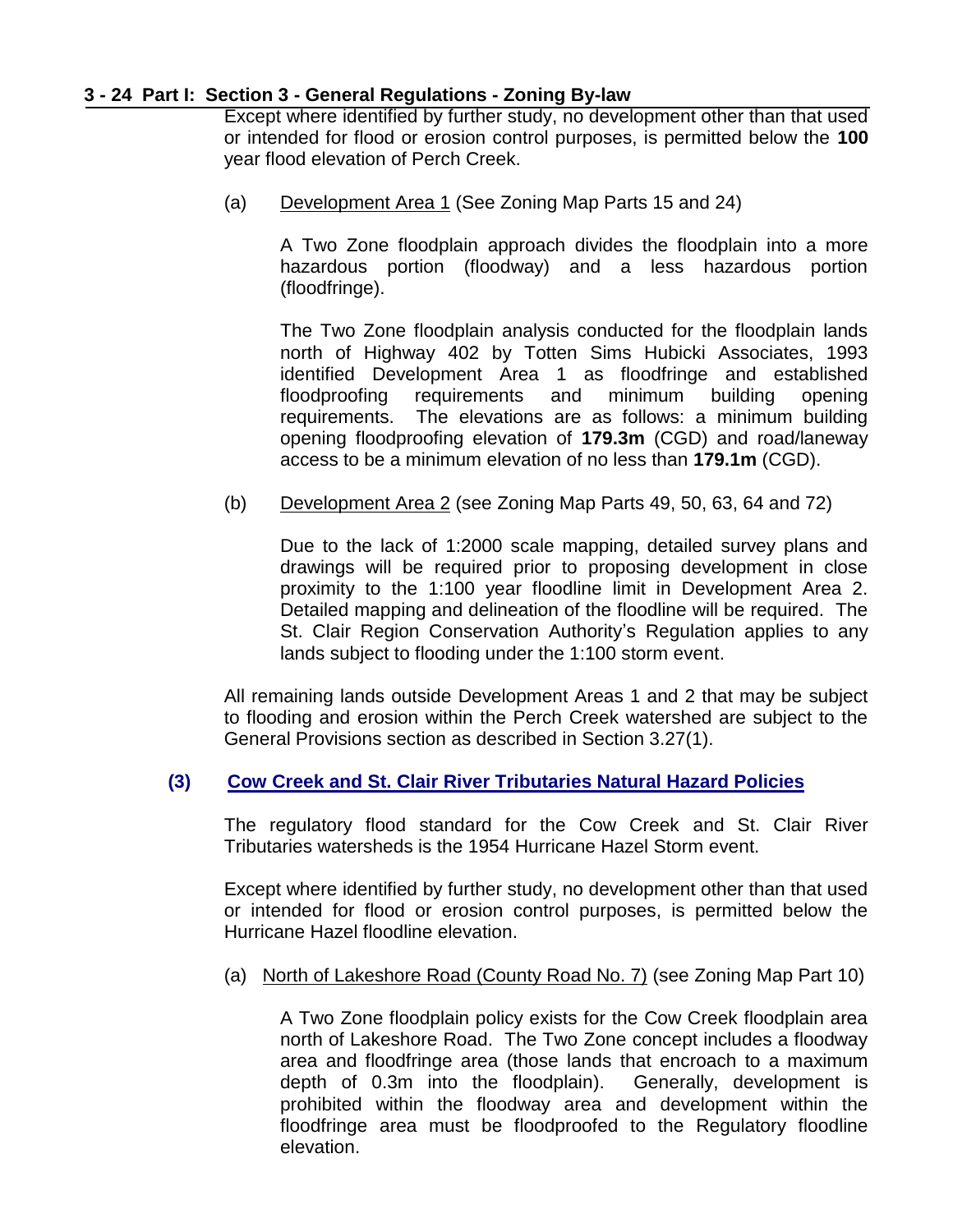i) Franklin Avenue Area

Due to the historic community that became situated adjacent to Cow Creek in the Franklin Avenue area, a site specific encroachment analysis was carried out by B.M. Ross Associates Limited, 1998. Based on the recommendation provided in the analysis, an established floodway limit was setback from Cow Creek. In this area, development is prohibited below the floodway setback limit as established in the report and development within the floodfringe area must be floodproofed to the Hazel floodline. The floodfringe area is described as those lands between the Hazel floodline and the floodway setback limit. Further to the development setback boundaries, the following conditions apply:

- for the floodfringe lands east of Franklin Avenue, dry floodproofing must be carried out; minimum basement floor elevations should be set no lower than elevation **179.2m;** and this means that a full basement below grade will not be permitted.
- ii) Bright's Grove Golf Course Residential Development

Redevelopment of the Bright's Grove Golf Course south of Jubilee Street, east of Thelma Avenue, west of Yonge Street and north of Cow Creek included a study completed by Greck & Associates, 2014 which revised the floodway and flood fringe. All residential development is to be directed outside of the floodway. All residential development in the flood fringe shall provide a minimum building opening elevation of the regulatory flood elevation plus a freeboard of0.3m, unless otherwise determined by the St. Clair Region Conservation Authority.

(b) South of Lakeshore Road (County Road No. 7)

All lands south of Lakeshore Road that may be subject to flooding and erosion within the Cow Creek watershed are subject to the General Provisions as described in Section 3.27(1).

### <span id="page-24-0"></span>**3.28 Night Clubs - Minimum Separation Distance from Residential Zones**

Night Club uses shall provide a minimum separation distance of **45.0m** from Residentially Zoned areas.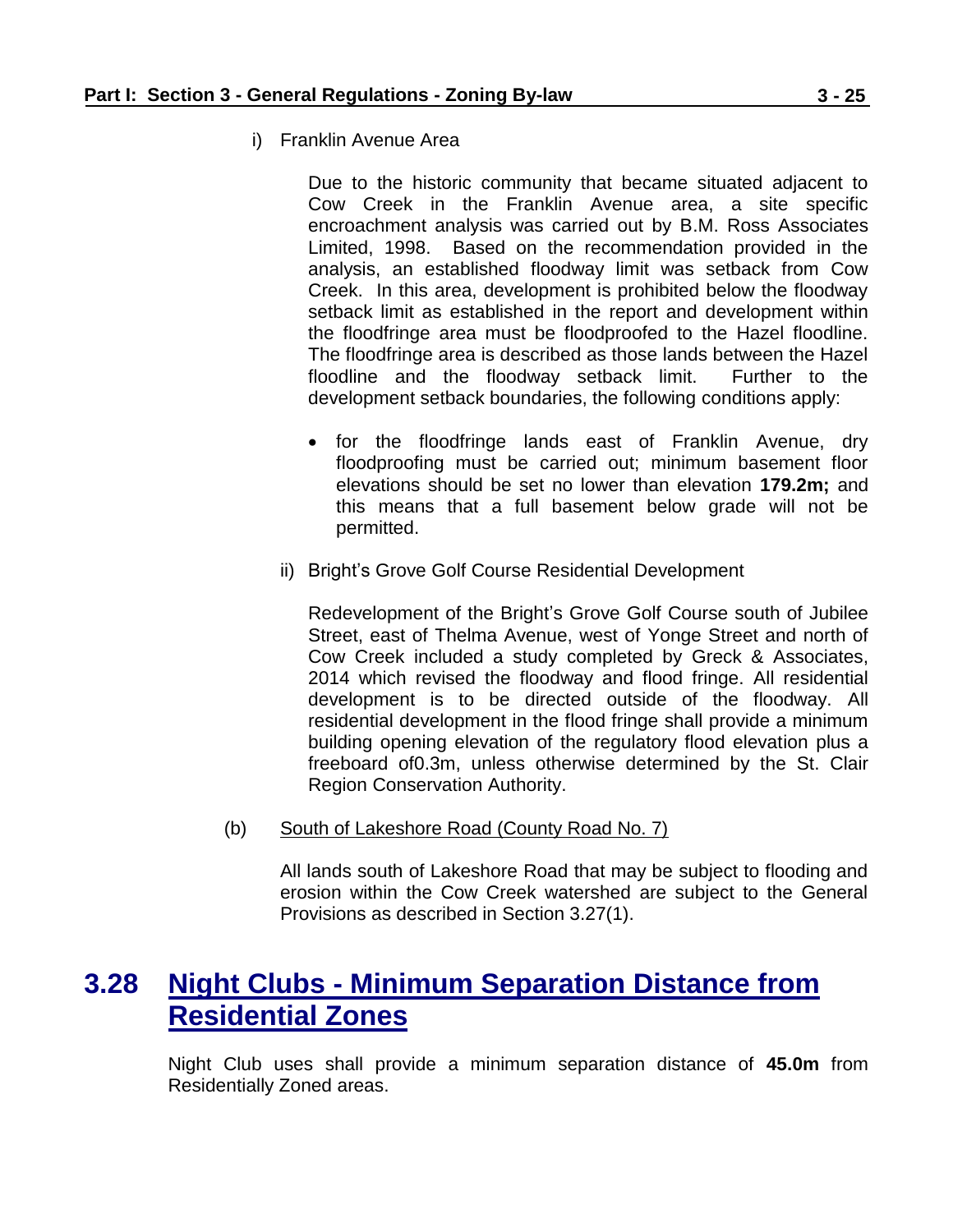# <span id="page-25-0"></span>**3.29 Non-complying Buildings, Structures and Lots**

### **(1) Rebuilding or Repair Permitted**

- (a) Where in any Zone, a non-complying, building or structure is destroyed by fire or natural disaster, such non-complying, building or structure shall be reconstructed in compliance with this By-law. When it is not possible for legal, technical or insurance reasons to build in compliance with this By-law, such non-complying, building or structure may be reconstructed to its prior dimensions at its exact prior location or at a location more in compliance with this By-law.
- (b) Nothing in this By-law shall prevent the repair or restoration to a safe condition of any non-complying, building or structure provided that such repair or restoration does not further contravene any of the provisions of this By-law or constitute a replacement.
- (c) Notwithstanding any other provisions of this By-law and any predecessors thereto, where a building or structure was established prior to January 1, 1996 and the use of such building or structure is a lawfully permitted use by the provisions of the zone in which the building or structure is located, but does not meet the zone regulations with respect to lot area, lot frontage, projections, locations, separation distance, front, side and rear yard setbacks, landscaped open space and lot coverage for that zone, the said building or structure shall be deemed to comply with this By-law provided that any future replacement buildings additions or extensions comply with all applicable provisions of this By-law. *(22/2004)*

### **(2) Lot Area or Lot Frontage Less than Required**

Where a vacant lot having a lesser lot area or lot frontage than that required hereby:

- (a) is or has been held under distinct and separate ownership from abutting lots or was legally created prior to the passing of this By-law;
- (b) is created as a result of an expropriation; or
- (c) is created as a result of a natural severance such as the presence of a public road, a navigable waterway or a railway;

then the said lot shall be deemed to conform to the requirements of this Bylaw with respect to the lot area or lot frontage, and the provisions hereof respecting lot area and lot frontage shall not apply to prevent a permitted use, building or structure thereupon, in accordance with all other provisions hereof.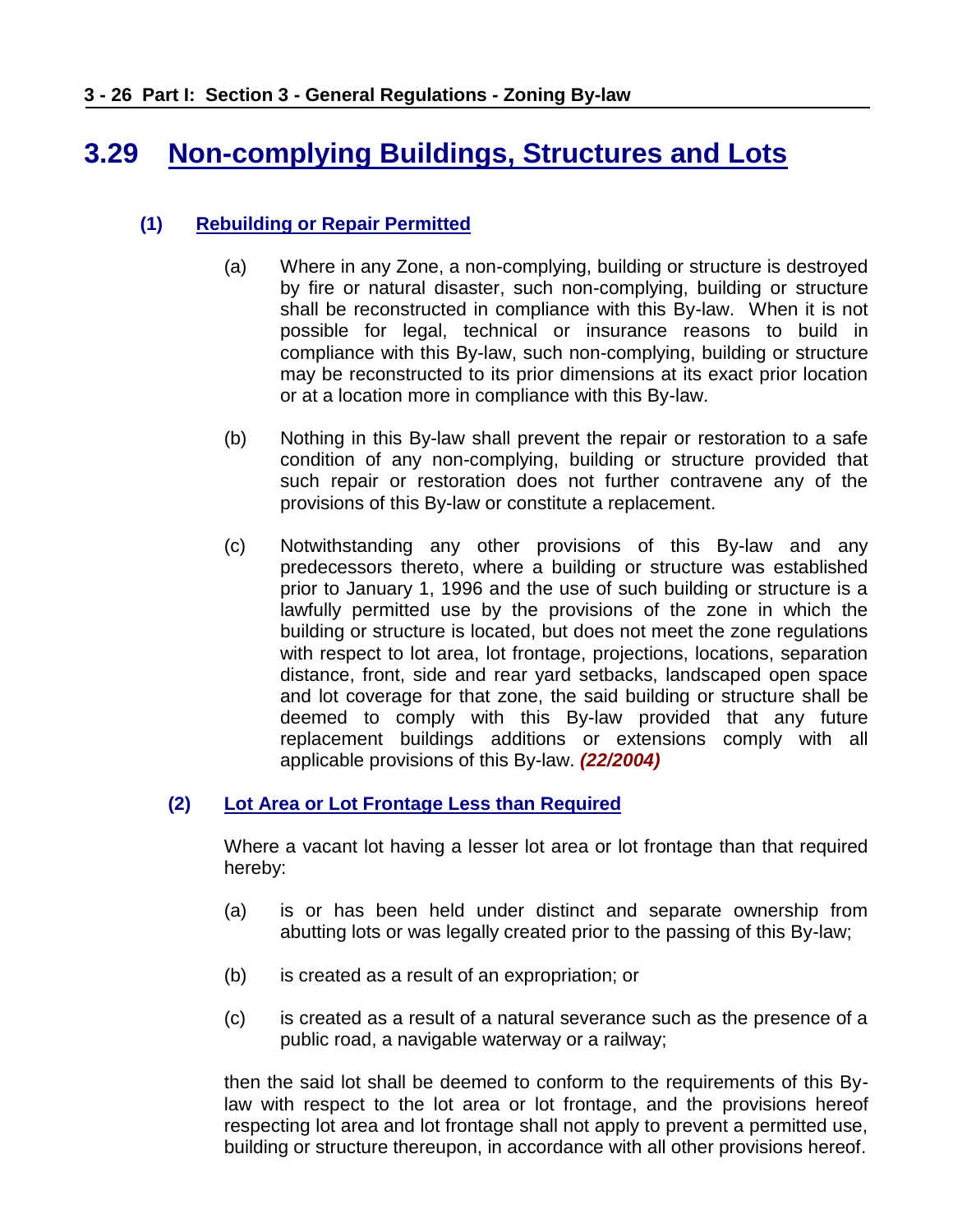# <span id="page-26-0"></span>**3.30 Non-conforming Uses**

### **(1) Planning Act Provisions**

This By-law acknowledges that Sections 34(9) (a) and (b) of the Planning Act, R.S.O. 1990, c. P.13, as amended, provide that "no By-law passed under this section applies:

- (a) to prevent the use of any land, building or structure for any purpose prohibited by the By-law if such land, building or structure was lawfully used for such purpose on the day of the passing of the By-law, so long as it continues to be used for that purpose; or
- (b) to prevent the erection or use for a purpose prohibited by the By-law of any building or structure for which a permit has been issued under Subsection 8(1) of the Building Code Act, R.S.O. 1990, Chap. B.13, as amended, prior to the day of the passing of the By-law, so long as the building or structure when erected is used and continues to be used for the purpose for which it was erected and provided the permit has not been revoked under Section 8(10) of the Building Code Act, R.S.O. 1990, Chap. B.13, as amended".
- (c) Furthermore, Section 34(10) of the Planning Act, R.S.O. 1990, c. P.13, as amended, provides as follows:

"Despite any other provision of this Section, any By-law passed under this Section or a predecessor of this Section may be amended so as to permit the extension or enlargement of any land, building or structure used for any purpose prohibited by the By-law if such land, building or structure continues to be used in the same manner and for the same purpose as it was used on the day such By-law was passed'.

### **(2) Non-conforming Uses - Restoration**

- (c) Where in any Zone, any building or structure exists as a legal nonconforming land use and the said building or structure is destroyed by fire or natural disaster, this By-law does not prevent the reconstruction of the said building or structure to its prior dimensions at its exact prior location. Should the exact prior location be impossible to build upon for legal, technical or insurance reasons, then the location may be adjusted only to the extent necessary to overcome such reasons.
- (d) Nothing in this By-law shall prevent the strengthening or restoration to a safe condition of any non-conforming use, building or structure provided that such repair or restoration will not increase the height, size or volume or change the use of such building or structure or constitute a replacement.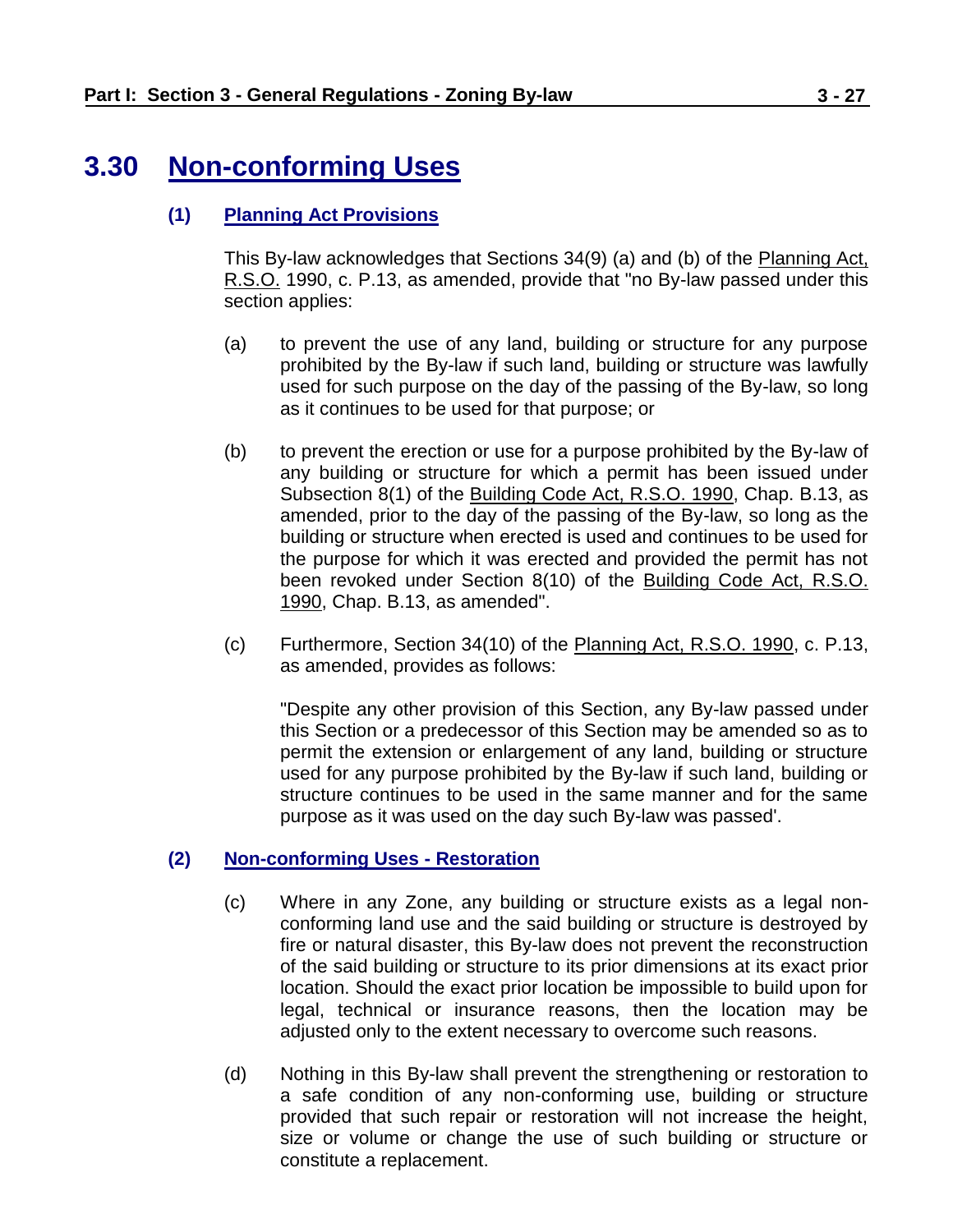# <span id="page-27-0"></span>**3.31 Number of Buildings on a Lot**

Notwithstanding any other provisions of this By-law, more than one main building is permitted on any lot zoned Rural, Commercial, Industrial, Institutional, Waterfront, Open Space, Urban Residential 4 and Urban Residential 5.

### <span id="page-27-1"></span>**3.32 Nutrient Management**

No person shall erect, alter or expand any livestock barn or manure storage facility within any Rural Zone except in conformity with the Lambton County Nutrient Management By-law as amended from time to time.

### <span id="page-27-2"></span>**3.33 One or More Permitted Uses**

Where one or more uses are permitted in any zone, land may be used and buildings may be erected and used thereon for one or more of the uses so permitted, provided the requirements of this By-law are satisfied for each such use.

# <span id="page-27-3"></span>**3.34 Open Storage**

### **(1) Open Storage Regulations**

Except as provided in Clause (2) of this Subsection, no open storage shall be permitted in any zone, except in accordance with the following provisions:

- (a) Except for a lot in an Industrial Zone or a lot used for any defined "Automotive" use, other than an Automobile Wrecking Establishment, no permitted open storage shall cover more than **30%** of the lot area.
- (b) Any area used for permitted open storage shall be in addition to and separate from such areas as may be required by this By-law for the provisions of off-street parking spaces.
- (c) Where lighting facilities are provided in conjunction with any permitted open storage, such lighting shall be so arranged as to deflect light onto the open storage and away from any adjoining properties.
- (d) No open storage area shall be permitted in any required front yard or exterior side yard, except in the case of an agricultural use or the outside display and sale of goods and materials in conjunction with a permitted commercial use.
- (e) No open storage area shall be visible from any street in any zone, or from any adjacent lot located in a zone other than a Commercial Zone or an Industrial Zone, and to this end any open storage area shall be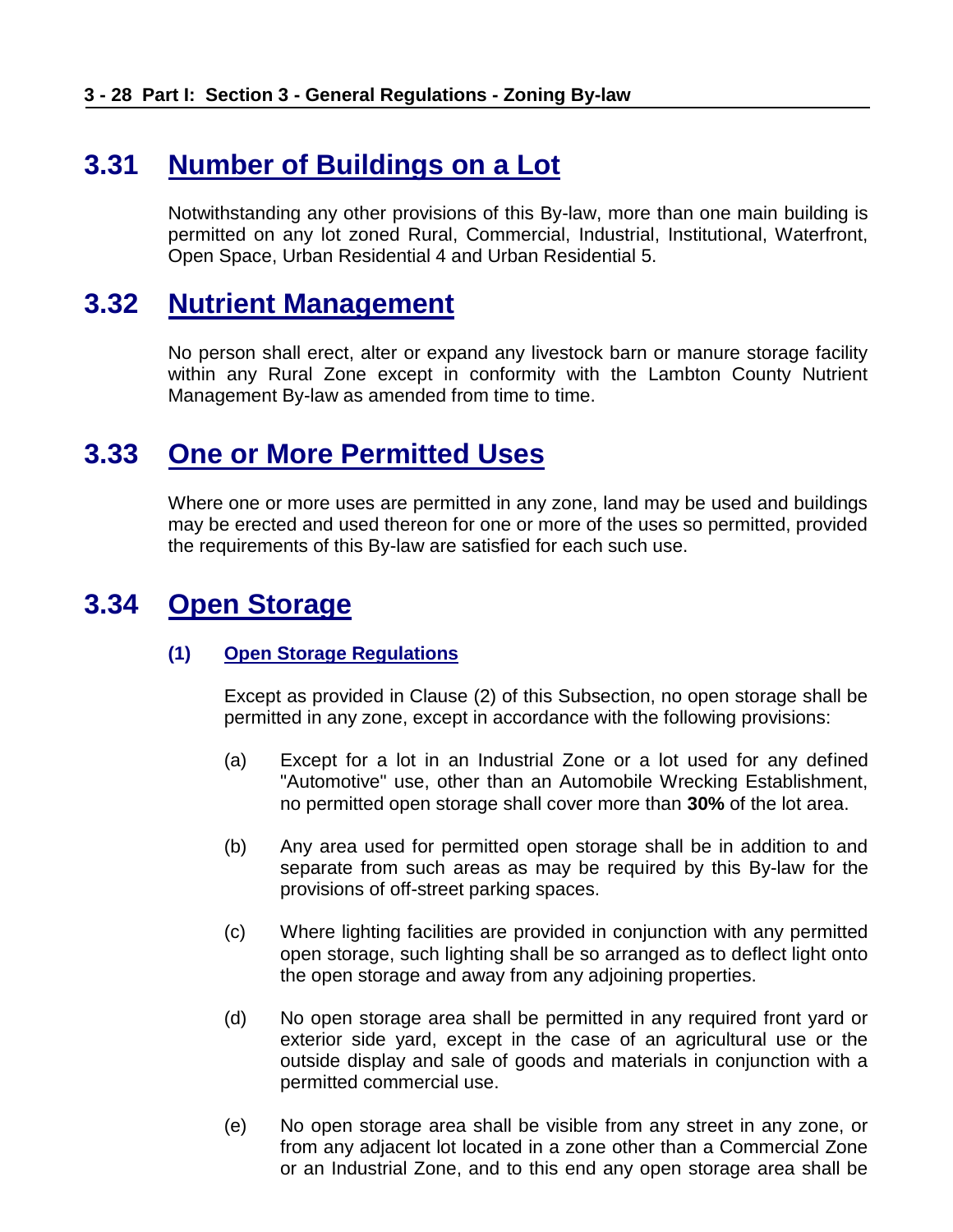barrier not less than 1.8m in height; except that this provision shall not apply to any open storage area accessory to an agricultural use or to the outside display and sale of goods and materials in conjunction with a permitted commercial use.

- (f) Any open storage area shall be maintained as landscaped open space or provided and maintained with a stable surface, treated so as to prevent the raising of dust or loose particles and drained, except that this provision shall not apply to any open storage area located on a lot whereon the main use is an agricultural use.
- (g) Notwithstanding Paragraph (f) of this Clause, no open storage area shall be counted as contributing to any requirement herein for landscaped open space.
- (h) No parking spaces or loading spaces required by this By-law shall be used for open storage purposes.

### **(2) Special Exceptions**

Nothing in Clause (1) of this Subsection shall apply to prevent or otherwise restrict the use as an open storage area of any part of:

- (a) the front yard of a lot used primarily for an agricultural use, such as a temporary roadside retail farm sales outlet; or
- (b) a lot containing a dwelling for a temporary sale, by auction or garage/yard sale, of personal possessions belonging to the occupants thereof.

# <span id="page-28-0"></span>**3.35 Open Storage of Recreation Vehicles, Trailers and Boats**

### **(1) Zones Where Permitted**

Unless specifically permitted by this By-law, the accessory open storage of recreational vehicles, trailers or boats in any zone shall not be permitted except in accordance with the following:

- (a) any lot in a Waterfront Zone may be used to store any number or size of boats unless specifically prohibited;
- (b) any lot in any UR1, UR2 or SR1 Zone may be used for the purpose of storing **1** boat and/or **1** recreational vehicle or trailer; any single detached, duplex and semi-detached lot in a UR3, UR4 and UR5 Zone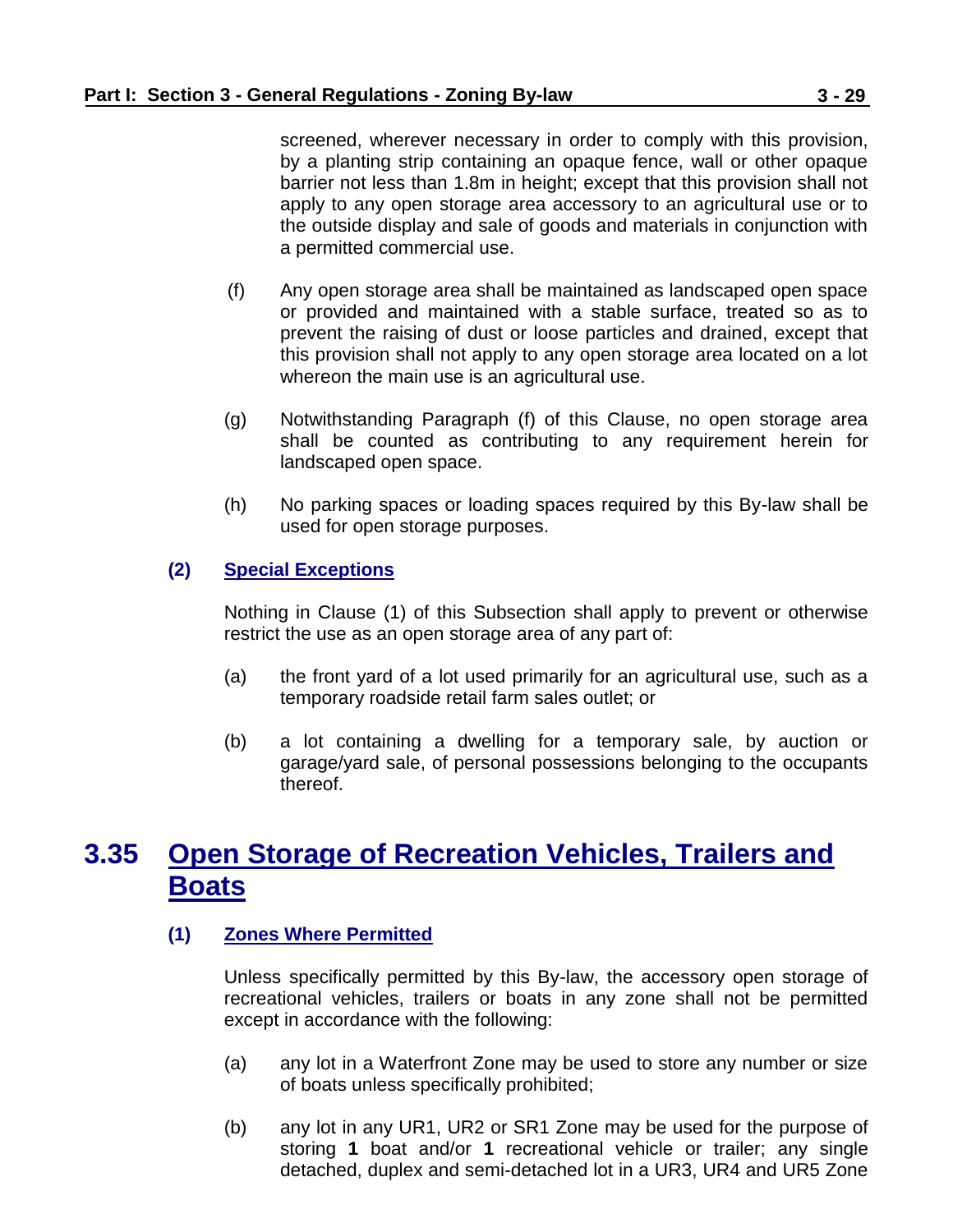#### **3 - 30 Part I: Section 3 - General Regulations - Zoning By-law**

may be used for the purpose of storing **1** boat and/or **1** recreational vehicle or trailer; and, any lot in an RR1 or RU1 Zone may be used for the purpose of storing up to a maximum of **4** recreational vehicles, trailers and boats.

#### *(41/2004)*

The provisions of this section shall not restrict the size or number of boats, recreational vehicles or trailers which are stored in any zone in a private garage or other building which is fully enclosed.

### <span id="page-29-0"></span>**3.36 Outdoor Patio Areas**

- (1) Parking: There shall be no parking requirements for outdoor patio areas.
- (2) Location: No outdoor patio shall be permitted in any yard which adjoins lands in a Residential Zone.

No outdoor patio area shall be located above the finished floor elevation of the first storey of the main building where the lot adjoins a Residential Zone.

(3) Entertainment: No music (whether performed live or recorded), dancing or others forms entertainment shall be permitted on the outdoor patio where the lot adjoins a Residential Zone.

### <span id="page-29-1"></span>**3.37 Parking Regulations**

### **(1) Parking Spaces Required**

The owner or occupant of any lot, building or structure used or erected for any of the purposes set out in Clause (2) and Clause (3) of this Subsection, shall provide and maintain for the sole use of the owner, occupant or other persons entering upon or making use of the said lot, building or structure from time to time, one or more parking spaces in accordance with the provisions of this Subsection, except that:

- (a) there shall be no parking requirements for permitted uses within the following areas and zones:
	- i) the "D" Downtown Zones, except for multiple use apartment dwellings;
	- ii) the "COC" Community Commercial Zones located on the east side of East street between Maple Avenue and Kathleen Avenue; and
	- iii) the "GC" General Commercial Zones located within the Mitton Village District (between Wellington Street and Davis Street) outlined on Zoning Map Part 54.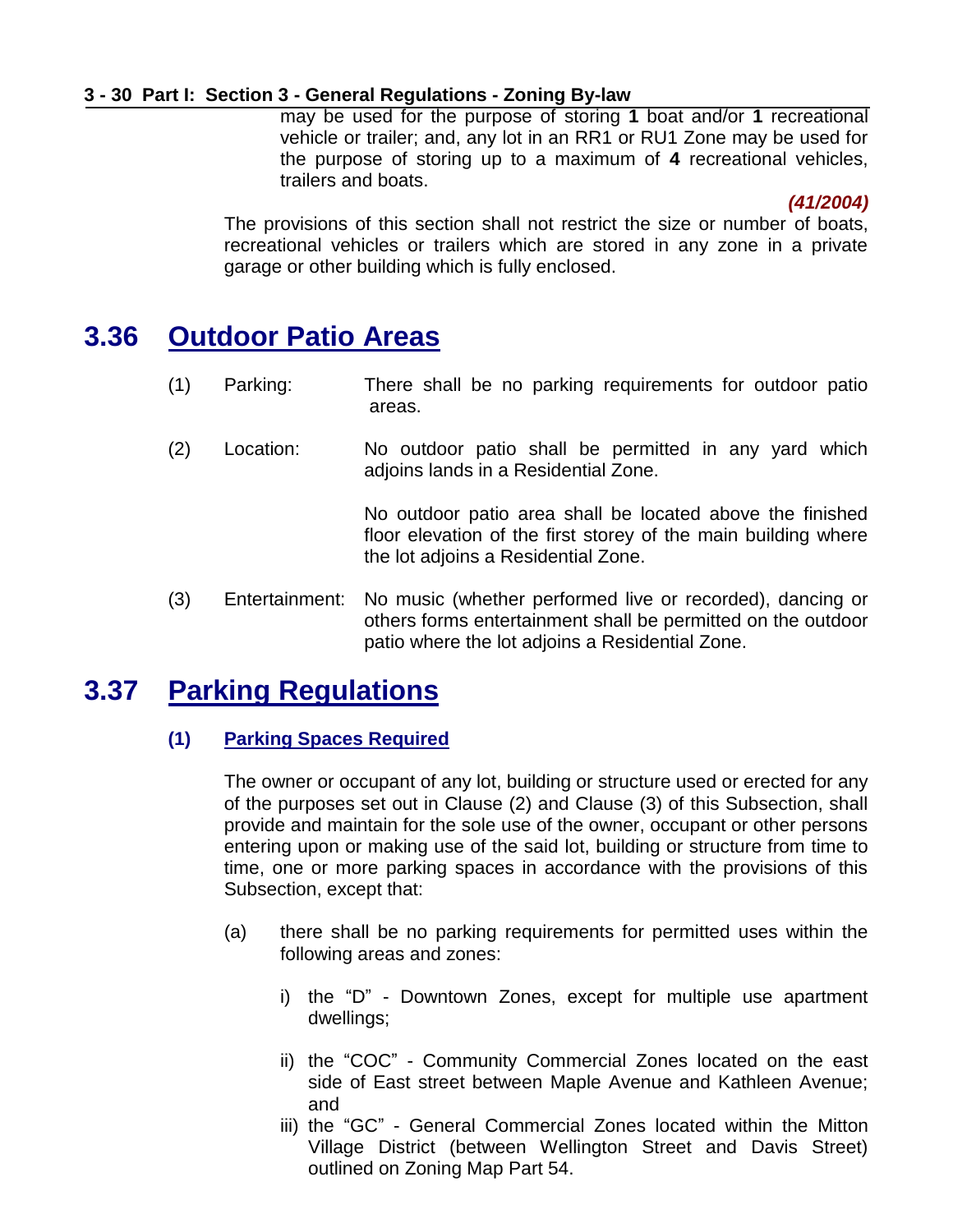Unless otherwise specified, the standards are expressed in **1** space per unit of Net Floor Area.

### **(2) Minimum Parking Space Requirements**

(a) Residential Uses

|           |     | Bed and breakfast establishment<br>guest room                                                                                                                                                    |                  | - 1 per dwelling plus 1 per                                                                                                                                                                 |
|-----------|-----|--------------------------------------------------------------------------------------------------------------------------------------------------------------------------------------------------|------------------|---------------------------------------------------------------------------------------------------------------------------------------------------------------------------------------------|
|           |     | Duplex dwelling, a double duplex,<br>a triplex, a townhouse house dwelling,<br>a stacked townhouse dwelling, an apartment building,<br>a multiple use apartment dwelling (residential part only) |                  | 1.5 per unit                                                                                                                                                                                |
|           |     | <b>Dwelling Unit, Secondary</b>                                                                                                                                                                  |                  | 1 per dwelling unit (parking<br>space may be provided in<br>tandem with parking space<br>for which the dwelling unit<br>it is accessory to)                                                 |
| (41/2010) |     | Group home                                                                                                                                                                                       | $\sim$ 100 $\pm$ | the parking requirement<br>shall be the requirement<br>for the dwelling unit in<br>which the group home is<br>located and no additional<br>parking is required for the<br>group home itself |
|           |     | Home for the aged or rest home                                                                                                                                                                   |                  | 1 per 3 beds                                                                                                                                                                                |
|           |     | Mobile home, a park model home,<br>modular home and a converted dwelling                                                                                                                         |                  | 1 per unit                                                                                                                                                                                  |
|           |     | Nursing home                                                                                                                                                                                     |                  | 1 per 3 beds                                                                                                                                                                                |
|           |     | <b>Retirement home</b>                                                                                                                                                                           |                  | 3 plus 1 per unit                                                                                                                                                                           |
|           |     | Rooming or boarding house                                                                                                                                                                        |                  | 1 per 4 beds                                                                                                                                                                                |
|           |     | Single detached or semi-detached dwelling -                                                                                                                                                      |                  | 1 per unit                                                                                                                                                                                  |
|           |     | Student residence                                                                                                                                                                                |                  | 1 per 4 beds                                                                                                                                                                                |
|           | (b) | Women's shelter<br><b>Non-residential Uses</b>                                                                                                                                                   |                  | 2 plus 1 per 4 beds                                                                                                                                                                         |
|           |     | Abattoirs                                                                                                                                                                                        |                  | 1 per 100m <sup>2</sup>                                                                                                                                                                     |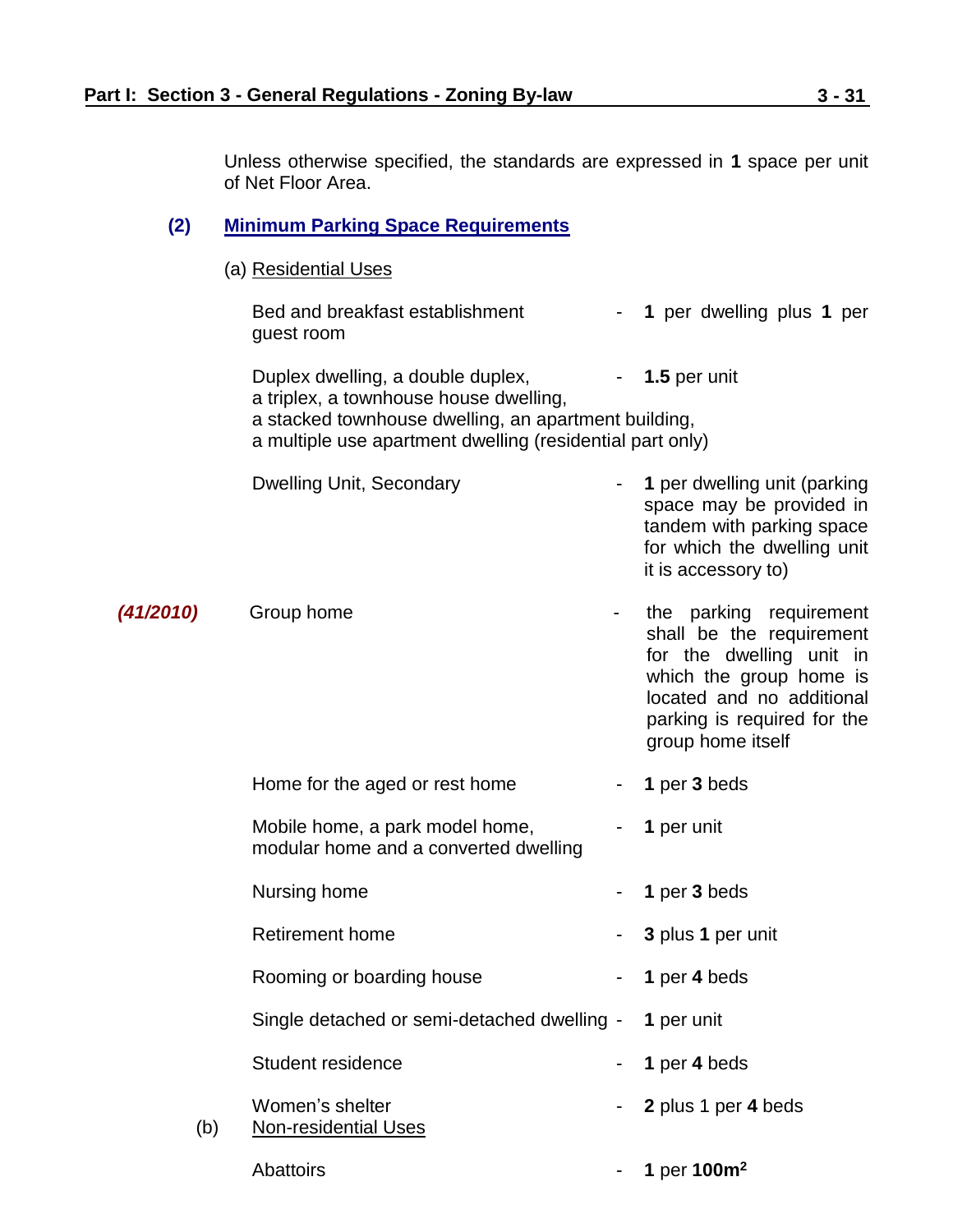### **3 - 32 Part I: Section 3 - General Regulations - Zoning By-law**

| Adult entertainment establishment                  |               | 1 per 4 persons seating<br>capacity                                           |  |
|----------------------------------------------------|---------------|-------------------------------------------------------------------------------|--|
| Agricultural service establishments                | $\sim$        | 1 per $30m^2$                                                                 |  |
| Agricultural supply establishments                 | 1 per $30m^2$ |                                                                               |  |
| Ambulance parking and dispatch facility            | $\sim$ $-$    | 2 per ambulance                                                               |  |
| Amusement arcade                                   |               | 1 per $20m^2$                                                                 |  |
| Animal hospitals                                   | -             | 1 per $20m^2$                                                                 |  |
| Animal shelter                                     |               | 1 per $30m^2$                                                                 |  |
| Arenas (no seats)                                  |               | 1 per $35m2$                                                                  |  |
| Arenas (with seats)                                | -             | 1 per 8 seats                                                                 |  |
| Assembly hall                                      |               | (see Public Hall)                                                             |  |
| <b>Auction establishments</b>                      |               | 1 per 30m <sup>2</sup>                                                        |  |
| Auditoriums                                        | -             | 1 per 18.5m <sup>2</sup> of floor area                                        |  |
| Automobile repair establishment                    | -             | 4 per bay                                                                     |  |
| Automobile sales and rental establishment -        |               | 1 per 30m <sup>2</sup> of showroom<br>plus 4 per bay for repair or<br>service |  |
| Automobile service stations                        |               | 4 per bay for repair or<br>service                                            |  |
| Automobile washing establishment<br>(automatic)    |               | 5 per washing bay<br>(spaces may be stacked)                                  |  |
| Automobile washing establishment<br>(self service) |               | 2 per bay including the bay<br>(spaces may be stacked)                        |  |
| Bake shop                                          |               | 1 per $25m^2$                                                                 |  |
| <b>Bakery</b>                                      |               | 1 per 100m <sup>2</sup>                                                       |  |
| Bingo hall                                         |               | 1 per $10m^2$                                                                 |  |
| Boat launch/ramp                                   |               | 30 per boat ramp                                                              |  |
| <b>Bowling alley</b>                               |               | 4 per lane                                                                    |  |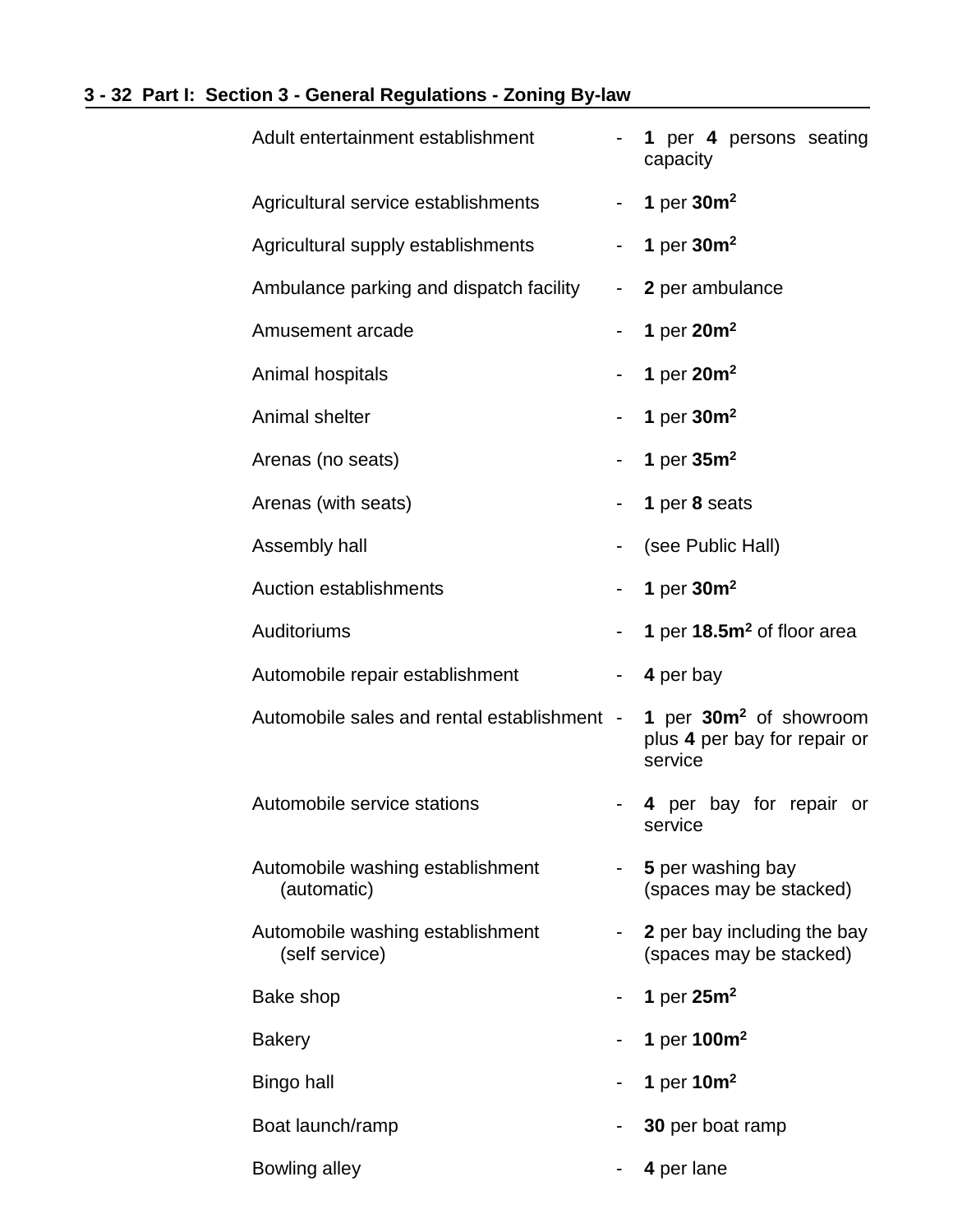| <b>Building supply establishment</b>                                                           |   | 1 per 30m <sup>2</sup> of retail showroom<br>space plus 1 per 100m <sup>2</sup> of<br>warehouse space      |  |  |  |
|------------------------------------------------------------------------------------------------|---|------------------------------------------------------------------------------------------------------------|--|--|--|
| <b>Bulk fuel depot</b>                                                                         |   | 1 space                                                                                                    |  |  |  |
| Bulk retail sales and rental establishments                                                    |   | 35 <sup>m²</sup><br>for<br>per<br>1<br>retail/showroom plus 1<br>per<br>200m <sup>2</sup> of storage space |  |  |  |
| <b>Bulk sales establishments</b>                                                               |   | 1 per 35m <sup>2</sup> for sales area plus<br>1 per 200m <sup>2</sup> of warehousing                       |  |  |  |
| Call centres                                                                                   |   | 1 per $10m^2$                                                                                              |  |  |  |
| Cemetery                                                                                       |   | 1 per 30m <sup>2</sup> of accessory office                                                                 |  |  |  |
| Children's mental health centre                                                                | - | 1 per $25m^2$                                                                                              |  |  |  |
| Community centre                                                                               |   | 1 per $30m^2$                                                                                              |  |  |  |
| Commercial recreation establishment<br>(all other establishments not<br>separately identified) |   | 1 per 20m <sup>2</sup> or 1 for every 4<br>persons permitted<br>capacity, whichever<br>is<br>greater       |  |  |  |
| Composting facility                                                                            |   | 1 space                                                                                                    |  |  |  |
| Contractors yard                                                                               |   | 1 per 70m <sup>2</sup> or 1 per 5<br>employees, whichever is<br>greater                                    |  |  |  |
| <b>Convenience stores</b>                                                                      |   | 1 per $20m^2$                                                                                              |  |  |  |
| Crematoria                                                                                     |   | 1 per $40m^2$                                                                                              |  |  |  |
| Crises care facility                                                                           |   | 2 plus 1 per every 3<br>residents                                                                          |  |  |  |
| Day care centre                                                                                |   | 1 per $20m^2$                                                                                              |  |  |  |
| Department stores                                                                              |   | (see retail stores)                                                                                        |  |  |  |
| Dry cleaning establishment                                                                     |   | 1 per $15m^2$                                                                                              |  |  |  |
| Farmer's markets                                                                               |   | 20m <sup>2</sup><br>οf<br>per<br>1<br>building<br>permanent                                                |  |  |  |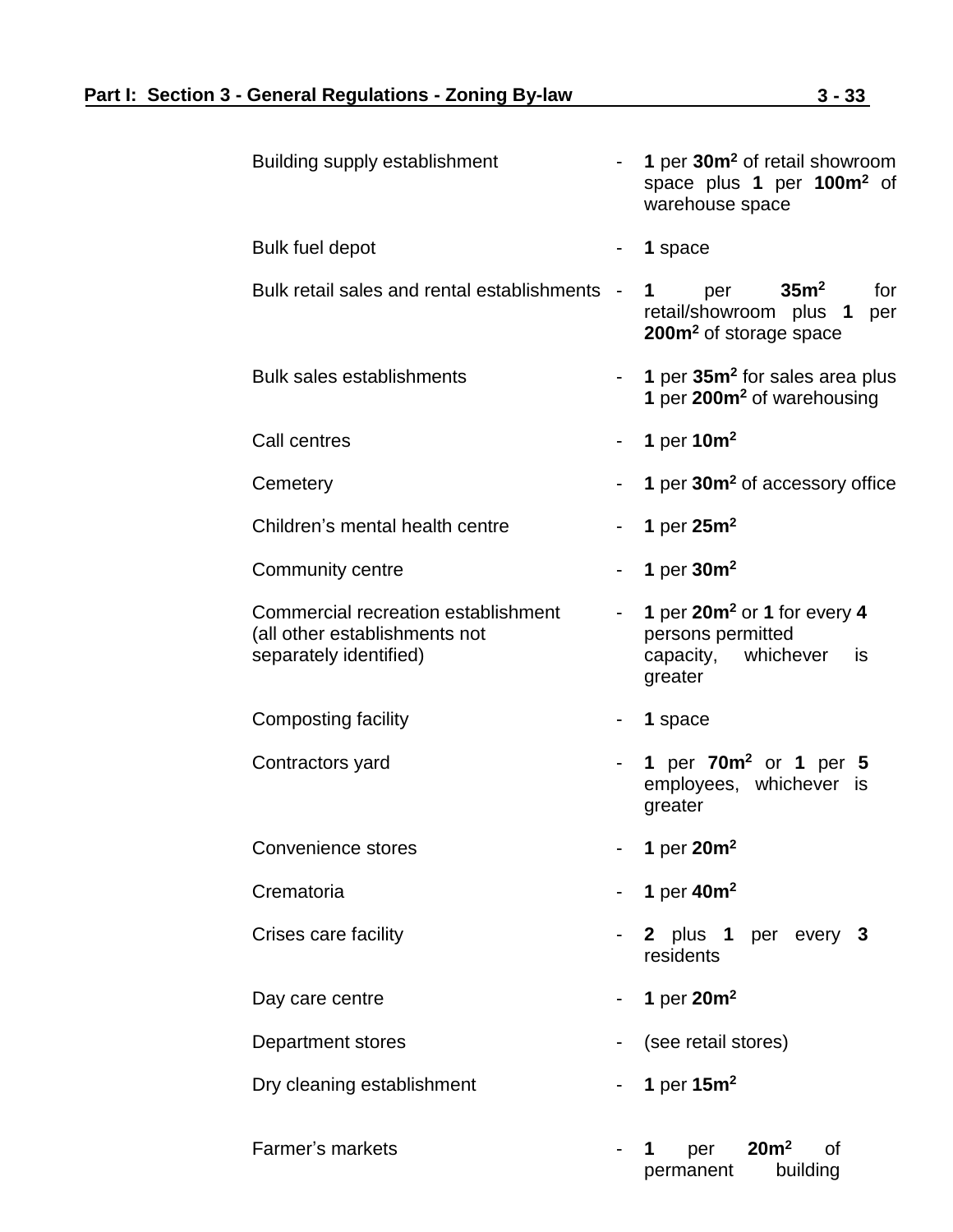### **3 - 34 Part I: Section 3 - General Regulations - Zoning By-law**

|            |                                                                           |   | space                                                                                                                  |
|------------|---------------------------------------------------------------------------|---|------------------------------------------------------------------------------------------------------------------------|
|            | <b>Financial institutions</b>                                             | - | 1 per $20m^2$                                                                                                          |
|            | <b>Fire stations</b>                                                      | ۰ | 5 per bay                                                                                                              |
|            | Flea markets                                                              | - | 1 per $20m^2$                                                                                                          |
|            | <b>Funeral homes</b>                                                      | - | 1 per $6m2$ of space<br>used<br>chapel,<br>as<br>a<br>sanctuary and reposing<br>room, minimum of 20<br>spaces required |
|            | Galleries (art galleries)                                                 | - | 1 per $50m^2$                                                                                                          |
|            | <b>Gaming facility</b>                                                    |   | 1 per $10m^2$                                                                                                          |
|            | Gas bars                                                                  | - | 1 space per kiosk                                                                                                      |
|            | Golf courses                                                              |   | 50 spaces per 9 holes                                                                                                  |
|            | Golf courses (miniature)                                                  |   | 1.5 per hole                                                                                                           |
|            | Golf driving tee or range                                                 |   | 1 per 3m of teeing area or<br>1 per tee                                                                                |
| (41/2010)  | Group home                                                                |   | see section $3.37$ (2) (a)                                                                                             |
|            | Health/recreational facility (health club)                                |   | 1 per $20m^2$                                                                                                          |
|            | Horticultural retail centre                                               |   | 1 per $30m^2$                                                                                                          |
| (133/2006) | Hospice                                                                   |   | 2 plus 1 per bed                                                                                                       |
|            | Hospitals                                                                 | - | 1.5 per bed                                                                                                            |
|            | <b>Hotels</b>                                                             |   | 1 per unit plus 1 per 10m <sup>2</sup><br>of area used for assembly<br>and restaurant                                  |
|            | Industrial use (all industrial uses<br>not specifically listed)           |   | 1 per 100m <sup>2</sup>                                                                                                |
|            | Industrial equipment sales and service<br>(not listed as a permitted use) |   | 1 per $30m^2$                                                                                                          |
|            | Industrial mall                                                           |   | 1 per $30m^2$                                                                                                          |
|            | <b>Kennels</b>                                                            |   | 1 per $30m^2$                                                                                                          |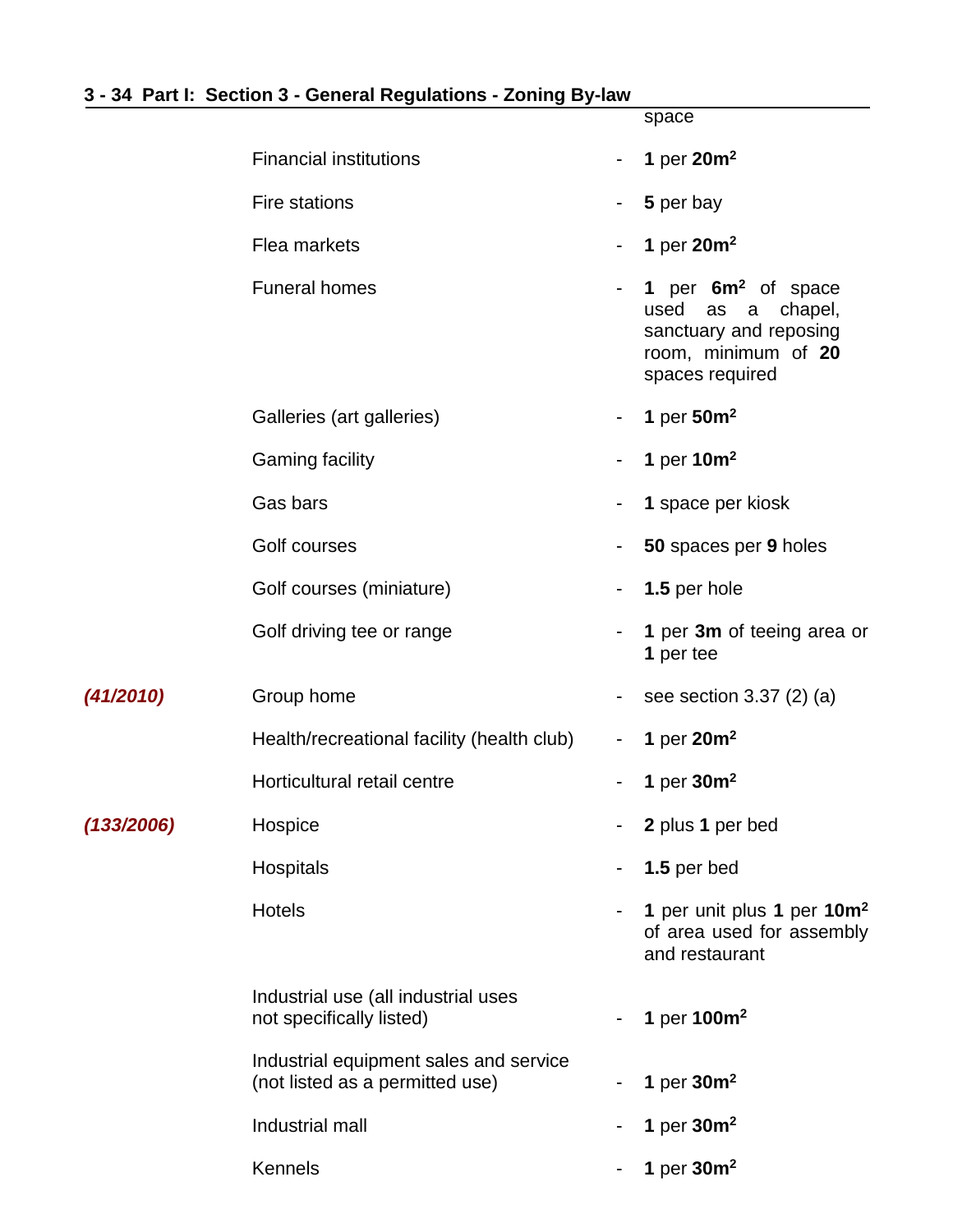*(13/2020)* 

| Laboratory<br>Laundromat                                                           |                | 1 per $45m2$<br>1 per $20m^2$                                                         |
|------------------------------------------------------------------------------------|----------------|---------------------------------------------------------------------------------------|
| Lawn and pest control operation                                                    |                | 1 per $30m^2$                                                                         |
| Library                                                                            |                | 1 per $50m^2$                                                                         |
| Manufacturing and processing uses                                                  |                | 1 per $75m^2$                                                                         |
| <b>Marinas</b>                                                                     |                | 1 per mooring or slip                                                                 |
| Medical centre/clinic                                                              |                | 1 per $15m^2$ or 6 per<br>doctor/technician,<br>whichever is greater                  |
| Mini storage                                                                       |                | No minimum                                                                            |
| Minor institution                                                                  | $\blacksquare$ | 1 per $30m^2$                                                                         |
| <b>Motels</b>                                                                      |                | 1 per unit plus 1 per 10m <sup>2</sup><br>of area used for assembly<br>and restaurant |
| <b>Museums</b>                                                                     | $\blacksquare$ | 1 per $50m^2$                                                                         |
| Newspaper printing establishment                                                   |                | 1 per $40m^2$                                                                         |
| Night club (licensed)                                                              |                | 1 per 4 persons permitted<br>capacity                                                 |
| Night club (un-licensed)                                                           |                | 1 per 12 persons permitted<br>capacity                                                |
| Nursery and garden centres<br>(see garden centre & horticultural retail<br>centre) |                | 1 per 30m <sup>2</sup> devoted to<br>retail sales or showroom                         |
| Offices (excluding medical centres/clinics) -                                      |                | 1 per $30m^2$                                                                         |
| Parks (public and private)                                                         |                | No minimum                                                                            |
| Payday Loan Establishment                                                          |                | 1 per $20m^2$                                                                         |
| Personal service establishments                                                    |                | 1 per $20m^2$                                                                         |
| Pharmacies                                                                         |                | 1 per $20m^2$                                                                         |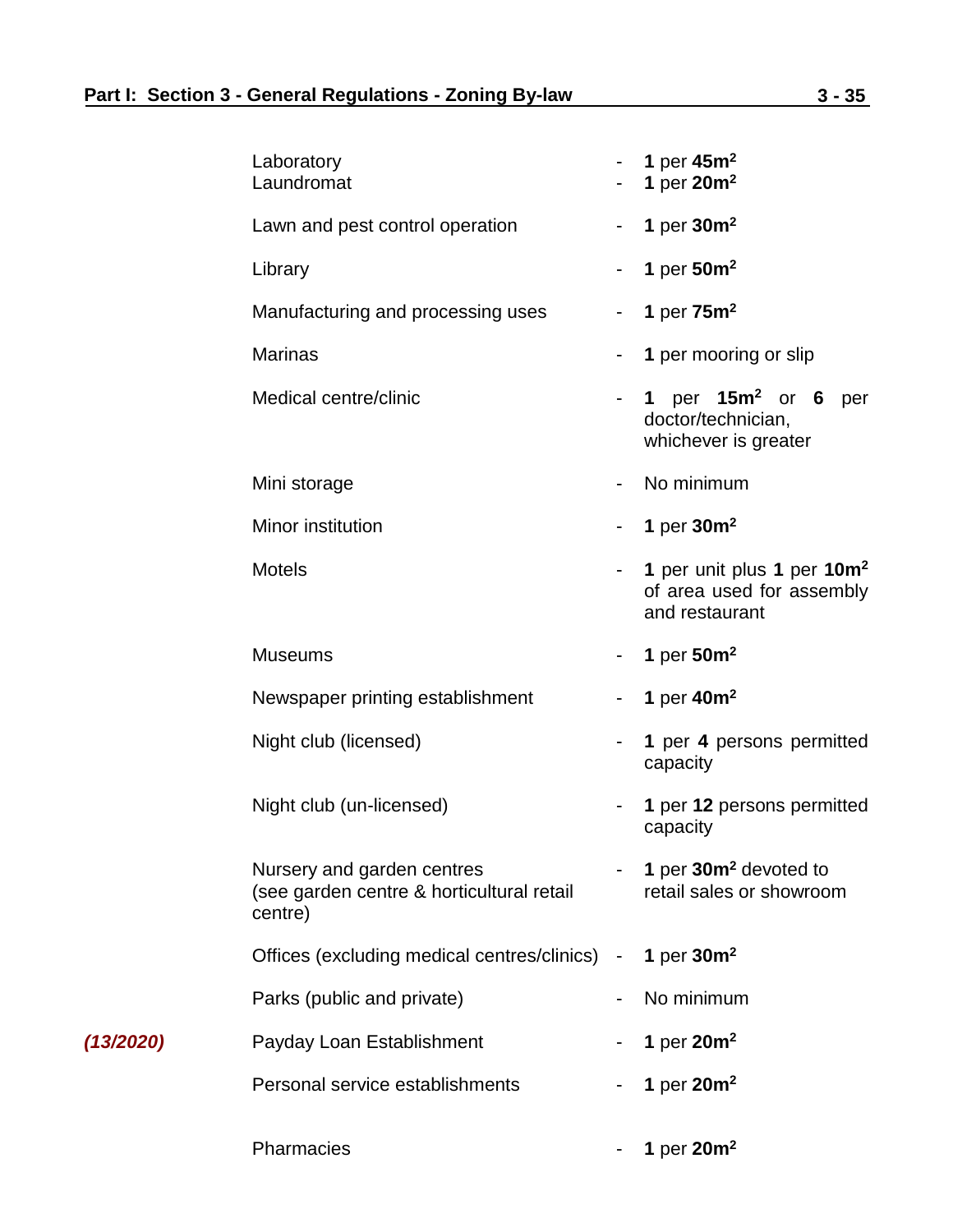|  |  |  |  |  |  | 3 - 36 Part I: Section 3 - General Regulations - Zoning By-law |
|--|--|--|--|--|--|----------------------------------------------------------------|
|--|--|--|--|--|--|----------------------------------------------------------------|

| <u>.</u><br>Place of worship                                                |            | space for every 6<br>1<br>of<br>building<br>persons<br>capacity as determined by<br>3.1.17.1<br>the<br>table<br>0f<br><b>Ontario Building Code</b> |
|-----------------------------------------------------------------------------|------------|----------------------------------------------------------------------------------------------------------------------------------------------------|
| Printing/duplicating establishments                                         |            | 1 per $40m^2$                                                                                                                                      |
| Private horse park                                                          |            | <b>1.25</b> per<br>seat in<br>the<br>grandstand                                                                                                    |
| <b>Public halls</b>                                                         |            | 1 per $10m^2$                                                                                                                                      |
| Railway and water transportation<br>terminals                               |            | 1 per $70m^2$ or 1 per 5<br>employees whichever is<br>greater plus 1 per 6m <sup>2</sup> of<br>passenger service area                              |
| Racquet courts                                                              |            | 3 per court                                                                                                                                        |
| Recreational vehicle, trailer and marine<br>sales and service establishment |            | 1 per 40m <sup>2</sup> of showroom                                                                                                                 |
| Repair and rental establishment<br>(excluding vehicle and trailer rental)   |            | 1 per $20m^2$                                                                                                                                      |
| Research and development establishment -                                    |            | 1 per $33m^2$                                                                                                                                      |
| <b>Restaurants</b>                                                          |            | 1 per 4.5m <sup>2</sup> of floor area<br>accessible to the public<br>and devoted exclusively to<br>such use                                        |
| Retail establishments                                                       |            | 1 per $20m^2$                                                                                                                                      |
| Salvage yards                                                               |            | per $30m^2$<br>for<br>$1 \quad \blacksquare$<br>retail/showroom plus 1 per<br>200m <sup>2</sup> for warehousing                                    |
| <b>Schools</b><br>Elementary                                                | $\sim 100$ | <b>1.5</b> per classroom<br>or<br>teaching area                                                                                                    |
| Secondary                                                                   |            | 5 per classroom or 1 per<br>6m <sup>2</sup> of assembly area,<br>whichever is greater                                                              |
| College                                                                     |            | 1 per 75m <sup>2</sup> of academic<br>buildings                                                                                                    |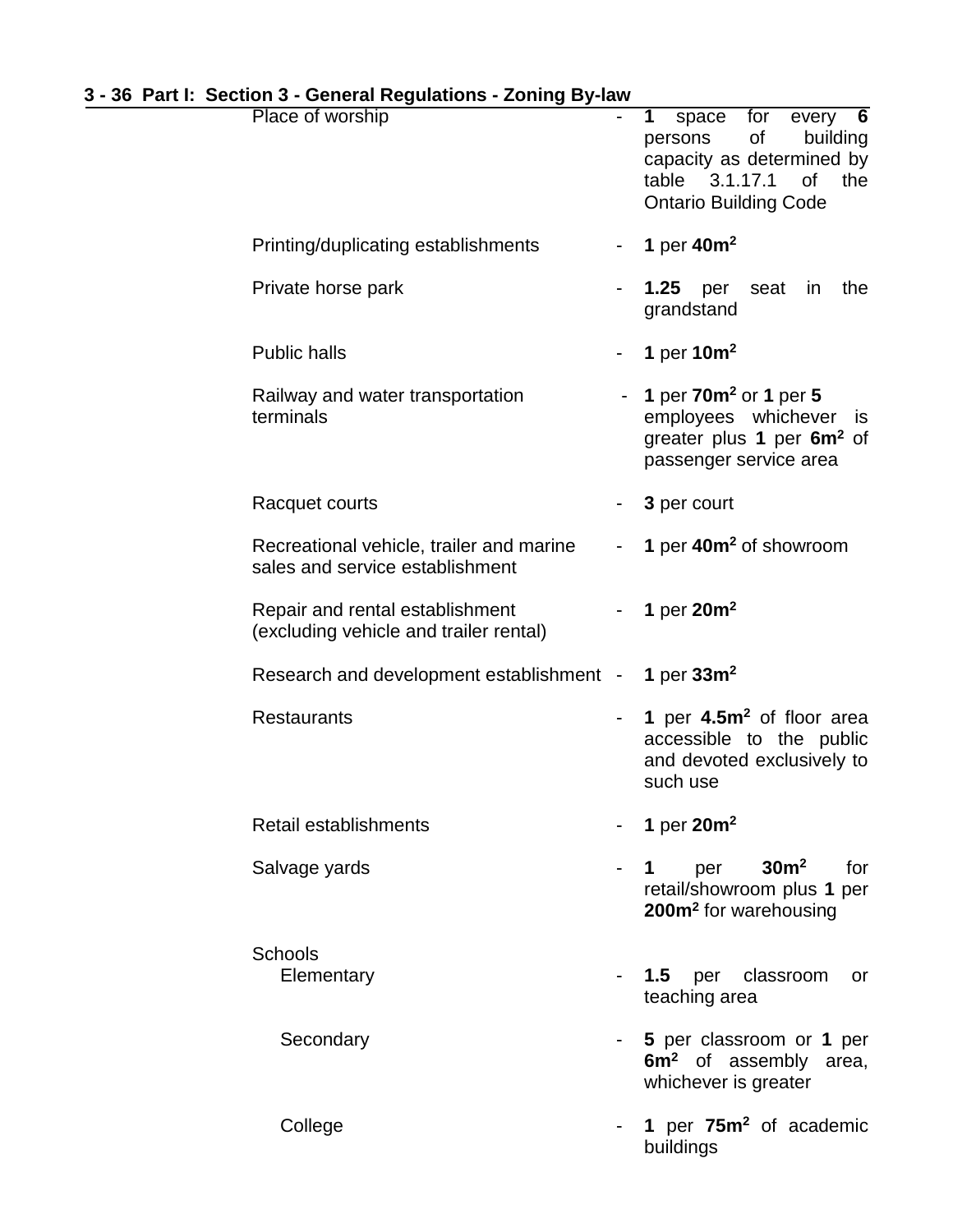| Commercial                                         |        | 1 per staff member plus 1<br>per 30m <sup>2</sup> of classroom<br>floor space                                                                                                                                                                                                                                                                               |
|----------------------------------------------------|--------|-------------------------------------------------------------------------------------------------------------------------------------------------------------------------------------------------------------------------------------------------------------------------------------------------------------------------------------------------------------|
| <b>Service Establishment</b>                       | $\sim$ | 1 per $65m^2$                                                                                                                                                                                                                                                                                                                                               |
| <b>Shopping Centres</b><br>a) less than $1,000m^2$ |        | 1 per $18m^2$ NFA, not<br>including any restaurant,<br>or night club and 1 for<br>each 7.5m <sup>2</sup> NFA of each<br>restaurant, bar and night<br>club                                                                                                                                                                                                   |
| b) greater that $1,000m^2$                         |        | 1 per 18m <sup>2</sup> NFA for the<br>first $1,000m^2$ NFA, and 1<br>for each additional 22m <sup>2</sup><br>NFA; when the combined<br>NFA of all restaurants or<br>night clubs exceed 20% of<br>the NFA of the centre, 1<br>space for each 7.5m <sup>2</sup> of<br>combined<br><b>NFA</b><br>Ωf<br>restaurants, bars and night<br>clubs in excess thereof. |
| Social and service clubs (private clubs)           | $\sim$ | 1 per $10m^2$                                                                                                                                                                                                                                                                                                                                               |
| Slot machine casino                                |        | (see gaming facility)                                                                                                                                                                                                                                                                                                                                       |
| <b>Studios</b>                                     |        | 1 per staff member plus 1<br>per 30m <sup>2</sup> of studio floor<br>space                                                                                                                                                                                                                                                                                  |
| Terminal grain elevator                            |        | 1 per $70m^2$                                                                                                                                                                                                                                                                                                                                               |
| <b>Theatre</b>                                     |        | 1 per 4 seats                                                                                                                                                                                                                                                                                                                                               |
| <b>Truck stop</b>                                  |        | No minimum                                                                                                                                                                                                                                                                                                                                                  |
| Truck transport terminal                           | ۰      | 1 per 100m <sup>2</sup>                                                                                                                                                                                                                                                                                                                                     |
| Warehouse                                          |        | 1 per 100m <sup>2</sup>                                                                                                                                                                                                                                                                                                                                     |
| Wholesale establishments                           |        | 1 per $70m^2$                                                                                                                                                                                                                                                                                                                                               |
| Waste transfer station                             |        | 1 per $70m^2$                                                                                                                                                                                                                                                                                                                                               |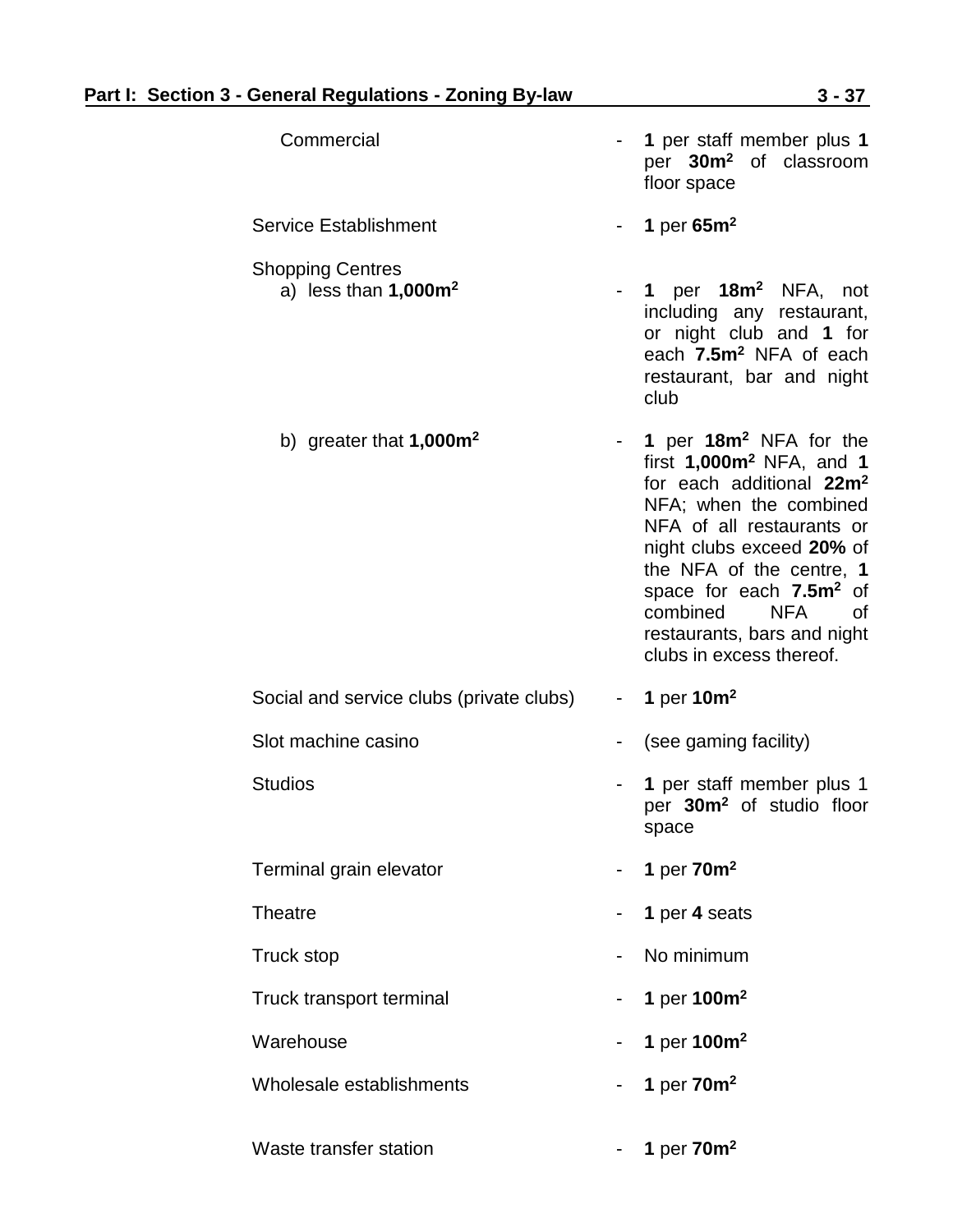#### **3 - 38 Part I: Section 3 - General Regulations - Zoning By-law**

### **(3) Calculation of Parking Requirements**

- (a) If the calculation of the required parking spaces results in a fraction, the required parking spaces shall be the next higher whole number.
- (b) Parking spaces required in accordance with this By-law shall not include any parking spaces used primarily for the storage or parking of vehicles for hire or gain, display or sale.
- (c) Where the number of parking spaces required in accordance with Clause (2) of this Subsection is based upon the capacity of a building or structure, such capacity shall be deemed to be the same as the maximum capacity for such building or structure permitted by The Ontario Building Code, The Ontario Fire Code, or where applicable, The Liquor Licensing Board of Ontario, whichever capacity is the greater.
- (d) Where a building or lot accommodates more than **1** use or purpose the required parking spaces shall be the sum of the required parking spaces for the separate uses or purposes, except for a shopping centre.

### **(4) Dimensions of Parking Spaces**

A parking space required hereby shall have the following minimum rectangular dimensions:

| Parking<br>Angle<br>A | Stall<br>Width<br>B | Stall to<br>Curb<br>C | Aisle<br>Width<br>D | Curb Length<br>per Car<br>Е | Curb to<br>Curb<br>Width<br>F | Centre to<br>Centre<br>Width<br>G |
|-----------------------|---------------------|-----------------------|---------------------|-----------------------------|-------------------------------|-----------------------------------|
| 90 <sup>0</sup>       | 2.75                | 5.5                   | 7.3                 | 2.75                        | 18.3                          | 18.3                              |
| 90 <sup>0</sup>       | 3                   | 5.5                   | 6.0                 | 3                           | 17.0                          | 17.0                              |
| 60 <sup>0</sup>       | 2.75                | 6.1                   | 5.0                 | 3.1                         | 17.2                          | 15.7                              |
| $45^{\circ}$          | 2.75                | 5.8                   | 4.5                 | 4                           | 16.1                          | 14.2                              |
| 30 <sup>0</sup>       | 2.75                | 5.1                   | 4.0                 | 5.3                         | 14.2                          | 11.9                              |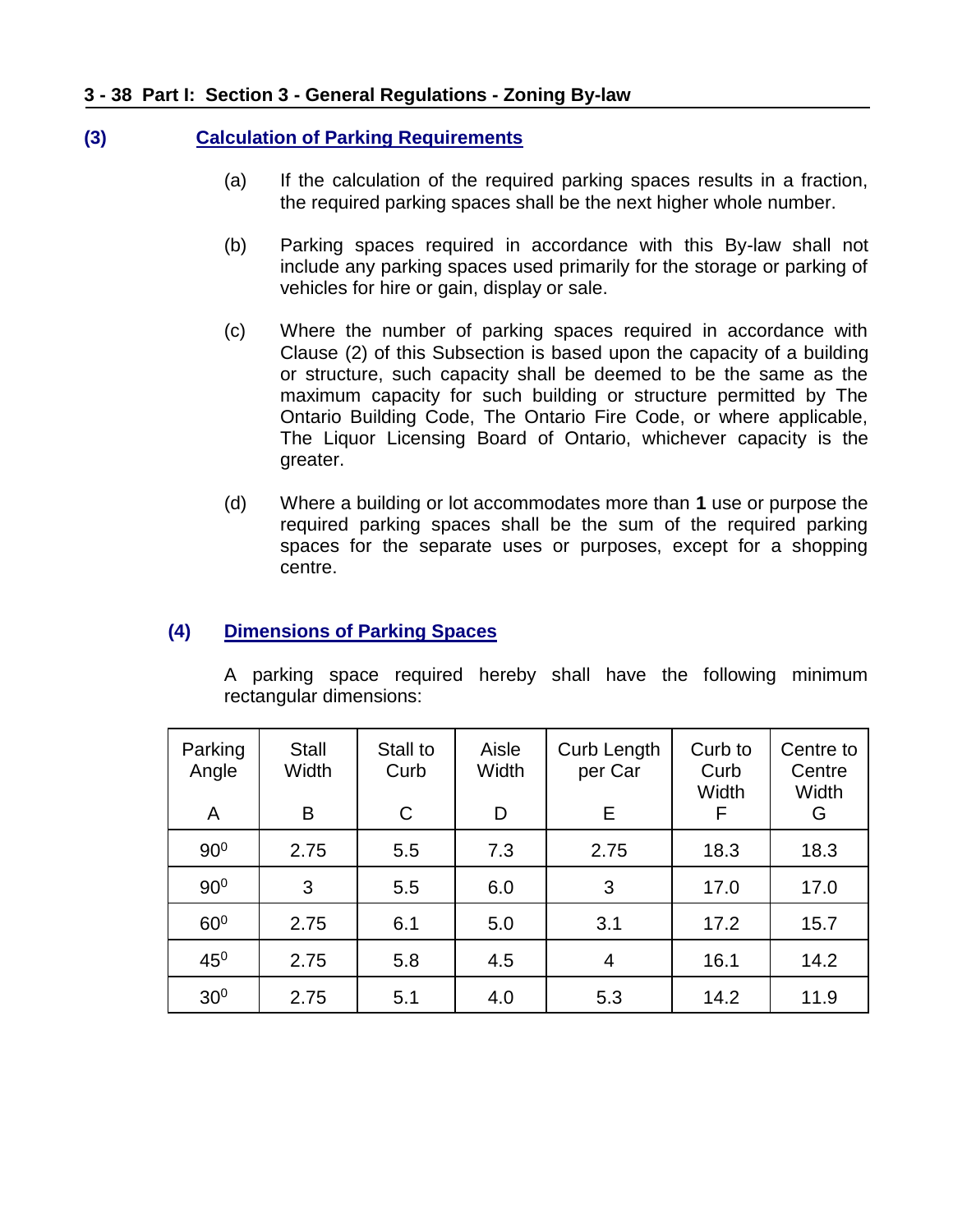

#### **(5) Location of Parking Spaces**

All required parking spaces shall be provided on the same lot occupied by the building, structure or use for which such parking spaces are required, and shall not be located on any street or lane except:

- (a) The provisions of required off-street parking for non-residential uses may be located within the same zone within **150.0m**, provided that the off-site area is under the same ownership as the lot occupied by the use requiring parking.
- (b) That the parking spaces required for converted dwellings may be located on lands within **300.0m** of the lot on which the converted dwelling is located, subject to the owner of the converted dwelling providing to the City, on an annual basis, a lease, satisfactory to the City, between the owner of the lands on which the parking space is being provided and the owner of the converted dwelling, verifying that the space is reserved for that subject dwelling unit. If for whatever reason the parking space becomes unavailable, the owner of the converted dwelling shall, within **30** days of the space becoming unavailable, provide alternative parking to the satisfaction of the City.
- (c) No person shall use land in any Residential Zone for access to any parking space or parking area located in any other Residential, Commercial, Institutional or Industrial Zone.
- (d) Parking spaces shall not be located within **6.0m** of a window to a habitable room in a dwelling containing more than **3** dwelling units except where the sill of the window is a minimum of **2.0m** above the grade of the parking area.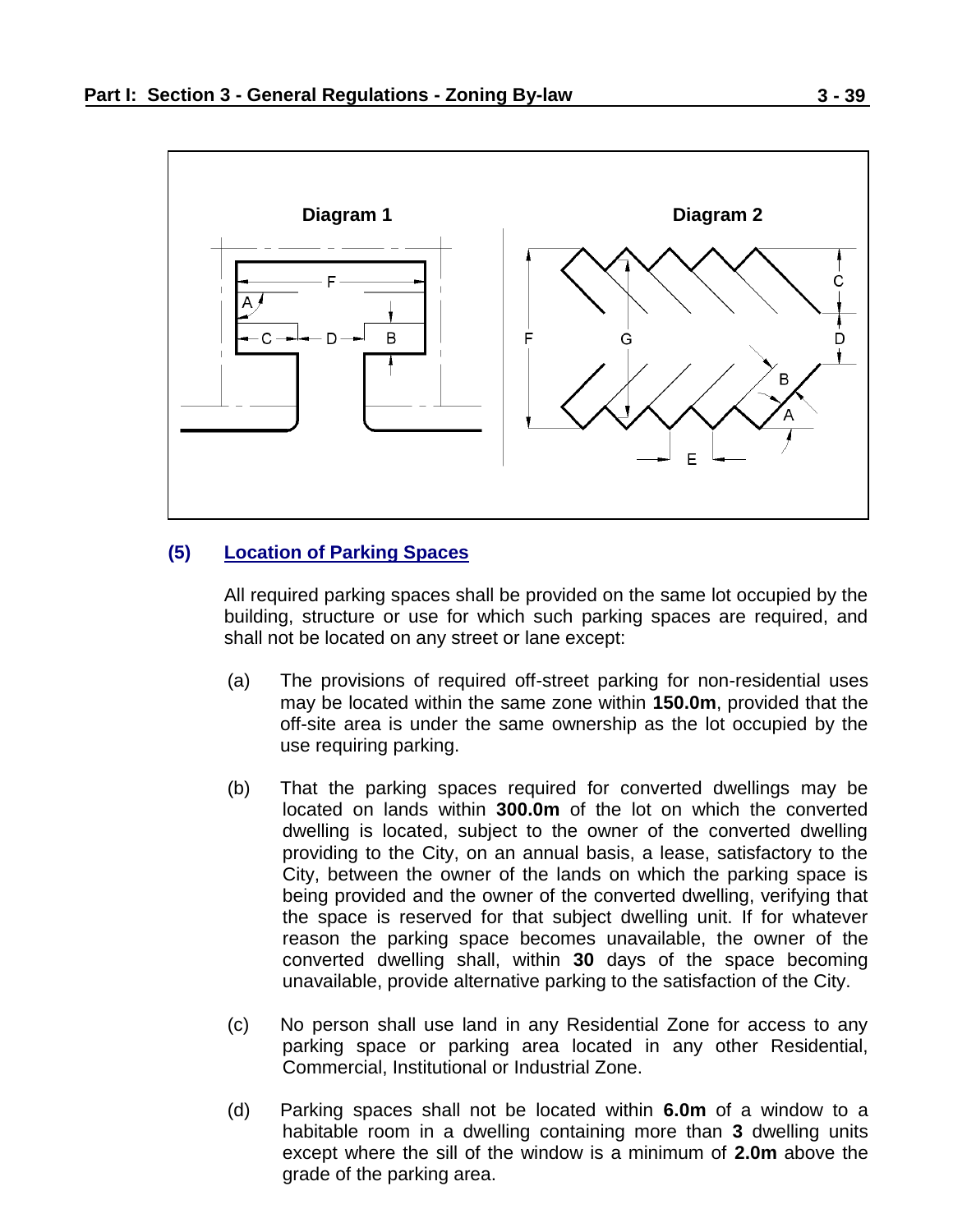#### **3 - 40 Part I: Section 3 - General Regulations - Zoning By-law**

- (e) For a dwelling containing less than **3** dwelling units, parking may be permitted within the required setback from a streetline as follows:
	- i) Parking in the Required Front Yard:
		- A) the total width of the driveway(s) shall not exceed **50%** of the lot frontage;
		- B) the total area devoted to driveway and parking areas shall not exceed **50%** coverage of the required front yard;
		- C) no parking space is permitted to encroach on a municipal rightof-way; and
		- D) no parking space which is parallel to a municipal right-of-way shall be located within **3.0m** of the right-of-way.
	- ii) Parking in the Required Exterior Side Yard:
		- A) no parking space is permitted to encroach on a municipal rightof-way; and
		- B) no parking space which is parallel to a municipal right-of-way shall be located within **3.0m** of the right-of-way.
		- C) the total width of the driveway shall not exceed **6.0m**.

*(135/2006)*

- (f) Notwithstanding any other regulations contained in this By-law, Community Lots within the PRC1, PRC1-1, PRC1-2, and PRC1-3 Zones may have one or more parking spaces located in the front yard of the said lots subject to the following regulations:
	- i) the maximum driveway width shall be **7.5m** or **50%** of the lot frontage, whichever is less;
	- ii) the minimum front yard depth shall be **6.0m**; and
	- iii) all parking spaces shall be constructed to be useable in all seasons and shall be surfaced with crushed stone, concrete, asphalt, paving stones or other similar hard and dust inhibiting material.

#### **(6) Use of Parking Spaces and Areas**

Parking spaces and areas required under this By-law for off-street parking shall be used only for the parking of operative passenger vehicles and vehicles used in operations incidental to the permitted uses in respect of which such parking spaces and areas are required, provided that no parking area within a Residential Zone shall be used for the parking or storage of any commercial motor vehicle weighing in excess of **3,000kg**.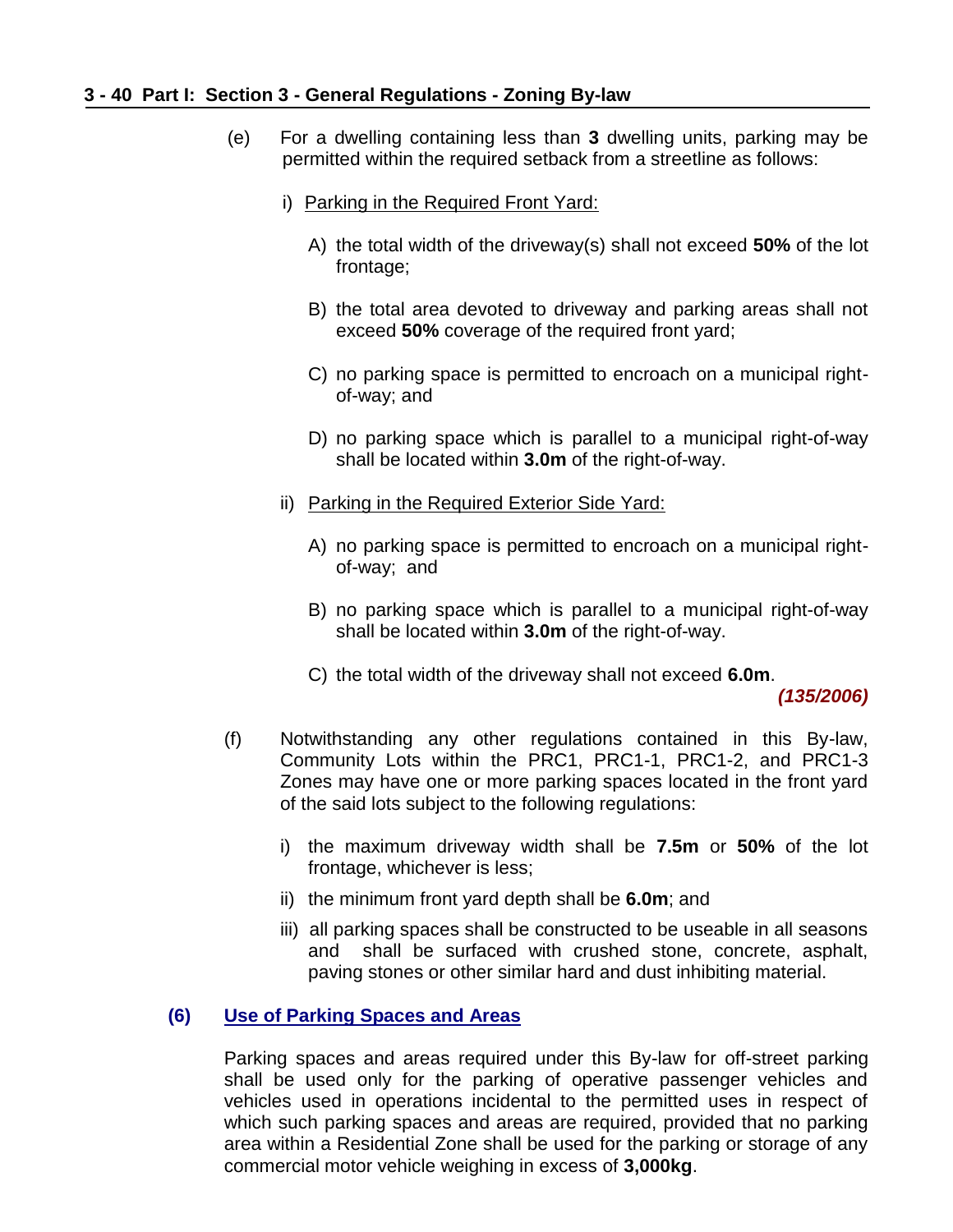### **(7) Existing Buildings Having Insufficient Parking**

- (a) If the use of a building lawfully in existence at the date of the passing of this By-law does not meet the parking requirements according to this By-law, the parking area requirement referred to in this By-law shall not apply so long as:
	- i) the building is used for a permitted use; and
	- ii) all parking spaces existing at the date of passing of this By-law are retained.
- (b) If the building floor area is increased then parking spaces shall be provided for the increase in the amount required for such addition by this By-law.
- (c) If the use of the building is subsequently changed to a use which requires a greater number of parking spaces according to this By-law then parking spaces shall be provided to the number representing the difference between the requirements for the two uses in addition to the parking spaces already provided.

### **(8) Yards Where Permitted**

Except as otherwise provided herein, uncovered surface parking areas shall be permitted in any yard.

#### **(9) Parking Structures**

Where a parking area located in an above ground structure is accessory to a permitted use on a lot, then such structure shall conform to all the setback provisions for the main building to which it is accessory.

#### **(10) Access to Parking Areas and Spaces**

(a) Except in the case of a lawfully existing access from a private lane in the City, access to parking areas shall be provided from an improved public street by means of one or more unobstructed driveways in accordance with the following table. A circular driveway shall be deemed to be **2** driveways for the purpose of this subsection.

| <b>Street Line</b> | <b>Maximum Number of Driveways</b> |
|--------------------|------------------------------------|
| Less than 15.0m    |                                    |
| $15.0m - 30.0m$    |                                    |
| $30.1m - 60.0m$    |                                    |
| Greater than 60.0m | 1 for each additional 30.0m of     |
|                    | street line                        |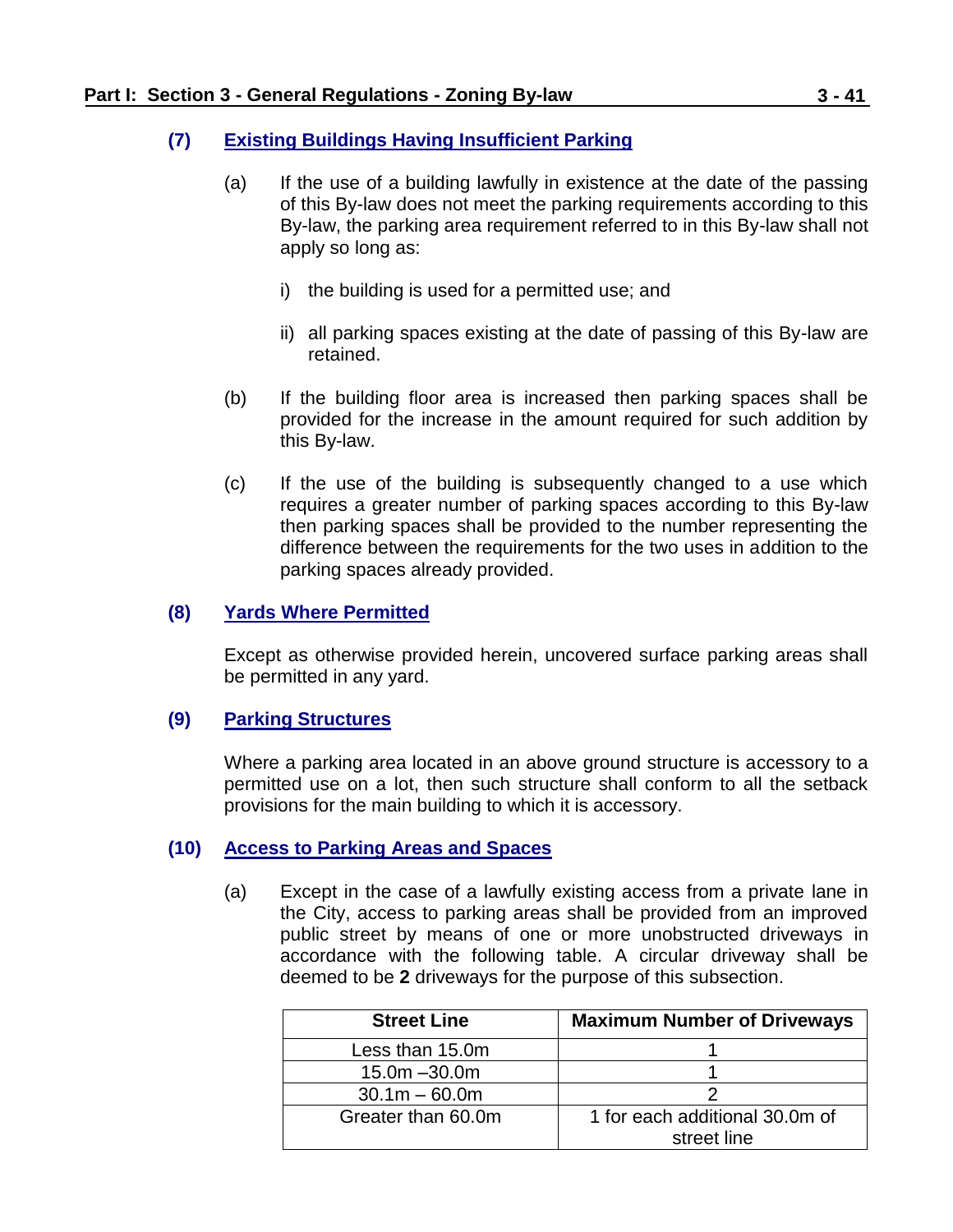#### **3 - 42 Part I: Section 3 - General Regulations - Zoning By-law**

- (b) The minimum distance between intersecting street lines and a driveway providing access to a lot from an improved street, measured along the street line intersected by such driveway, shall be **9.0m**.
- (c) The minimum angle of intersection between a driveway and a street line shall be **60** degrees.

### **(11) Surface and Drainage of Parking Areas and Driveways**

- (a) All required parking areas and driveways shall be provided and maintained with a stable surface, treated so as to prevent the raising of dust or loose particles, and including, but not so as to limit the generality of the foregoing, the following surface materials:
	- i) any asphalt, concrete or other hard-surfaced material, except that any parking areas and driveways located within the rear yard of a lot in an LI1, LI2, HI1, or HI2 Zone that is screened from adjacent streets through the erection of a solid fence having a minimum height of **2.5m**, may be provided with and maintained with a surface material comprised of crushed stone or gravel
- (b) All parking areas and driveways shall be drained so as to control the pooling of surface water and prevent the flow of surface water onto adjacent lands other than a public street or municipal drain.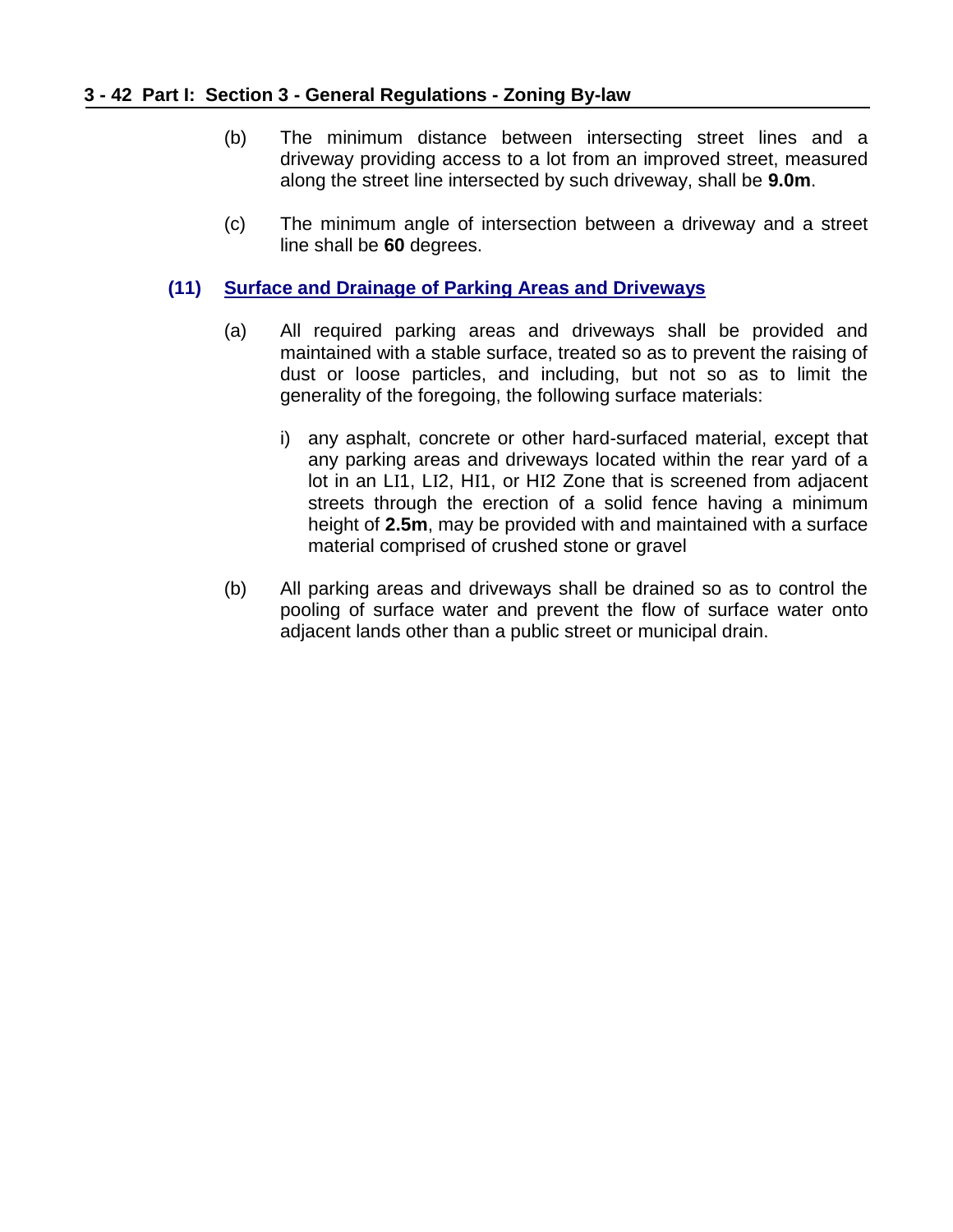### **(12) Off-Street Accessible Parking Spaces**

(a) Off-street parking areas shall provide a minimum number of accessible parking spaces in accordance with the following requirements:

| <b>Total Parking</b>   | <b>Required Type A</b>                | <b>Required Type B</b> |
|------------------------|---------------------------------------|------------------------|
| <b>Spaces Provided</b> | <b>Spaces</b>                         | <b>Spaces</b>          |
| $1 - 12$               |                                       | 0                      |
| $13 - 25$              |                                       | 0                      |
| $26 - 50$              | 1                                     | 1                      |
| $51 - 75$              | 1                                     | $\overline{2}$         |
| $76 - 100$             | $\overline{c}$                        | $\overline{2}$         |
| $101 - 133$            | $\overline{2}$                        | $\overline{3}$         |
| $134 - 166$            | $\overline{3}$                        | $\overline{3}$         |
| $167 - 250$            | $\overline{3}$                        | $\overline{4}$         |
| $251 - 300$            | $\overline{4}$                        | 4                      |
| $301 - 350$            | $\overline{4}$                        | 5                      |
| $351 - 400$            | 5                                     | 5                      |
| $401 - 450$            | 5                                     | 6                      |
| $451 - 500$            | 6                                     | 6                      |
| $501 - 550$            | 6                                     | $\overline{7}$         |
| $551 - 600$            | 7                                     | 7                      |
| $601 - 650$            | $\overline{7}$                        | 8                      |
| $651 - 700$            | 8                                     | 8                      |
| $701 - 750$            | 8                                     | 9                      |
| $751 - 800$            | 9                                     | 9                      |
| $801 - 850$            | 9                                     | 10                     |
| $851 - 900$            | 10                                    | 10                     |
| $901 - 950$            | 10                                    | 11                     |
| $951 - 1000$           | 11                                    | 11                     |
|                        | 11 spaces plus 1% of the total number |                        |
| 1001 and over          | of spaces divided equally between     |                        |
|                        | Types A and B.                        |                        |

Where an uneven number of accessible parking spaces are required, the extra Type B parking space may be changed to a Type A space.

(b) Off-street parking areas shall provide the following two types of accessible parking spaces and required adjacent access aisle:

| Гуре                         | Width (min.)     | Length (min.)    |
|------------------------------|------------------|------------------|
| Type A                       | 3.4 <sub>m</sub> | 5.5m             |
| Type B                       | 3.0 <sub>m</sub> | 5.5 <sub>m</sub> |
| <b>Adjacent Access Aisle</b> | 1.5m             | 5.5 <sub>m</sub> |

i) Notwithstanding Section 3.37(12)(iii), a Type B Accessible Space may have a minimum width of 2.75m if a minimum driveway aisle width of 7.3m is provided.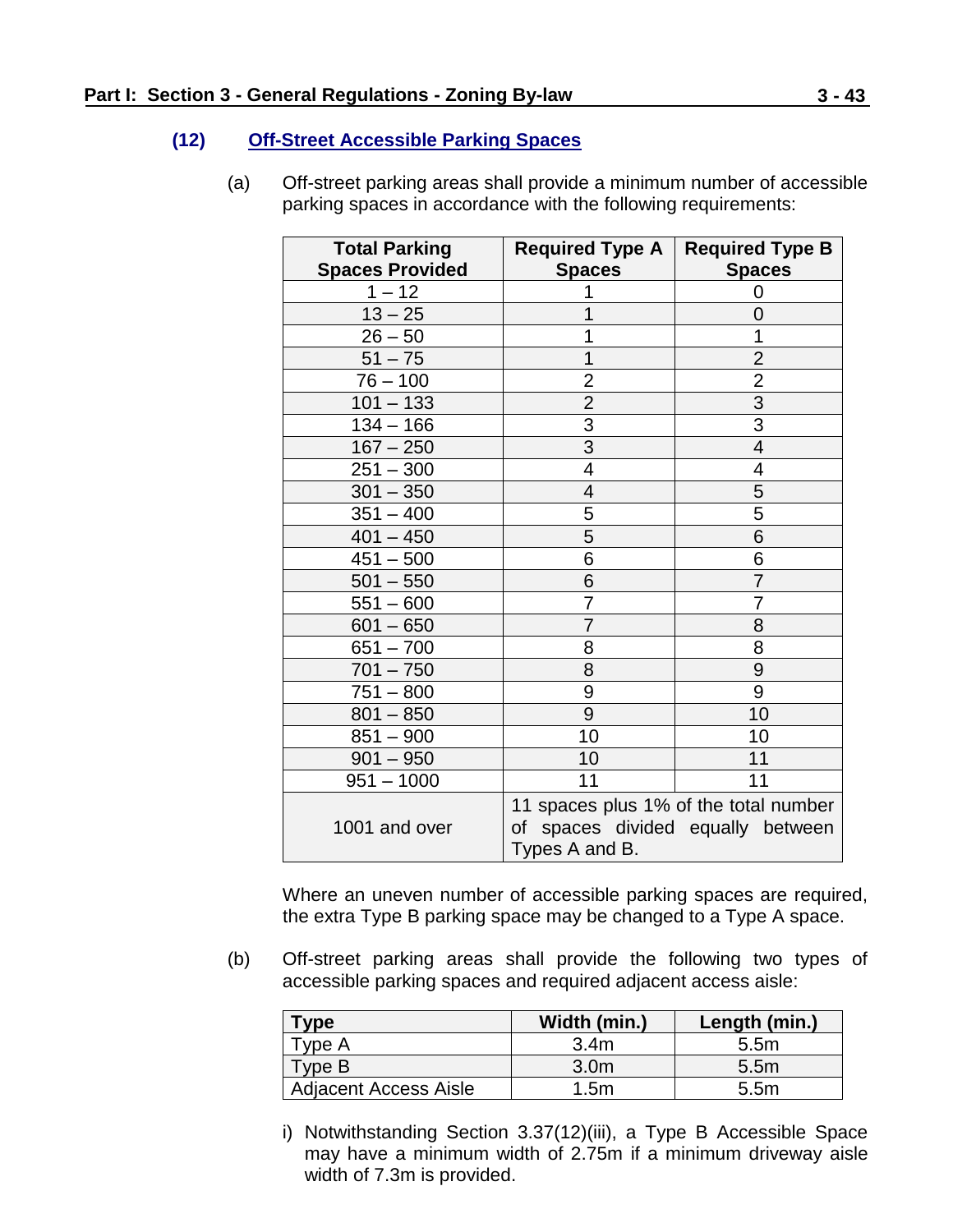- ii) Accessible parking spaces shall be provided near and accessible to the point of entrance to the building or activity and clearly marked for the parking of vehicles driven by or used to transport a physically disabled person or persons."
- iii)The requirements in respect of off-street parking areas do not apply to off-street parking areas that are used exclusively for one of the following: parking for buses, parking for delivery vehicles, parking for law enforcement vehicles, parking for medical transportation vehicles, parking used as a parking lot for impounded vehicles and parking for residential uses that require less than ten parking spaces.

### **(13) Visitor Parking**

Except for multiple use apartments in the "D" Zones, dwellings containing more than **10** dwelling units, shall designate **2** parking spaces for every **10** required parking spaces, or major portion thereof, for visitors' parking; such visitors parking spaces shall be provided on-grade and clearly marked for visitors' parking.

### **(14) Parking and Loading Areas**

(a) Parking or loading areas as required by this By-law shall be permitted in any required side and/or rear yard and front yard of a 'lot' as defined by this By-law located north of Lakeshore Road in Lots 21 to 51 both inclusive in the Front Concession provided such lot does not comprise any part of Registered Plan Numbers 499 and 619 for Lambton.

### **(15) Other Parking Regulations**

- (a) Nothing in this By-law shall prevent the erection of a shelter for use solely by parking attendants or security personnel in any part of a parking area, except within a day-light corner, provided such shelter is not more than **4.5m** in height and has a floor area of not more than **5.0m<sup>2</sup>** .
- (b) Motor vehicles and trailers lacking current **valid** licence plates shall be parked or stored only within a private garage or other building, except that this provision shall not apply to a permitted vehicle sales or rental establishment, storage yard or salvage yard.

### <span id="page-43-0"></span>**3.38 Permitted Encroachments**

### **(1) Yard Encroachments Permitted**

Unless otherwise specified by this By-law, every part of any yard required by this By-law shall be open and unobstructed by any building or structure from the ground to the sky, provided however, those structures listed below shall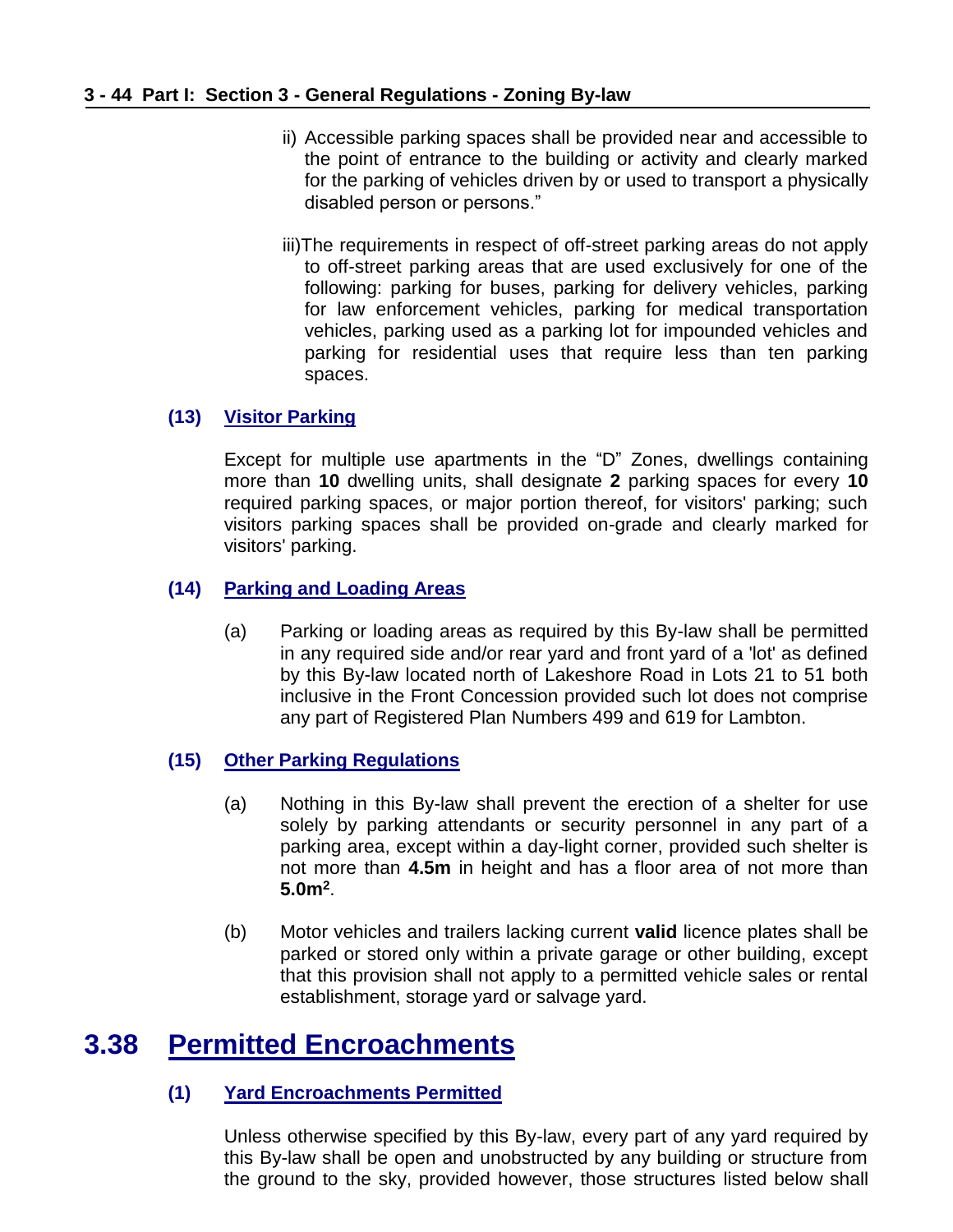**STRUCTURE YARD IN WHICH ENCROACHMENT IS PERMITTED MAXIMUM ENCROACHMENT PERMITTED INTO REQUIRED YARD(S)** (a) Sills, cornices, eaves, gutters, chimneys or similar architectural structure Any yard **0.6m**, except that, in no case shall the encroachment be closer than 0.3m to a lot line. (b) Outdoor heating, air conditioning units, satellite dishes and antennas Any yard **1.0m** (c) Porches & verandahs (unenclosed) Front or rear yard **2.5m** - eaves may project an additional 0.3m (d) Decks (unenclosed) Any yard A deck shall be located in any yard not closer than **0.9m** to the side lot line except that if the side lot line abuts a flanking street the setback shall be **3m**. A deck in any rear yard shall be located not closer than **0.9m** to the rear lot line except that if the rear lot line forms part of the side lot line of an adjacent property the setback shall be **3m**. A deck in any front yard shall not be permitted to project more than **2.5m** into the required front yard. *(135/2006)* Notwithstanding the provisions of this section, a deck around a swimming pool as defined in the Swimming Pool By-law, must comply with the provisions of that By-law. (e) Steps or stoops (unenclosed) Any yard **2.5m** into front, rear and exterior side yards **0.9m** into interior side yard (f) Bay windows and awnings Any yard **0.3m** into interior side yard **1.0m** all other yards (g) Main building cantilever (for a maximum of 25% of the wall length) Front & Rear Yard **0.8m** (h) Fire Escape (open) Side & Rear Yard **2.0m** (i) Balconies Front & Rear Yards **1.5m** (i) Wheelchair ramps  $\vert$  All yards  $\vert$  No maximum

be permitted to encroach into the required yards indicated for the distances specified:

### **(2) No Projection Beyond Lot Lines**

No part of any building, structure or sign on a lot shall project beyond any lot line or street line of such lot.

### **(3) Railway Spur**

Notwithstanding the yard and setback provisions of this By-law to the contrary, a railway spur shall be permitted within any required yard in an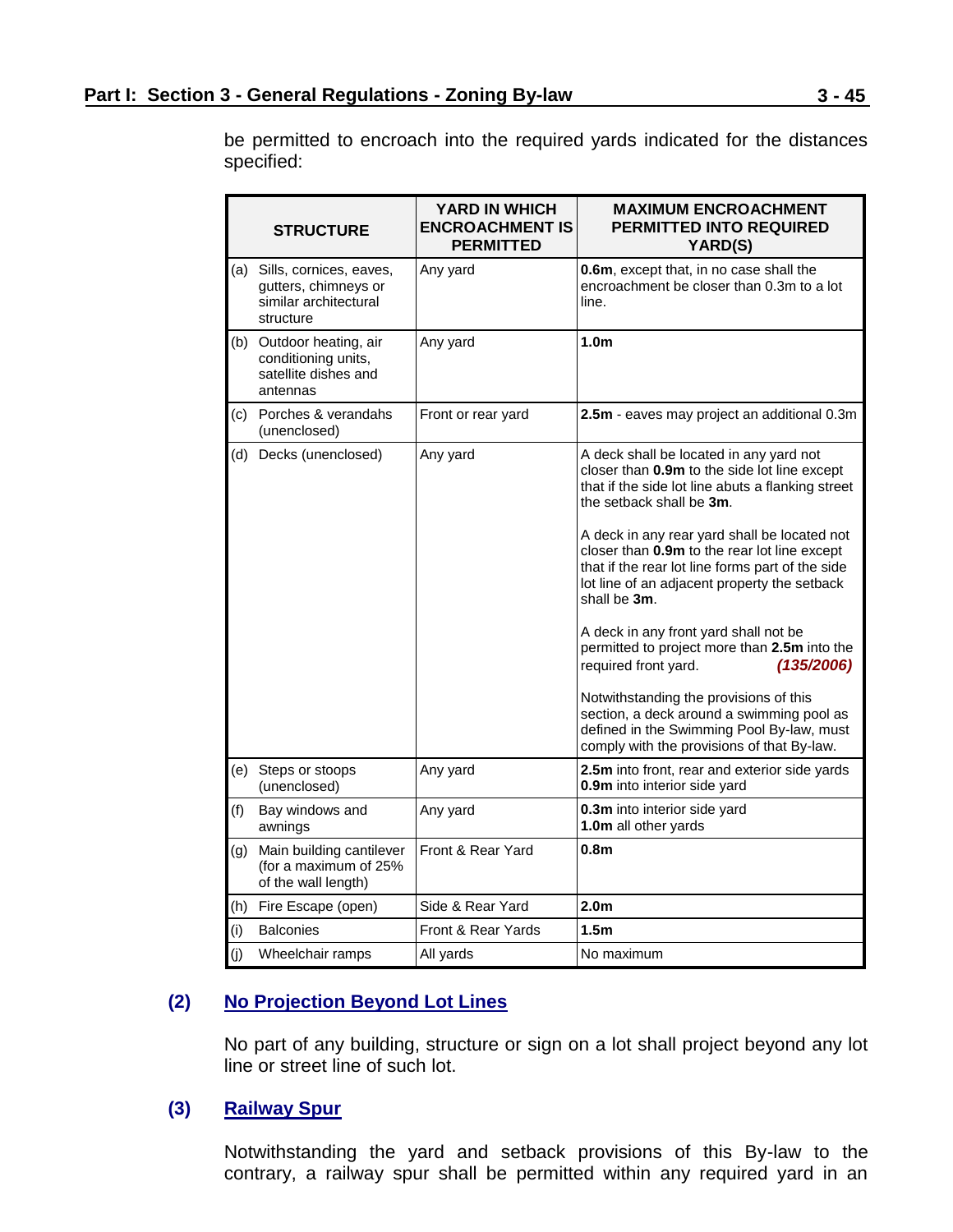Industrial Zone and Waterfront Zone.

### **(4) Accessory Buildings**

Accessory buildings are permitted in accordance with Section 3.1 of this Bylaw.

### **(5) Parking Areas**

Parking is permitted in yards in accordance with Section 3.37 of this By-law.

#### **(6) Loading Areas**

Loading areas are permitted in yards in accordance with Section 3.22 of this By-law.

### **(7) Open Storage Areas**

Open storage areas are permitted in yards in accordance with Section 3.34 of this By-law.

### <span id="page-45-0"></span>**3.39 Separation from Sewage Lagoons**

Notwithstanding any provisions of this By-law to the contrary, no new dwellings shall be constructed within **100.0m** of any sewage lagoon.

### **3.40 Shoreline Regulations**

### <span id="page-45-1"></span>**(1) St. Clair River Shoreline Regulations**

- (a) For the St. Clair shoreline in Sarnia, the Ministry of Natural Resources has determined the **1:100** year flood level to be **178.0m** CGD. This **178.0m** contour shall be the flood elevation for lands along the St. Clair River. For lots within **50.0m** of the St. Clair River, or **50.0m** of the St. Clair River **178.0m** floodline contour, the required minimum elevation of any openings to new buildings shall be **178.3m**. No development should be permitted within the **3.0m** setback from the current St. Clair River top of bank.
- (b) For lots bordering the St. Clair River that have no shoreline erosion protection, a new habitable building will be required to have a minimum setback of **15.0m**. Additions to existing habitable buildings have less than the required setback from the top of the shoreline bank along the St. Clair River are permitted provided that the addition does not reduce the existing setback.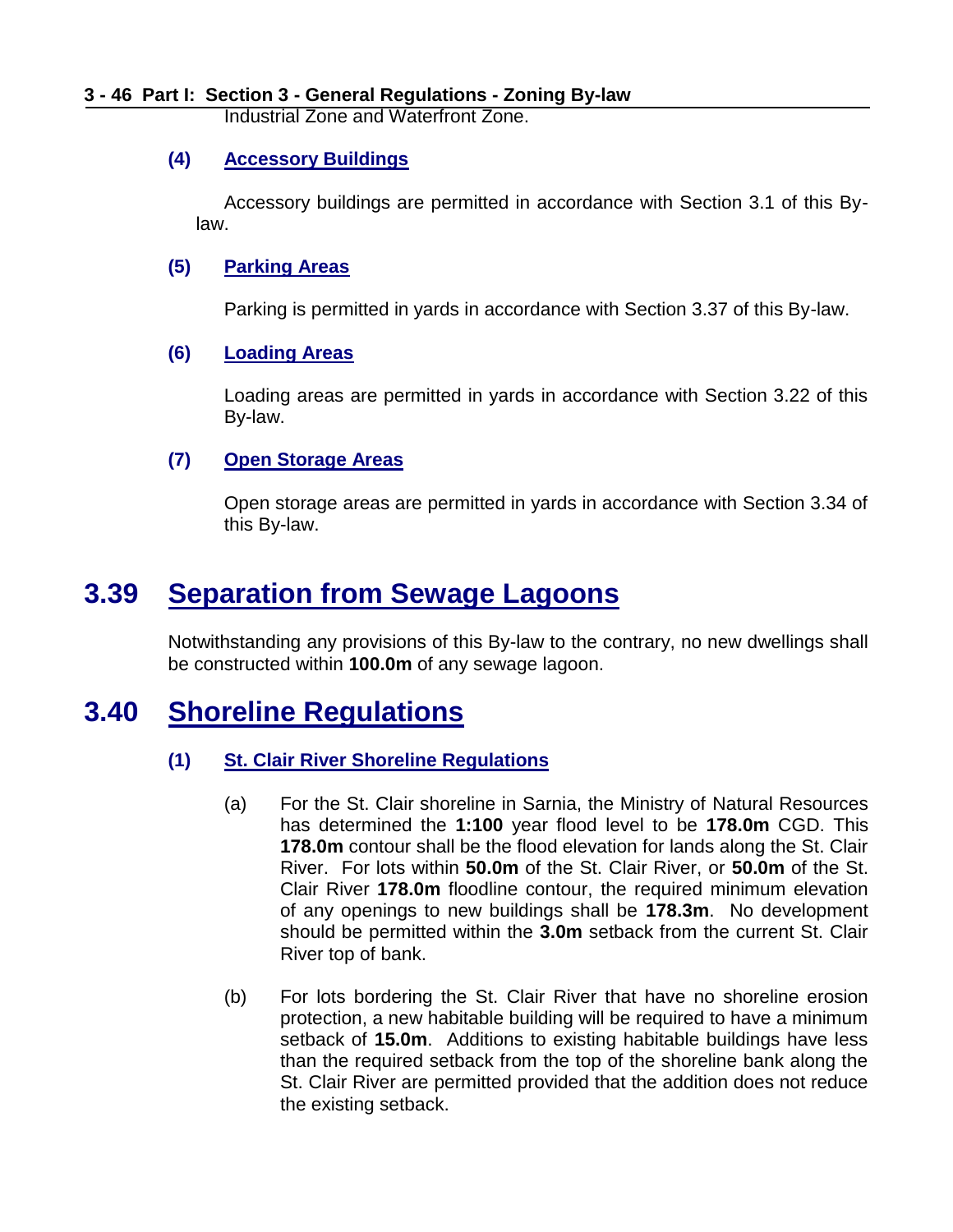### **(2) Lake Huron Shoreline Management Area Regulations**

(a) To recognize the severity of the hazard on shoreline lands, the Lake Huron shoreline is divided into a High Hazard or Medium Hazard Areas. The High Hazard Area is identified as Shoreline Management Area 1 and the Medium Hazard Area is identified as Shoreline Management Area 2.

Lake Huron Shoreline Management Areas 1 and 2 are shown on Zoning Map Parts 1 to 10 (inclusive). The shoreline development regulations applicable to these Shoreline Management Areas are summarized in the following Table 1 and Subsections 3.40 (2)(i) and (ii).

### **Table 1**

| <b>Development</b><br><b>Type</b>                                                   | <b>Shoreline Management</b><br>Area 1                                                                                                            | <b>Shoreline Management</b><br>Area 2                                                                                                                                                                                                                                                                           |
|-------------------------------------------------------------------------------------|--------------------------------------------------------------------------------------------------------------------------------------------------|-----------------------------------------------------------------------------------------------------------------------------------------------------------------------------------------------------------------------------------------------------------------------------------------------------------------|
| repairs/maintenance to dwellings                                                    | permitted                                                                                                                                        | permitted                                                                                                                                                                                                                                                                                                       |
| interior alterations to dwellings                                                   | permitted                                                                                                                                        | permitted                                                                                                                                                                                                                                                                                                       |
| dwelling additions (1)                                                              | 25% addition permitted<br>provided no further<br>encroachment lakeward and<br>flooding and/or erosion hazards<br>are appropriately addressed (2) | 50% addition permitted<br>provided no encroachment into<br>Shoreline Management Area 1 and<br>provided that flooding and/or<br>erosion hazards are appropriately<br>addressed (2)                                                                                                                               |
| unattached garages                                                                  | not permitted                                                                                                                                    | permitted - provided that flooding<br>and/or erosion hazards are<br>appropriately addressed (2)                                                                                                                                                                                                                 |
| septic systems                                                                      | not permitted                                                                                                                                    | permitted - provided that flooding<br>and/or erosion hazards are<br>appropriately addressed (2)                                                                                                                                                                                                                 |
| new dwellings                                                                       | not permitted                                                                                                                                    | permitted - provided that dwellings<br>should only be built within Shoreline<br>Management Area 2 if it is not<br>feasible or practical to build a<br>dwelling landward of Shoreline<br>Management Area 2 and provided<br>that flooding and/or erosion hazards<br>are appropriately addressed (2)<br>(139/2002) |
| rebuilding of dwelling destroyed<br>by forces other than flooding<br>and/or erosion | permitted - provided that<br>flooding and/or erosion hazards<br>are appropriately addressed (2)                                                  | permitted - provided that flooding<br>and/or erosion hazards are<br>appropriately addressed (2)                                                                                                                                                                                                                 |
| multi-lot severances and<br>subdivisions                                            | not permitted                                                                                                                                    | not permitted                                                                                                                                                                                                                                                                                                   |
| infilling severances                                                                | not permitted                                                                                                                                    | permitted - provided that flooding<br>and/or erosion hazards are<br>appropriately addressed (2)                                                                                                                                                                                                                 |
| decks not connected to a<br>dwelling                                                | permitted not closer than 3m to<br>the top of bank                                                                                               | permitted                                                                                                                                                                                                                                                                                                       |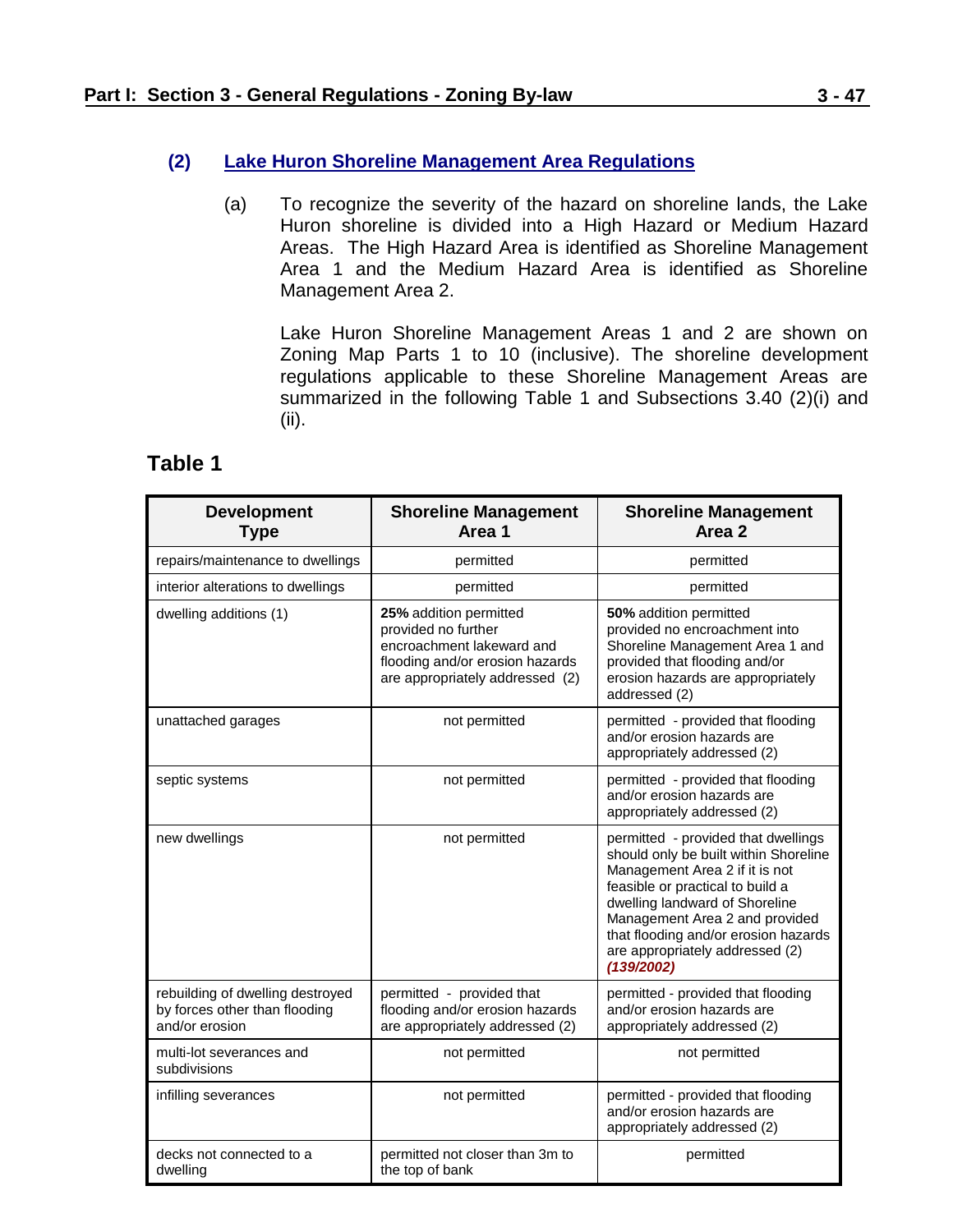#### **NOTES**

- *1. Additions are expressed as a percentage of the ground floor area of the dwelling existing on the date of adoption of this By-law.*
- *2. Addressing the flooding and/or erosion hazards in conjunction with the development or redevelopment of a shoreline property can take the form of structural or non-structural measures, or a combination of these measures meant to reduce potential damages. These measures may include (but are not limited to) moveable dwelling designs, dwelling relocation, bluff stabilization measures, protection works, drainage, and beach nourishment. Where protection works are proposed as a means to address the hazards, these works should meet established standards and procedures.*
	- i) Lake Huron Shoreline Management Area 1

Shoreline Management Area 1 is defined as the area of the shoreline between the water's edge and a line defined by the **100** year flood level to be **178.0m** CGD plus a **15.0m** allowance for wave uprush and other water related hazards. This is the flood hazard limit as defined by Provincial standards (see Illustration A).

Generally, no development, with the exception of those designed, used or intended for flood or erosion control purposes, or as identified in the Shoreline Development Regulations in Table 1 shall be erected in Shoreline Management Area 1.

ii) Lake Huron Shoreline Management Area 2

From Canatara Park to Blackwell Sideroad Shoreline Management Area 2 is defined as the area between Shoreline Area 1 and a line defined by the **100** year flood level plus a **30.0m** erosion allowance (see Illustration A). This is the erosion hazard limit as defined by Provincial standards for low bluff and beach areas. The **30.0m** erosion allowance recognizes uncertainties associated with natural shoreline processes and the performance of protection works. Dwellings and structures constructed landward of Shoreline Area 2 will not rely on protection works to prevent erosion and damage to the building.

From Blackwell Sideroad to Cow Creek, Shoreline Area 2 is defined by a **30.0m** erosion allowance measured from the top of the bluff/bank (see illustration B). This is the erosion hazard limit as defined by Provincial standards for moderately high bluff areas.

Within the Cow Creek to City Limits area, Shoreline Area 2 is defined by the Flood Hazard Limit plus a **30.0m** erosion allowance (see Illustration C). In this area, the bluff is lower with a fairly stable beach created by the Cow Creek retaining walls.

Development within Shoreline Management Area 2 shall be carried out in accordance with the regulations in Table 1.

(b) Notwithstanding any provisions of this By-law to the contrary, lands within **75.0m** of the shoreline bank of Lake Huron shall also be subject to the following special provisions: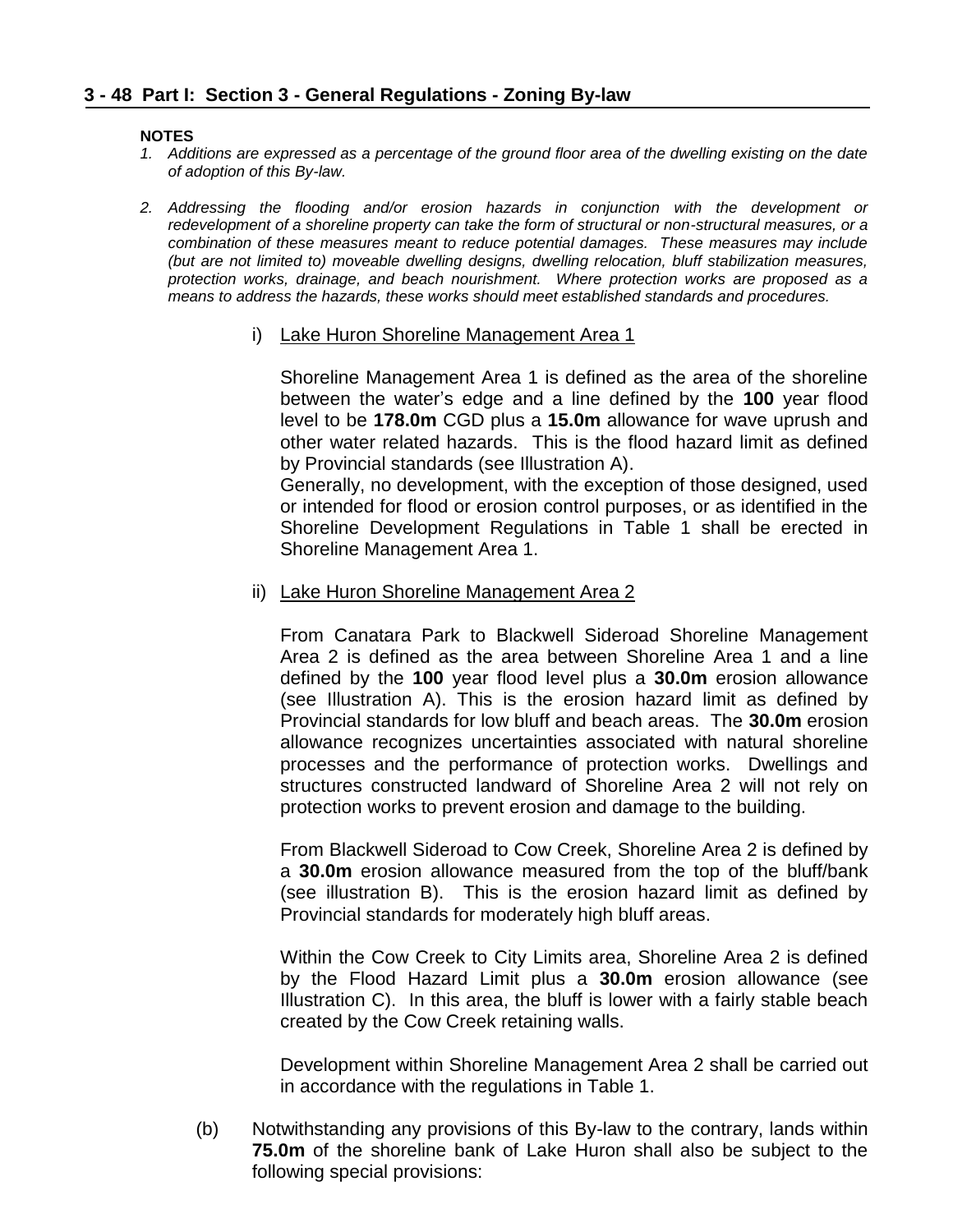- i) Any opening in a new building or in an addition to an existing building shall have a minimum elevation of **179.2m** CGD. It will be the responsibility of the proponent of any new development within the area to determine the **179.2m** CGD flood elevation on the subject property;
- ii) Subsurface sewer systems shall be set back a minimum of **30.0m** from the shoreline bank; and
- iii) Notwithstanding Clause (2) above, where a qualified professional engineer has certified that a lot has effective shoreline erosion protection, any new subsurface sewer system on that lot may be set back a minimum of **20.0m**, from the shoreline bank.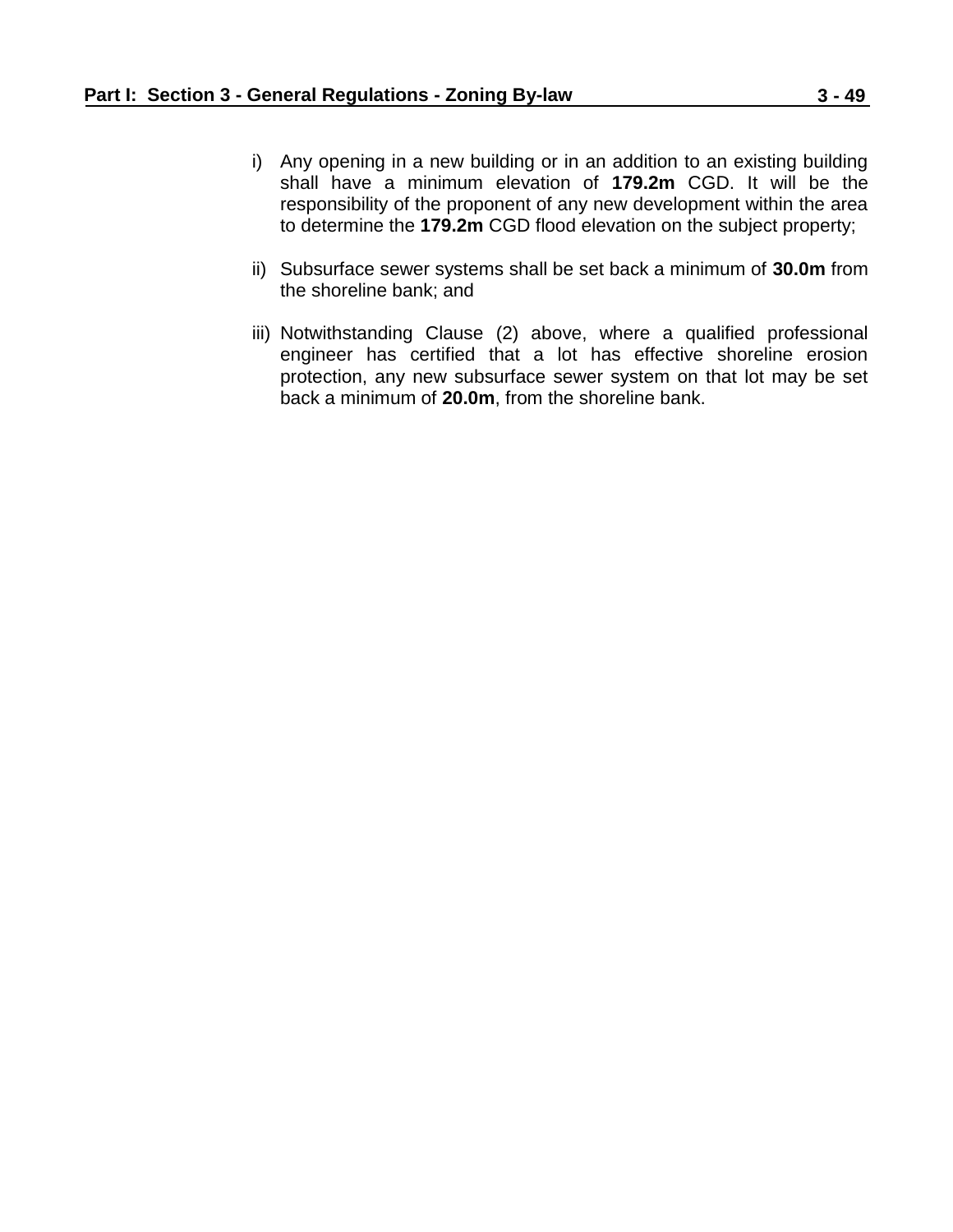### **ILLUSTRATION A**

Shoreline Management Areas 1 and 2 Canatara Park to Blackwell Sideroad



### **ILLUSTRATION B**

Shoreline Management Areas 1 and 2 Blackwell Sideroad to Cow Creek



### **ILLUSTRATION C**

Shoreline Management Areas 1 and 2 Cow Creek to Easterly City Limits

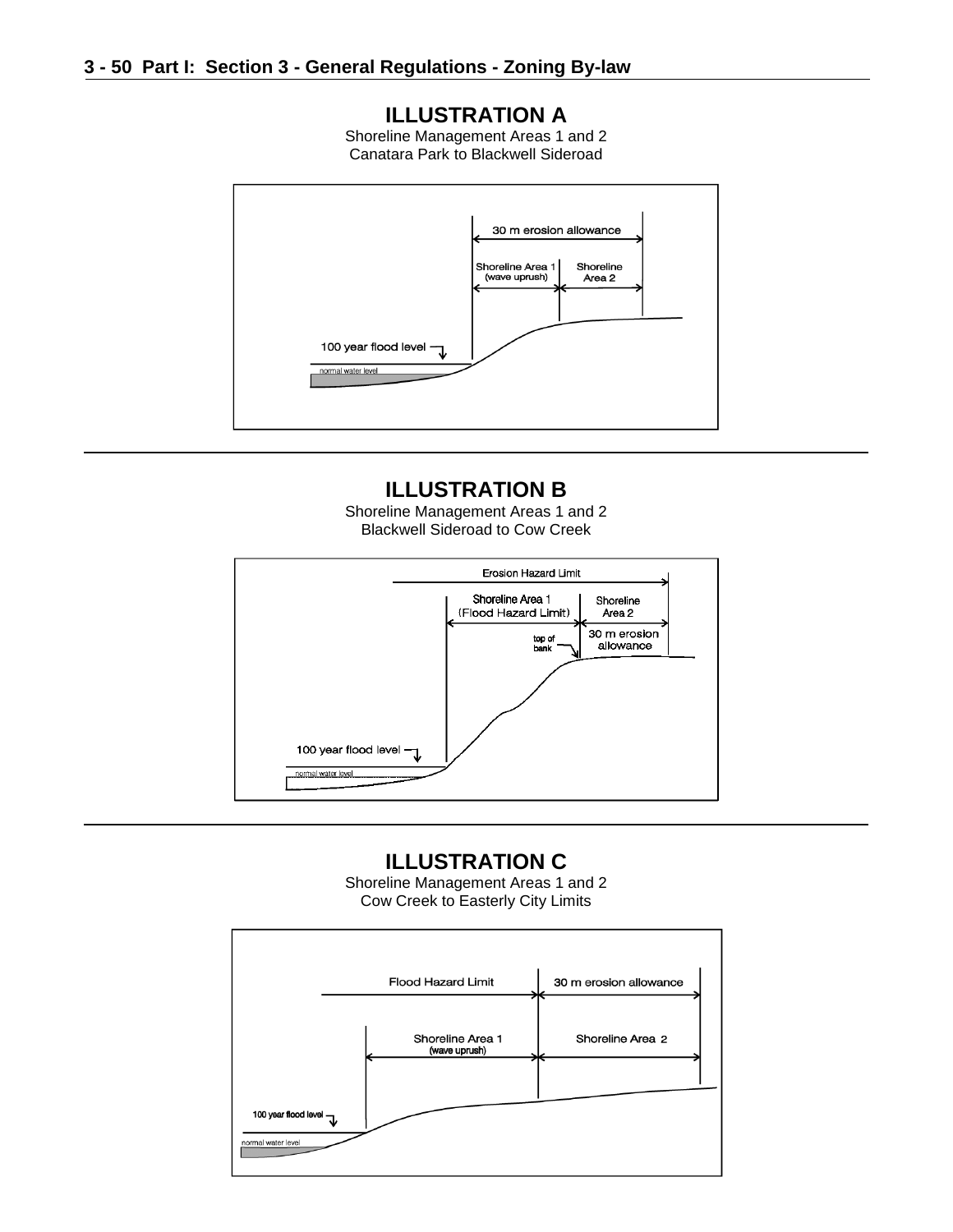### <span id="page-50-0"></span>**3.41 Special Building Setbacks**

- (1) Notwithstanding any other provisions of this By-law no dwelling shall be erected on a corner lot closer than **3.0m** to the flanking street, except where the vehicular entrance to an attached garage or carport faces a municipal street, a minimum side yard of **6.0m** shall be provided for the garage or carport and except where the flanking street is an Arterial or Collector Road, the setback shall be measured from the proposed limit of the Arterial or Collector Road. *(29/2003)*
- (2) Notwithstanding any of the regulations contained in this By-law, no person shall erect any building or structure in any zone closer than **15.0m** to the limit of any watercourse or municipal open drain where draft fill lines and floodlines are not available.

### <span id="page-50-1"></span>**3.42 Stacking Spaces**

- (1) In this Section, stacking spaces mean spaces reserved for the temporary parking of an automobile. The length and width of **1** stacking space shall be **5.5m** and **2.75m** respectively.
	- (a) That part of a lot used for a required yard, required maneuvering aisle or required collector aisle does not constitute part of the stacking space nor is a parking space required under the provisions of this Bylaw deemed to be a stacking space.
- (2) Stacking spaces shall be provided for the uses listed in this subsection on the following basis:
	- (a) an automatic automobile washing establishment shall have on the same lot, a minimum of **5** stacking spaces in advance of each wash line;
	- (b) a coin-operated automobile washing establishment shall have on the same lot, a minimum of **1** stacking space in advance of each wash bay;
	- (c) a restaurant with a drive through service facility shall have on the same lot, a minimum of **6** stacking spaces in advance of a drive-through service window or any other structure which is designed to serve patrons within a motor vehicle; and
	- (d) any other use having a drive-through service window shall have on the same lot, a minimum of **3** stacking spaces in advance of each drivethrough service window.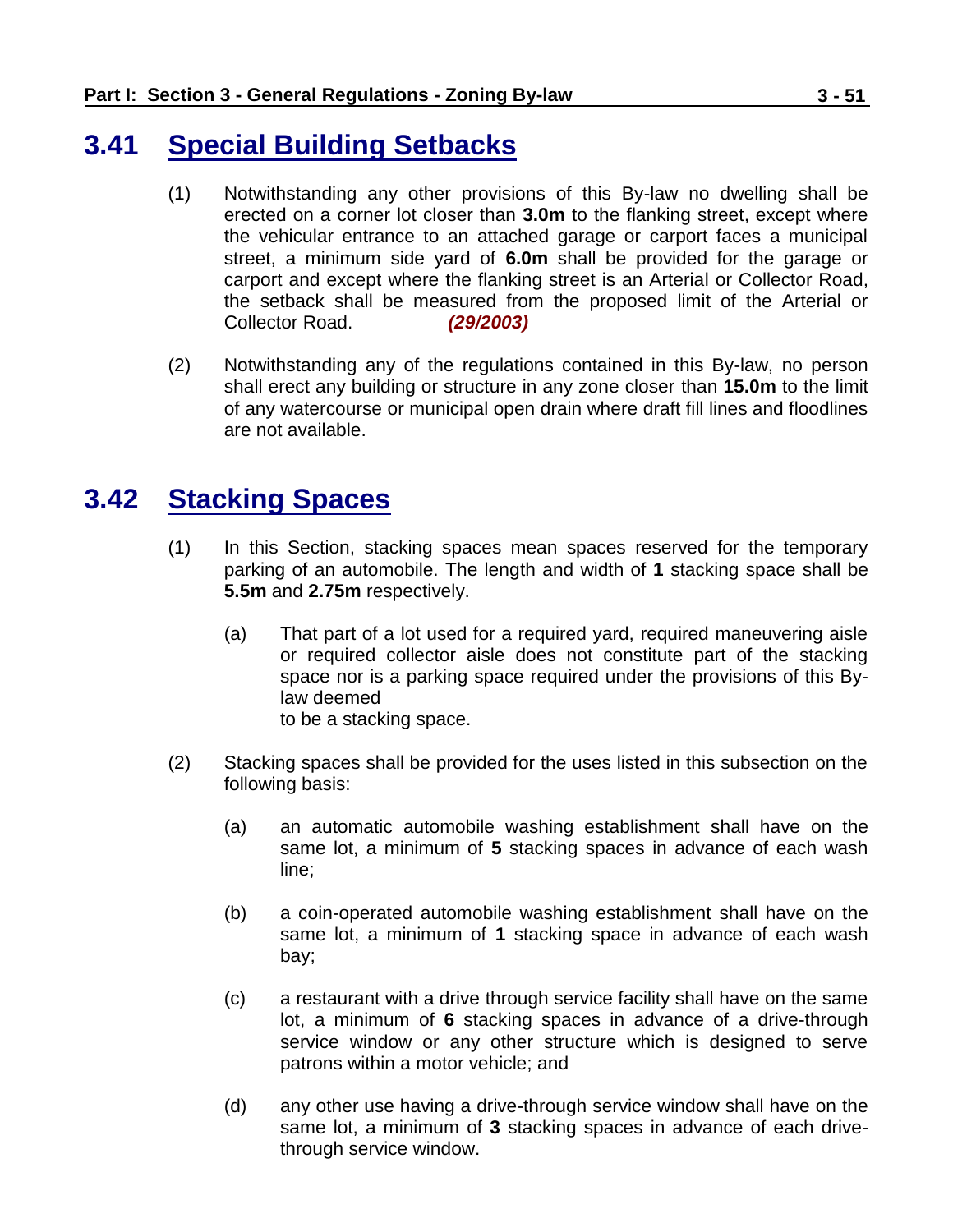# <span id="page-51-0"></span>**3.43 Temporary Buildings and Structures**

- (1) In all Residential and Commercial Zones the continued use of an existing dwelling or building on a lot during the construction of a dwelling or building intended to replace such dwelling or building is permitted provided that:
	- (a) In no case may such existing building remain un-demolished on the lot for longer than **60** days after the building intended to replace such existing building is ready in whole or in part for occupancy, or **2** years after the date of issue of the building permit for the building intended to replace such existing building, whichever comes first.
	- (b) Safety and emergency access are provided and maintained to the satisfaction of the Chief Building Official of the City of Sarnia and the Chief of the Fire Department of the City of Sarnia.
	- (c) The minimum parking requirements for use of the existing building on the lot continue to be provided on the lot until the existing building is vacated.
	- (d) There is deposited with the Chief Building Official of the City of Sarnia a sum sufficient, in the opinion of the Chief Building Official, to cover the costs of such demolition of such existing building by the City of Sarnia in the event it is not demolished within the time above stipulated.
- (2) A construction camp, tool shed, scaffold, building or structure incidental to and necessary for construction work on the premises may be permitted in any zone, provided that:
	- (a) Such uses, building or structures are used only as long as same are necessary for work in progress which has neither been finished nor abandoned.
	- (b) Such uses, building or structures are removed when the work in connection with which they were constructed is terminated or abandoned.
	- (c) The continued use of an existing building on the premises during the construction of a building intended to replace such existing building may be permitted provided there is deposited with the Chief Building Official of the City of Sarnia a sum, sufficient in the opinion of the Chief Building Official, to cover the costs of such demolition of such existing building by the City of Sarnia in the event it is not demolished or removed.
- (3) Shipping Containers may be used in any Zone for the uses set out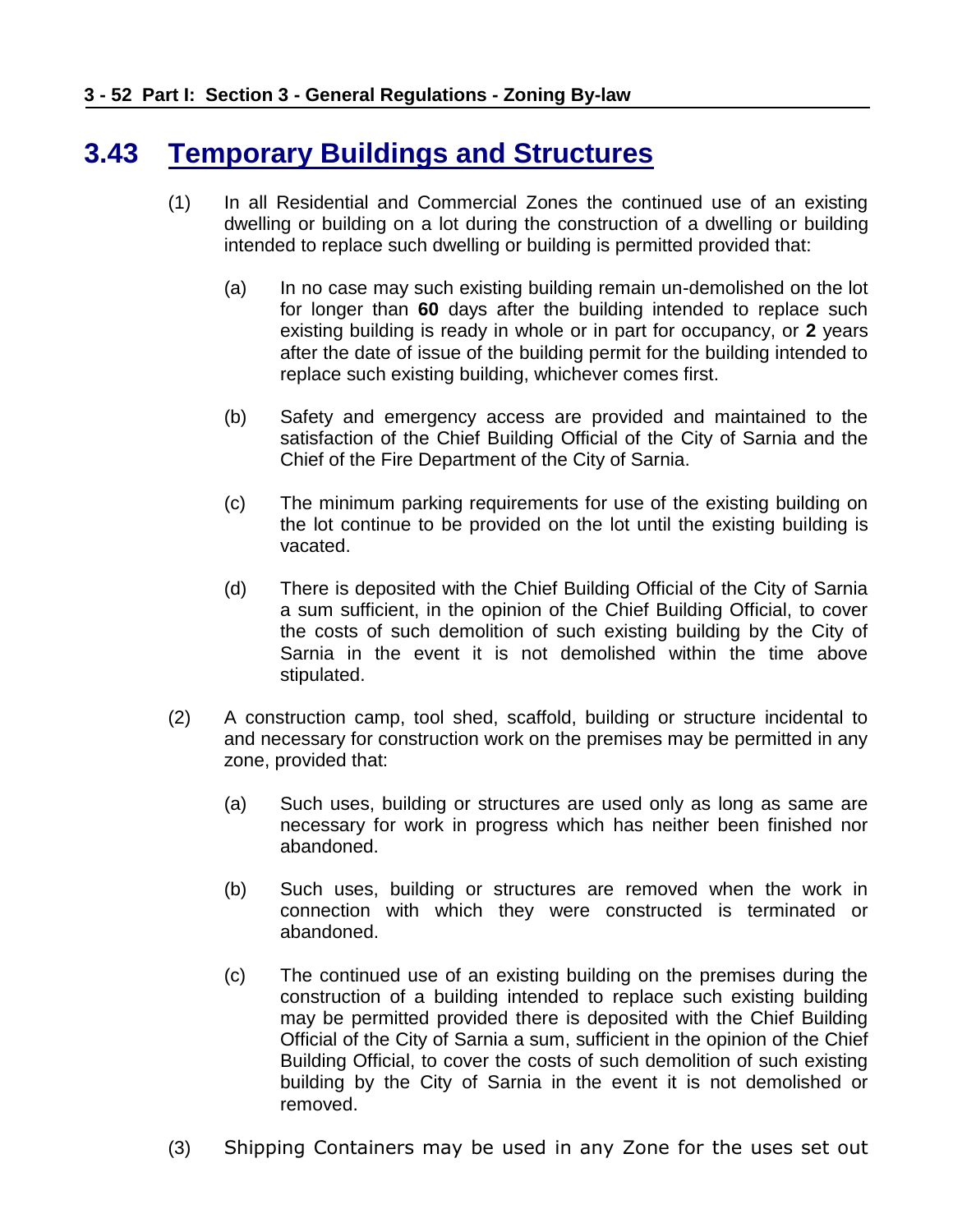in Section 3.43 (2) and for moving purposes, subject to the following additional regulations:

- (a) No shipping container shall be permitted to locate in a daylight corner, a required parking space, or within 1m of any lot line.
- (b) The temporary storage of household items or items normal and incidental to a main permitted use may be stored in a shipping container for a maximum of 60 days per calendar year. *(131/2016)*

### <span id="page-52-0"></span>**3.44 Temporary Use By-laws under Section 39 of the Planning Act**

- (1) Section 39 of the Planning Act does not apply to temporary buildings and structures set out in Section 3.43 of this By-law.
- (2) Council may enact temporary use By-laws in accordance with Section 39 of the Planning Act to allow land and buildings to be zoned for uses otherwise prohibited by the By-law and which do not conform to the Official Plan. Such By-law will describe the specific area affected and establish an expiry date for the By-law which shall not be later than **10** years from the date of passing thereof, in the case of a By-law authorizing the temporary use of a garden suite, or **3** years from the date of passing thereof, in all cases. Council may pass further temporary use By-laws to grant further **3** year periods.

### <span id="page-52-1"></span>**3.45 Through Lot Regulations**

Where a lot is a through lot, a front yard shall be provided on each street on which the lot has frontage.

### <span id="page-52-2"></span>**3.46 Uses Permitted in All Zones**

The following uses are permitted in all zones within the Corporation:

#### **(1) Services and Utilities**

Despite any other provisions of this By-law to the contrary, the Corporation of the City of Sarnia and any Ministry of the Government of Canada or Province of Ontario may for the purpose of the public service, use any land or any building or structure in any zone in spite of the fact that such use of any building or structure does not conform with the provisions of this By-law for such zone. Any utility company shall comply with the provisions of this Bylaw only insofar as such uses are for administrative or office purposes.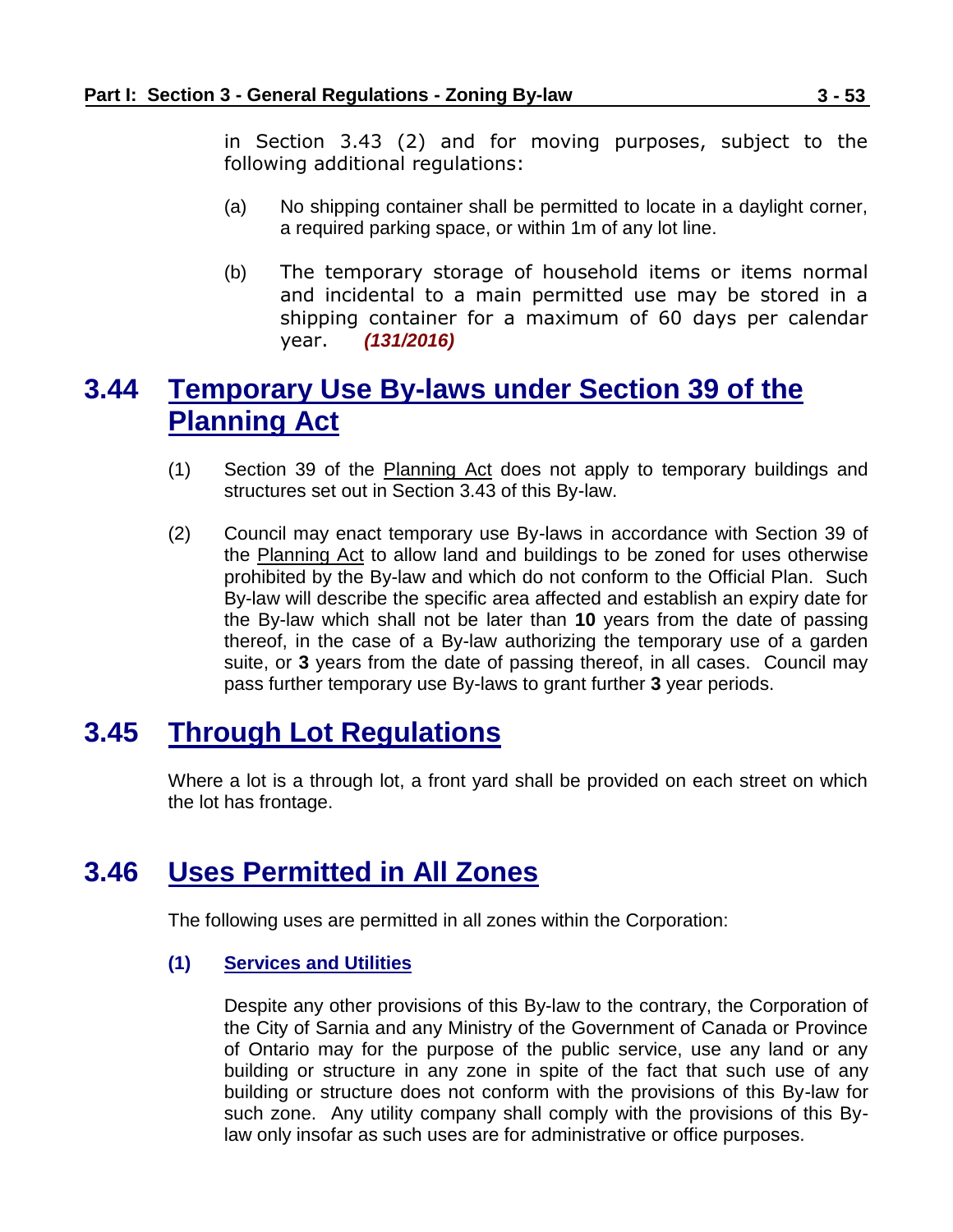#### **(2) Utility Service Buildings and Non-Recreational Public Uses**

Utility service buildings and non-recreational public uses exclusive of waste disposal sites, incinerators and works yards are permitted in all zones. Where such use is located in any Residential Zone:

- (a) it shall comply with the provisions for such zone;
- (b) there shall be no open storage; and
- (c) any buildings or structures erected or used shall be designed, maintained and used in a manner compatible with residential buildings of the type permitted in said zone.

#### **(3) Public Recreational Uses**

Parks and community centres operated by or for the City of Sarnia, including uses accessory thereto.

### **(4) Construction Uses**

Any construction sign not greater than **3.0m<sup>2</sup>** in area, sheds, scaffolds or other structures incidental to building construction on the premises for so long as the same is necessary for work in progress. Such signs, buildings, uses and structures shall be removed within 6 months following the termination and or abandonment of the construction project.

### **(5) Pipelines**

Nothing in this By-law shall prevent the use of any land for any gas, oil, brine or other liquid or gaseous product transmission or distribution pipeline and appurtenances thereto which have been approved under the authority of the National or Ontario Energy Boards.

Any pipeline, as constructed by any distributor, producer or storage company or for any pipeline as constructed by any company under the Ontario Energy Board Act, as amended, shall be permitted in any zone provided that, where possible, such pipelines are constructed in or upon existing rights-of-way, easements or transmission corridors. Where possible, the pipelines shall generally be located as follows:

- (a) where the proposed pipeline runs northerly and southerly, it shall follow along lot lines;
- (b) where the proposed pipeline runs easterly and westerly, it shall follow along road right-of-ways; and

where forest cover is removed it shall be replaced with twice the area of forest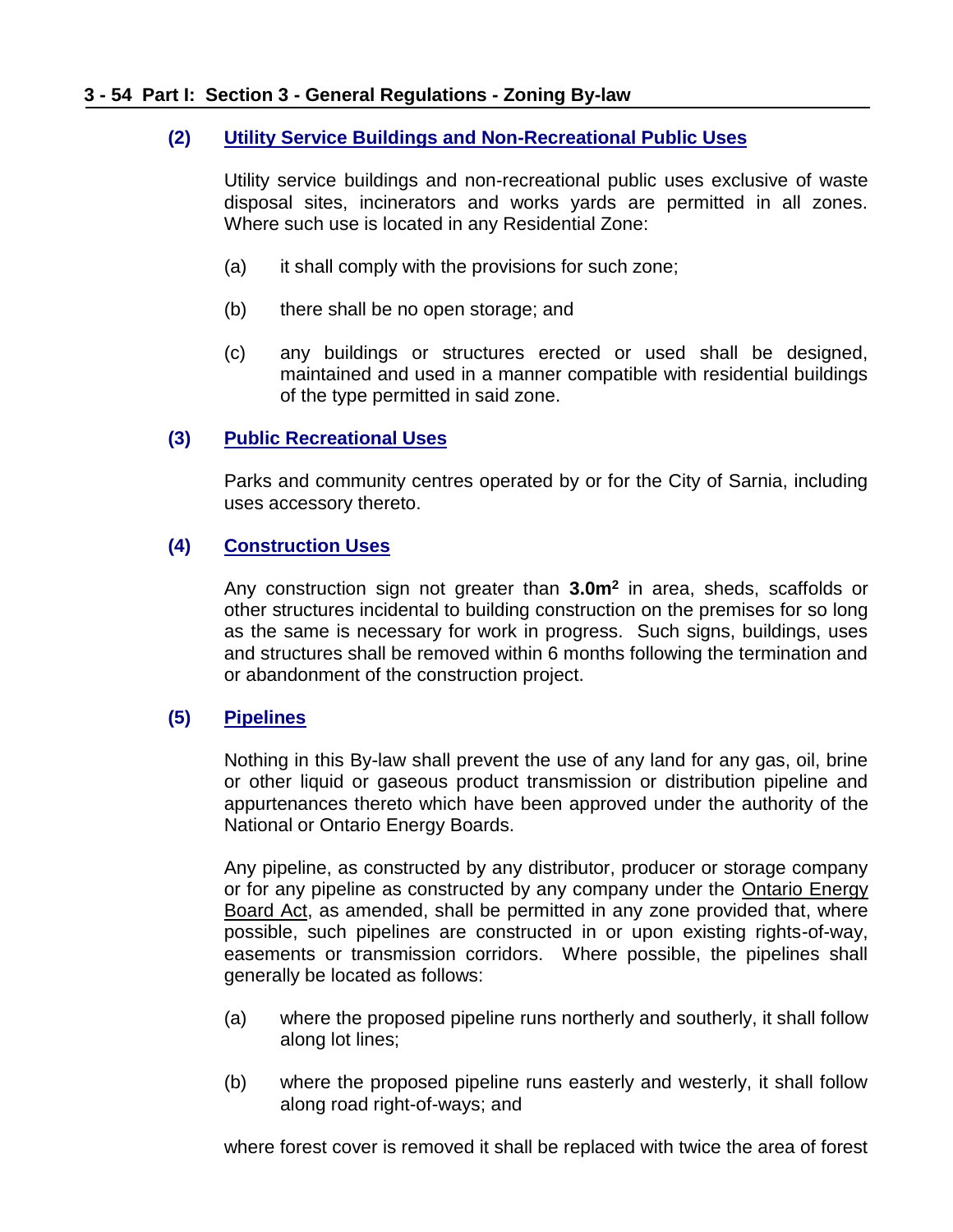cover that is removed.

### **(6) Electric Power Facilities**

Any electric utility company licensed by the Ontario Energy Board to operate the distribution system within the municipality will be permitted in any land use designation provided that such development satisfies the provisions of the Environmental Assessment Act , including regulations made under the Act, and any other relevant statutes.

### **(7) Temporary Sales Office**

A temporary sales office located on a construction site shall be an additional permitted use, provided that the sales office is used exclusively for the promotion or sale of the building(s) or part thereof under construction or proposed to be constructed.

### <span id="page-54-0"></span>**3.47 Uses Prohibited**

Unless otherwise provided for in this By-law, the following uses of any land or building are prohibited in any zone:

- (1) the use of a travel trailer, tent trailer or motor home, hotel or motel, either in whole or in part, as a dwelling unit;
- (2) outdoor rifle, pistol, skeet or trap shooting ranges;
- (3) the making or establishment of pits and quarries;
- (4) the boiling of blood, tripe, bones or soap for commercial purposes;
- (5) the tanning or storage of uncured hides and skins;
- (6) the outdoor storage of any derelict vehicles ;
- (7) public services and facilities in significant natural areas unless they are authorized under the Environmental Assessment process or subject to the Drainage Act;
- (8) no person shall allow any vehicle used for commercial purposes, other than a vehicle not exceeding **3,000.0kg** registered gross vehicle weight, to be parked or stored outside of a building on a lot in a Residential Zone for a period of time longer than is necessary for the loading or unloading of such vehicle or longer than such vehicle is required in connection with the performance of any service for the occupant of such lot; and
- (9) a track for the recreational driving, racing or testing of automobiles,